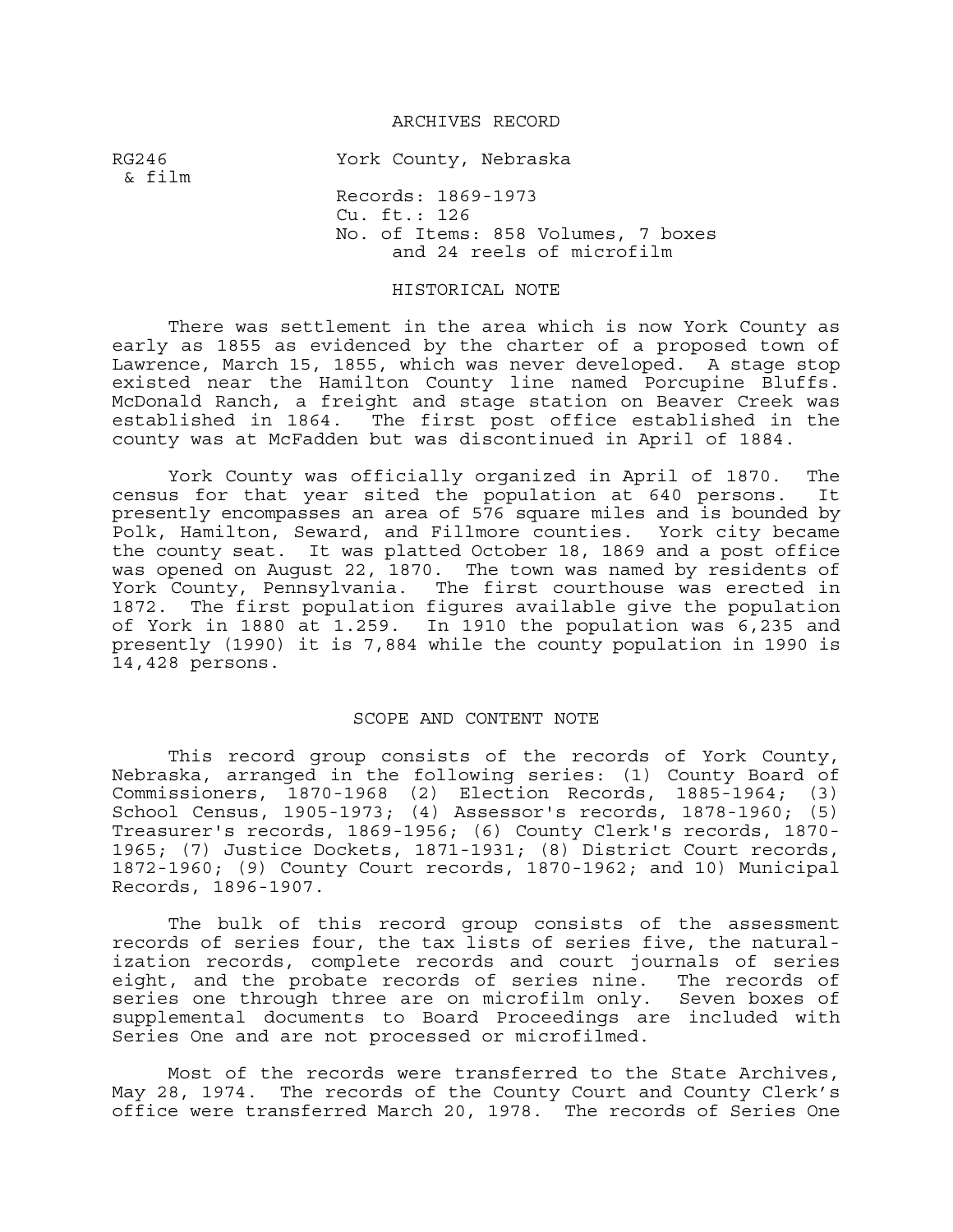thru Series Three were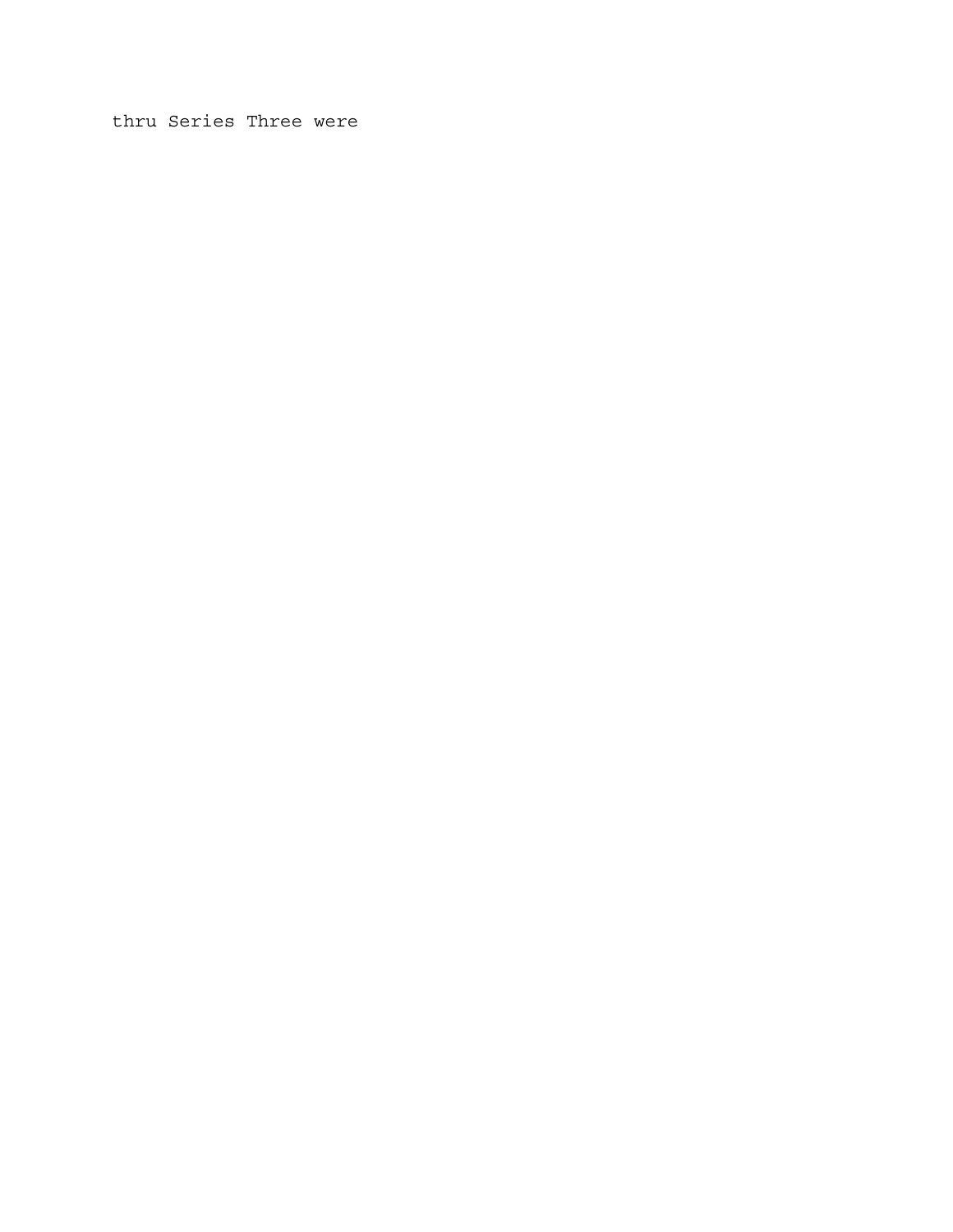ADDED ENTRIES:

**CENSUS** COUNTY COURTS--NEBRASKA--YORK COUNTY COUNTY GOVERNMENT--RECORDS AND CORRESPONDENCE DISTRICT COURTS--NEBRASKA--YORK COUNTY ELECTIONS--NEBRASKA--YORK COUNTY EMBALMERS--LICENSES--NEBRASKA--YORK COUNTY JUSTICES OF THE PEACE--NEBRASKA--YORK COUNTY LAND TITLES--REGISTRATION & TRANSFER--NEBRASKA--YORK COUNTY MOTOR VEHICLES--VALUATION--NEBRASKA--YORK COUNTY NATURALIZATIONS--NEBRASKA--YORK COUNTY PERSONAL PROPERTY--NEBRASKA--YORK COUNTY PHYSICIANS--LICENSES--NEBRASKA--YORK COUNTY POLICE MAGISTRATES (YORK, NEB.) PROBATE RECORDS--NEBRASKA--YORK COUNTY REAL PROPERTY--VALUATION--NEBRASKA--YORK COUNTY SCHOOL CENSUS--NEBRASKA--YORK COUNTY SCHOOL LAND--NEBRASKA--YORK COUNTY SURVEYS--NEBRASKA--YORK COUNTY TAXATION OF PERSONAL PROPERTY--NEBRASKA--YORK COUNTY TAXATION--NEBRASKA--YORK COUNTY YORK COUNTY (NEB.) --CENSUS York (Neb.)--Police Court Chronological Index - 12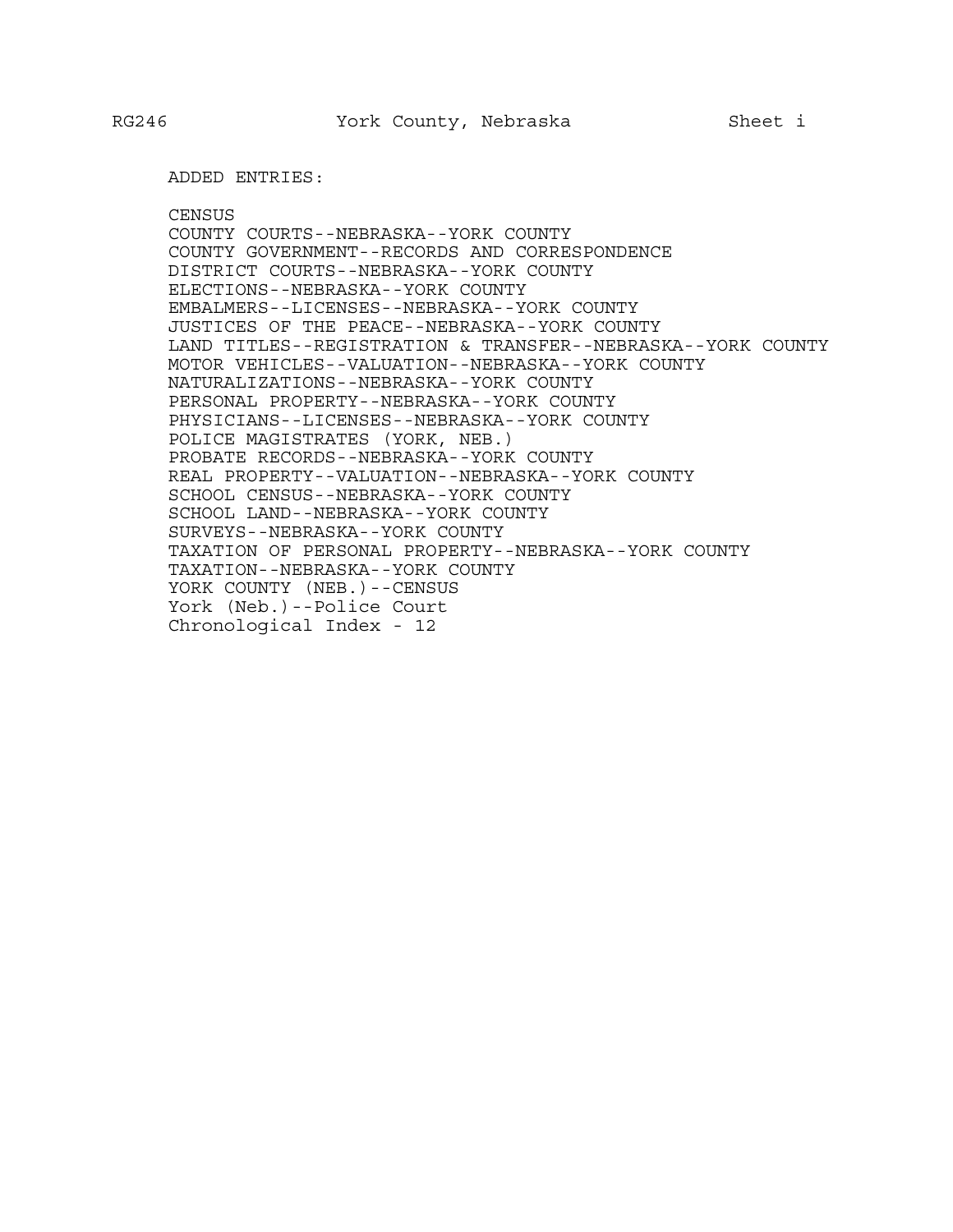microfilmed by the Historical Society in July of 1974. Naturalization Records were transferred with the District Court Records in 1980 and microfilmed by our agency.

#### DESCRIPTION

| film       |                                                                                                                                     |
|------------|-------------------------------------------------------------------------------------------------------------------------------------|
| SERIES ONE | COUNTY BOARD OF COMMISSIONERS, 1870-1968                                                                                            |
| v.1        | Index to Proceedings, 1870-1920                                                                                                     |
| v.2        | Proceedings, Vol. #1 (June 1870 - June 1877)                                                                                        |
| v.3        | Proceedings, Vol. #2 (July 1877 - Feb. 1881)                                                                                        |
| v.4        | Proceedings, Vol. #3 (indexed)                                                                                                      |
|            | p.1 (4/9/1881) thru p.583 (Dec. 23, 1884)<br>ends, Appraisers report of valuation of York<br>county Lots, December 22, 1884 (loose) |
| v.5        | Proceedings, Vol. 3 cont.<br>January 5, 1885 - June 22, 1889                                                                        |
| v.6        | Proceedings, Vol. 3 cont. (indexed)                                                                                                 |
|            | June 22, 1889 thru October 10, 1894                                                                                                 |
| v.7        | Proceedings, Vol. 3 cont.                                                                                                           |
|            | January 2, 1895 thru January 2, 1901                                                                                                |
| v.8        | Proceedings, Vol. 4                                                                                                                 |
|            | January 8, 1901 thru October 2, 1907                                                                                                |
| v.9        | Proceedings, Vol. 5                                                                                                                 |
|            | November 12, 1907 thru November 13, 1912                                                                                            |
| v.10       | Proceedings, Vol. 6                                                                                                                 |
|            | January 8, 1913 thru December 2, 1913                                                                                               |
| v.11       | Proceedings, Vol.<br>-7                                                                                                             |
|            | January 9, 1914 thru January 3, 1929                                                                                                |
| v.12       | Proceedings, Vol. 8                                                                                                                 |
|            | January 8, 1929 thru November 7, 1939                                                                                               |
| v.13       | Proceedings, Vol. 9                                                                                                                 |
|            | November 7, 1939 thru June 14, 1945                                                                                                 |
| v.14       | Proceedings, Vol. 10                                                                                                                |
|            | July 6, 1945 thru October 4, 1951                                                                                                   |
| v.15       | Proceedings, Vol. 11                                                                                                                |
|            | November 7, 1951 thru June 18, 1957                                                                                                 |
| v.16       | Proceedings, Vol. 12                                                                                                                |
|            | June 25, 1957 thru June 25, 1963                                                                                                    |
| v.17       | Proceedings, Vol. 13                                                                                                                |
|            | July 2, 1963 thru December 3, 1968                                                                                                  |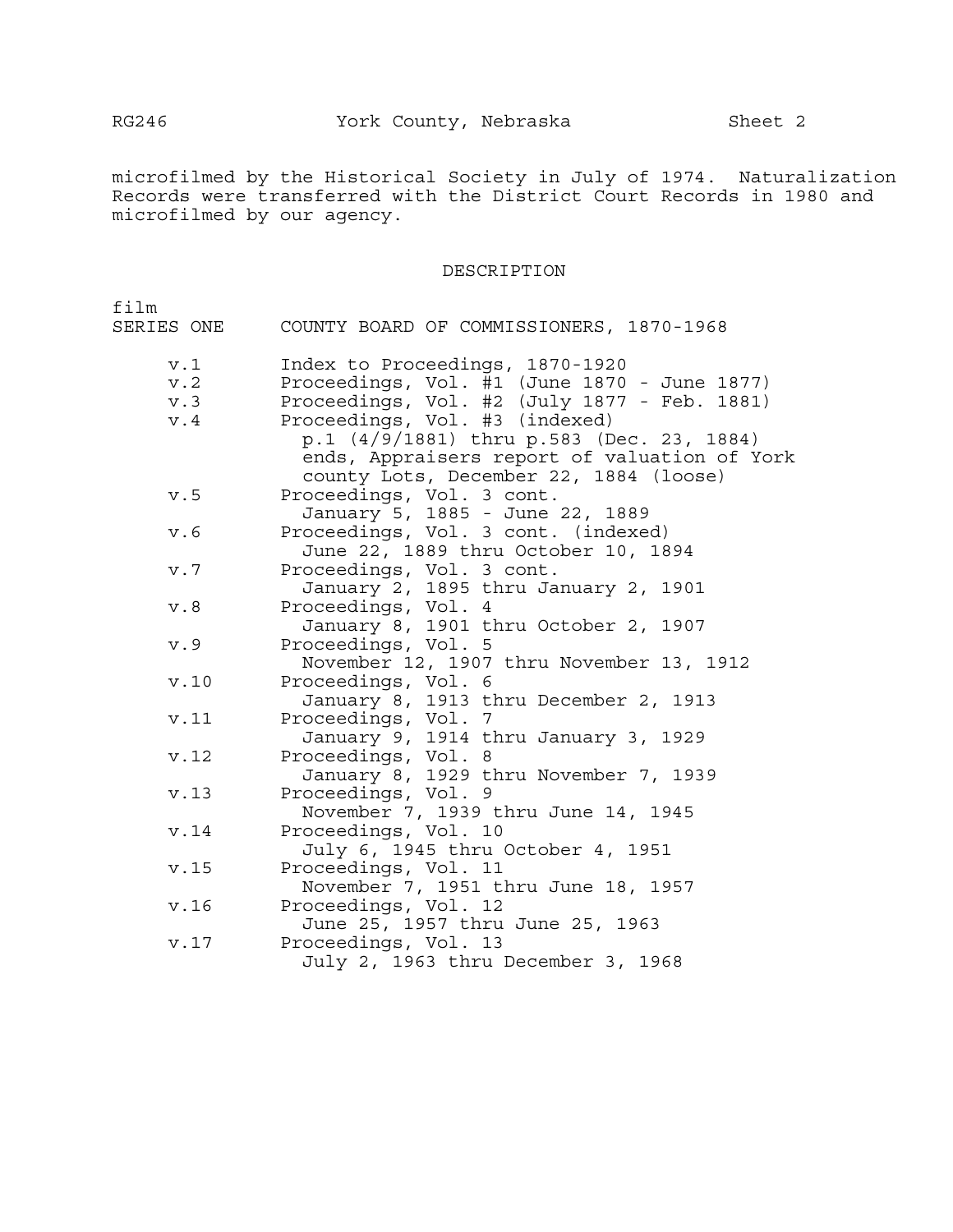film SERIES ONE COUNTY BOARD OF COMMISSIONERS MICROFILM RECORD film SUBSERIES ONE COUNTY BOARD PROCEEDINGS, 1870-1968 Roll #1 v.1 Index to Proceedings, v.1 (1871) - v.7 (1920) 821 shots v.2 Proceedings, Vol. #1, p.1 (June 4, 1870) 1042 pp. thru #14,409 v.3 Proceedings, Vol. #2, p.446 24th day of Special Session, Sept 9, 1880 Roll #2 v.3 Proceedings, v.2 cont., p.447 820 shots Special Sess. cont., September 11, 1880 1656 pp. thru #14,410 v.6 Proceedings, v.3 (part 3), p.199 June 12, 1891

Roll #3 v.6 Proceedings, v.3 (part 3), cont. 828 shots p.200 June 12, 1891 continued 1656 pp. thru #14,411 v.8 Proceedings, v.4, p.581 (February 5, 1907) Roll #4 v.8 Proceedings, v.4 cont., p.582 805 shots February 5, 1907 continued 1610 pp. thru #14,412 v.12 Proceedings, v.8, p.100 (January 30, 1931) Roll #5 v.12 Proceedings, v.8 cont., p.101 808 shots March 3, 1931 1616 pp. thru #14,413 v.14 Proceedings, v.10, p.469 (June 6, 1950) Roll #6 v.14 Proceedings, v.10 cont., p.470<br>807 shots July 7, 1950 July 7, 1950 1614 pp. thru #14,414 v.17 Proceedings, v.13 (indexed), p.70 March 2, 1964 Roll #7 v.17 Proceedings, v.13 cont., p.71 316 shots March 3, 1964 631 pp. thru #14,415 v.17 Proceedings, v.13, p.642 December 3, 1968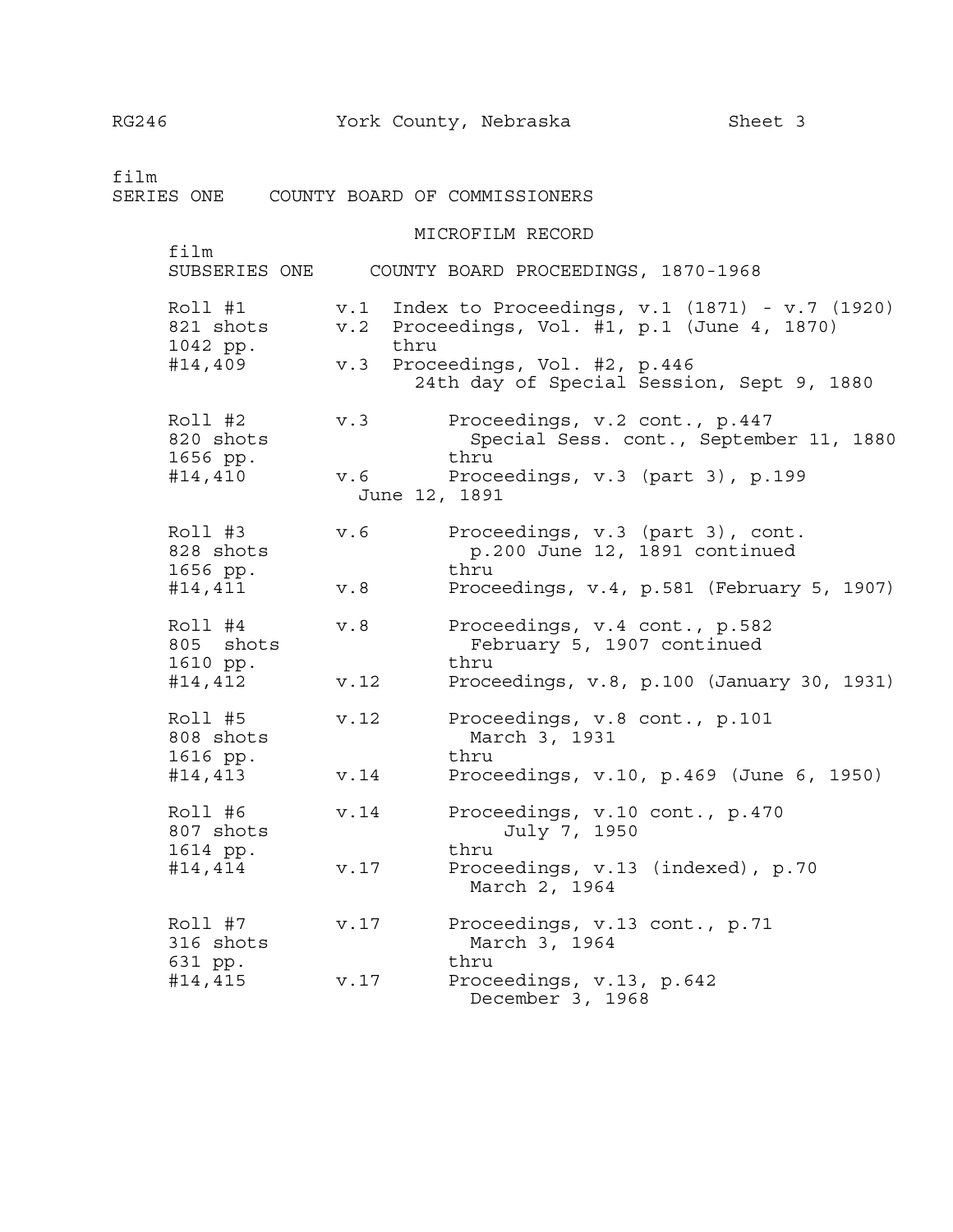| <b>RG246</b>                                |                             | York County, Nebraska<br>Sheet 4                                                                                                                                                                                                                     |  |
|---------------------------------------------|-----------------------------|------------------------------------------------------------------------------------------------------------------------------------------------------------------------------------------------------------------------------------------------------|--|
| SUBSERIES TWO                               |                             | PROCEEDINGS SUPPLEMENTAL DOCUMENTS, 1886-1898                                                                                                                                                                                                        |  |
|                                             | Boxes 1-7                   | County Board Supplemental Documents to<br>accompany proceedings (unprocessed)<br>includes Board of Equalization papers.                                                                                                                              |  |
| film<br>SERIES TWO                          | ELECTION RECORDS, 1885-1964 |                                                                                                                                                                                                                                                      |  |
| Roll #7<br>512 shots<br>1025 pp.<br>#14,415 | v.1                         | Election Board Record, 1918-1944<br>p.1, Stewart Precinct, November 5, 1918<br>thru<br>p.276, 4th Ward, Primary, April 1944                                                                                                                          |  |
|                                             | v.2                         | Abstract of Votes Cast - General & Special<br>p.2, County General Election, Nov. 1885<br>thru<br>p.466, Precinct Officers, November 1918                                                                                                             |  |
|                                             | v.3                         | Abstract of Votes Cast, 1920-1964<br>p.1, General Election, November 1920<br>thru<br>p.232, General Election, November 1964<br>NOTE: pp.234-241 blank<br>p.242, Primary Election, 1920<br>thru<br>p.276, Primary Election, 1924<br>NOTE: p.277 blank |  |
| Roll #8<br>402 shots<br>804 pp.<br>#14,416  |                             | v.3 cont. Abstract of Votes Cast, 1924-1946<br>p.278, General Election, November 1924<br>thru<br>p.347, General Election, November 1946<br>NOTE: p.348 blank<br>p.349 - Certificate of Election<br>(county officers), November 1964                  |  |
|                                             | v.4                         | Abstract of Votes Cast - Primary Elections<br>September 3, 1907 - April 1948                                                                                                                                                                         |  |
|                                             | v.5                         | Abstract of Votes Cast - Primary Elections<br>August 18, 1950 thru May 1964                                                                                                                                                                          |  |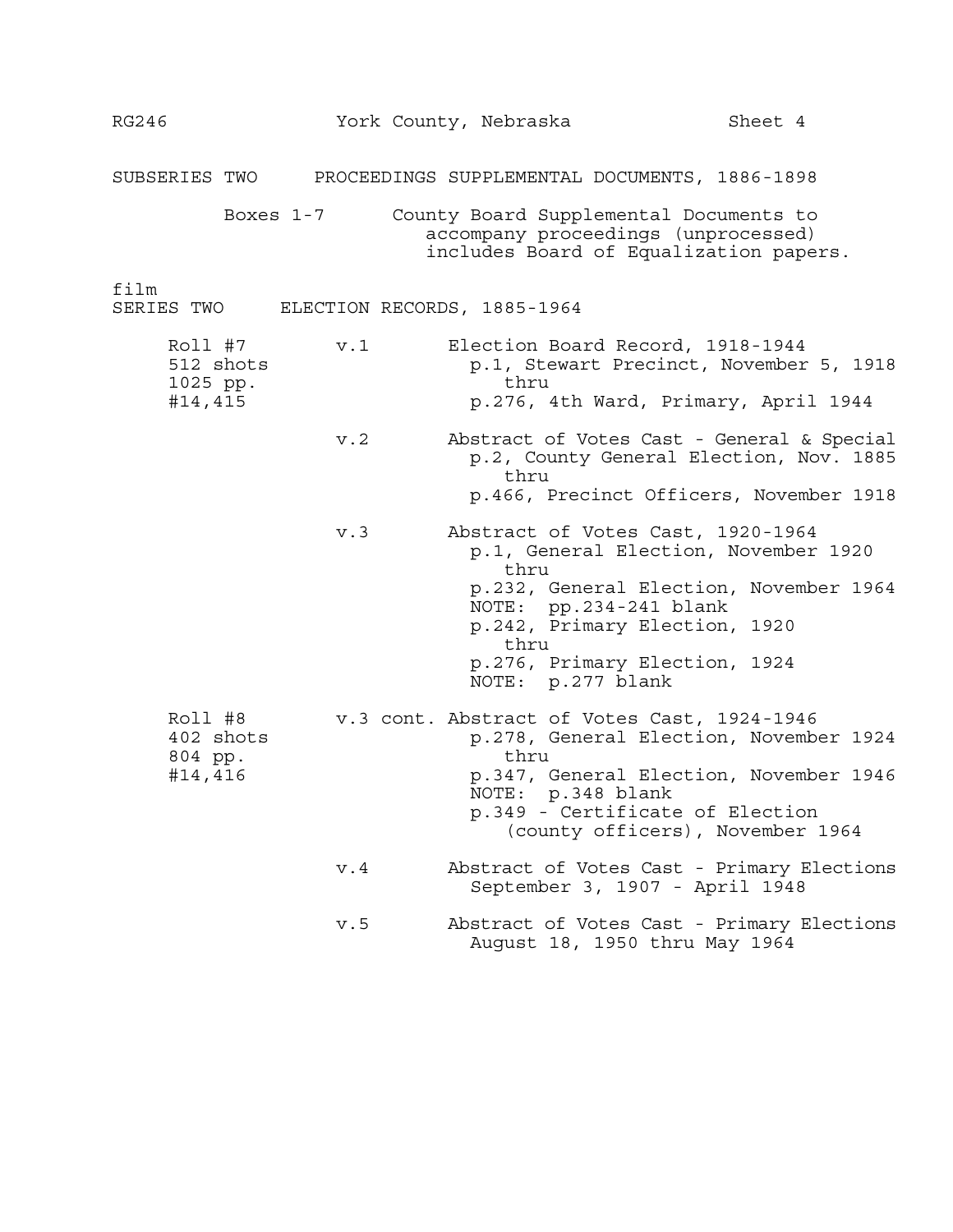| film<br>SERIES THREE | SCHOOL CENSUS, 1905-1973<br>(arranged chronologically by Abstract) |
|----------------------|--------------------------------------------------------------------|
| Roll #1<br>#14,421   | 1905 - 1909, District #83                                          |
| Roll #2<br>#14,422   | 1909, District #84<br>thru                                         |
|                      | 1920, District #68                                                 |
| $Roll$ #3<br>#14,423 | 1920, District #69<br>thru                                         |
|                      | 1926, District #7                                                  |
| Roll #4<br>#14,424   | 1926, District #8<br>thru                                          |
|                      | 1929, District #71                                                 |
| Roll #5<br>#14,425   | 1929, District #72<br>thru                                         |
|                      | 1931, District #83                                                 |
| Roll #6<br>#14,426   | 1931, District #85<br>thru                                         |
|                      | 1934, District #92                                                 |
| Roll #7<br>#14,427   | 1934, District #93<br>thru                                         |
|                      | 1938, District #11                                                 |
| Roll #8              | 1938, District #12<br>thru                                         |
| #14,428              | 1941, District #93                                                 |
| Roll #9              | 1941, District #94                                                 |
| #14,429              | thru<br>1946, District #3                                          |
| Roll #10             | 1946, District #4                                                  |
| #14,430              | thru<br>1950, District #11                                         |
| Roll #11             | 1950, District #12                                                 |
| #14,431              | thru<br>1955, District #12, p.8                                    |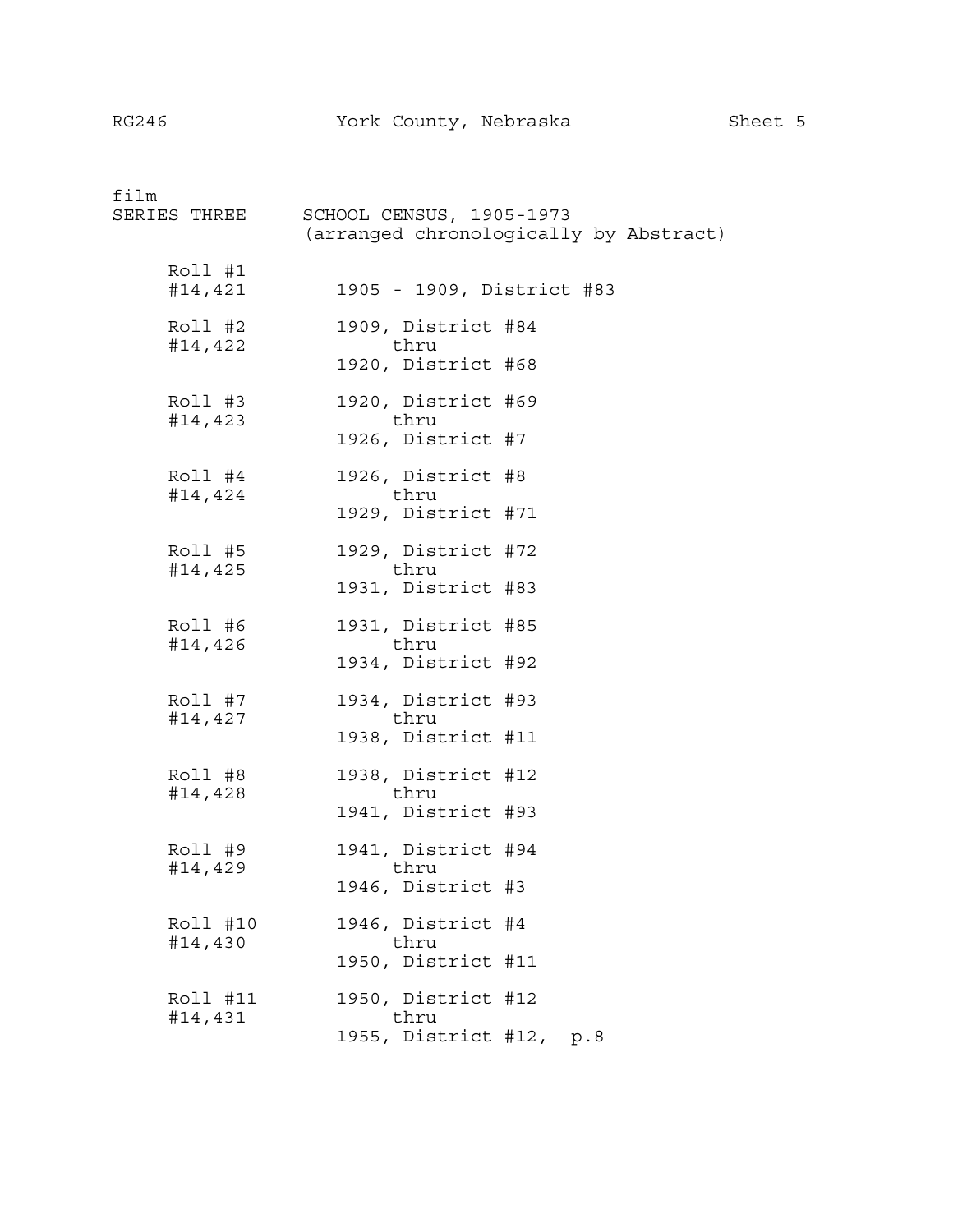film SERIES THREE SCHOOL CENSUS (cont) Roll #12 1955, District #12, p.9 #14,432 thru 1961, District #54, p.10 Roll #13 1961, District #54, p.11 #14,433 thru 1970, District #12 (Skoff, Jack) Roll #14 1970, District #12 (Sloan, Clarence) #14,434 thru 1973, District #12 SERIES FOUR ASSESSOR'S RECORDS, 1873-1960 Vols 1-8 1873 Baker, Beaver Creek, Henderson Houston, Stewart, West Blue, Woodruff, York Vols 9-11 1878 Henderson, Stewart, West Blue Vols 12-20 1879 Baker, Beaver Creek, Henderson, Houston, North Blue, Stewart, West Blue, Woodruff, York Vols 21-29 1880 Baker, Beaver Creek, Henderson, Houston, North Blue, Stewart, West Blue, Woodruff, York, York City Vols 30-39 1881 Baker, Beaver Creek, Henderson, Houston, North Blue, Stewart, West Blue, Woodruff, York Vols 40-50 1882 Baker, Beaver Creek, Bradshaw, Henderson, Houston, New York, North Blue, Stewart, West Blue, Woodruff, York Vols 51-61 1883 Baker, Beaver Creek, Henderson, Houston, New York, North Blue, Stewart, West Blue, Woodruff, York, York City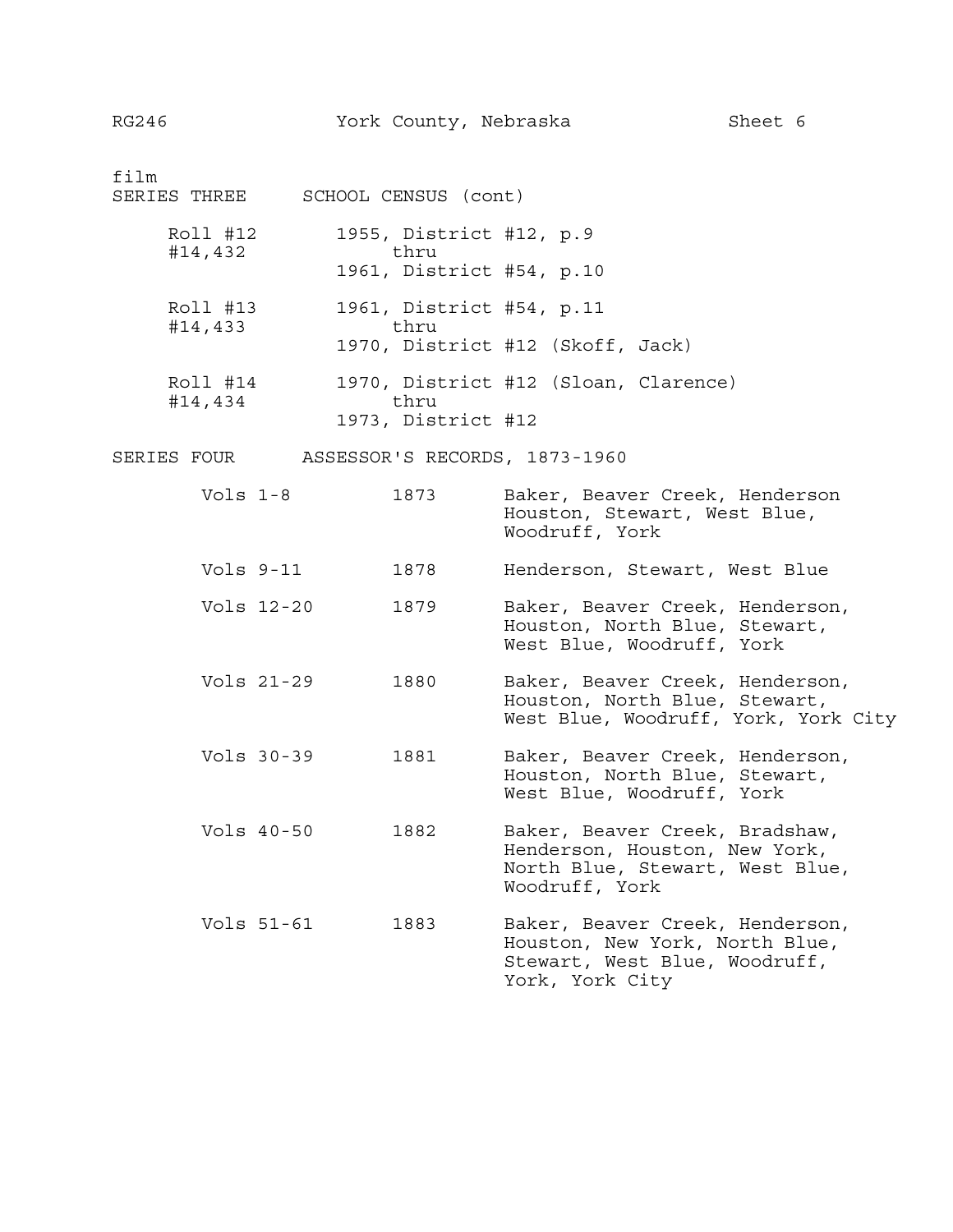| SERIES FOUR |                              |                             | ASSESSOR'S RECORDS, 1873-1960                                                                                                                                                                                                                        |
|-------------|------------------------------|-----------------------------|------------------------------------------------------------------------------------------------------------------------------------------------------------------------------------------------------------------------------------------------------|
|             | Vols 62-72                   | 1884                        | Baker, Beaver Creek, Henderson,<br>Houston, New York, North Blue,<br>Stewart, West Blue, Woodruff,<br>York, York City                                                                                                                                |
|             | Vols 73-88                   | 1885                        | Arborville, Baker, Beaver, Beaver<br>Creek, Blair Town, Bradshaw, Brown<br>Town Henderson, Lockridge, McFadden,<br>Morton Town, Stewart, Waco,<br>West Blue, West Blue Town, York City                                                               |
|             | Vols 89-107                  | 1886                        | Arborville, Baker, Beaver, Beaver<br>Creek, Blair Town, Bradshaw,<br>Bradshaw Village, Brown Town, Hayes,<br>Henderson, Leroy, Lockridge,<br>McFadden, Morton Town, New York<br>Stewart, Waco, West Blue, York City                                  |
| SERIES FOUR |                              | ASSESSMENT SCHEDULES (cont) |                                                                                                                                                                                                                                                      |
|             | Vols 108-126                 | 1887                        | Arborville, Baker, Beaver, Bradshaw,<br>Bradshaw Village, Brown Town, Hayes,<br>Henderson, Leroy, Lockridge,<br>McFadden, Morton Town, New York,<br>New York Village, Stewart, Thayer,<br>Waco, West Blue, York City                                 |
|             | Vols 127-141                 | 1888                        | Arborville, Baker, Beaver, Bradshaw<br>Village, Brown Town, Leroy,<br>Lockridge, McFadden, Morton Town,<br>New York, New York Village, Thayer,<br>Waco, West Blue, York City                                                                         |
|             | Vols 142-163<br>Vols 144-163 | 1889<br>1890                | McFadden, York City<br>Arborville, Baker, Beaver, Benedict,<br>Bradshaw, Bradshaw Village, Brown<br>Town, Hayes, Henderson, Leroy,<br>Lockridge, McCool Junction, McFadden,<br>Morton Town, New York, Stewart,<br>Thayer, Waco, West Blue, York City |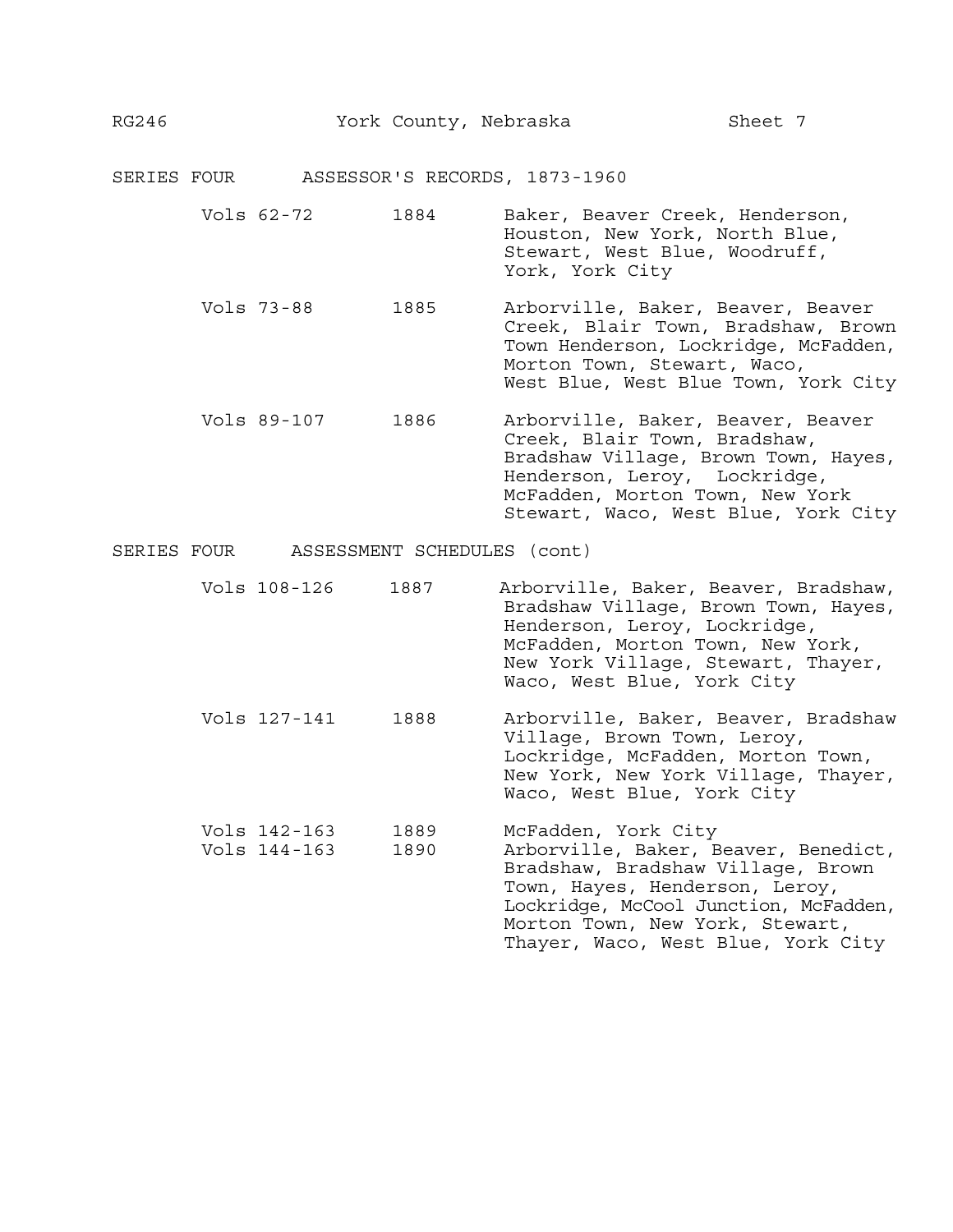| SERIES FOUR |              |      | ASSESSOR'S RECORDS, 1873-1960                                                                                                                                                                                                                     |
|-------------|--------------|------|---------------------------------------------------------------------------------------------------------------------------------------------------------------------------------------------------------------------------------------------------|
|             | Vols 164-182 | 1891 | Baker, Beaver, Benedict, Bradshaw,<br>Bradshaw Village, Brown Town, Hayes,<br>Henderson, Leroy, Lockridge, McCool<br>Junction, McFadden, Morton Town,<br>New York, Stewart, Thayer, Waco,<br>West Blue, York City                                 |
|             | Vols 183-193 | 1892 | Baker, Benedict, Bradshaw, Bradshaw<br>Village, Brown Town, Henderson,<br>New York, Thayer, Waco, West Blue,<br>York City                                                                                                                         |
|             | Vols 194-205 | 1893 | Arborville, Beaver, Benedict,<br>Bradshaw, Hayes, Henderson,<br>Lockridge, McCool Junction, New York,<br>Thayer, Waco, York City                                                                                                                  |
|             | Vols 206-221 | 1894 | Arborville, Beaver, Benedict,<br>Bradshaw, Bradshaw Village, Brown<br>Town, Hayes, Henderson, McCool<br>Junction, McFadden, Morton Town,<br>Stewart, Thayer, Waco, West Blue,<br>York City                                                        |
|             | Vols 222-238 | 1895 | Arborville, Beaver, Benedict,<br>Bradshaw, Brown Town, Hayes,<br>Henderson, Lockridge, McCool<br>Junction, McFadden, Morton Town,<br>New York, Stewart, Thayer, Waco,<br>West Blue, York City                                                     |
|             | Vols 239-259 | 1898 | Arborville, Baker, Beaver, Benedict,<br>Bradshaw, Bradshaw Village, Brown<br>Town, Gresham Village, Hayes,<br>Henderson, Leroy, Lockridge,<br>McCool Junction, McFadden, Morton<br>Town, New York, Stewart, Thayer,<br>Waco, West Blue, York City |
|             | Vols 260-278 | 1899 | Arborville, Baker, Beaver, Benedict,<br>Bradshaw, Bradshaw Village, Brown<br>Town, Gresham Village, Hayes,<br>Henderson, Leroy, Lockridge, McCool<br>Junction, Morton Town, New York,<br>Stewart, Thayer, Waco, West Blue                         |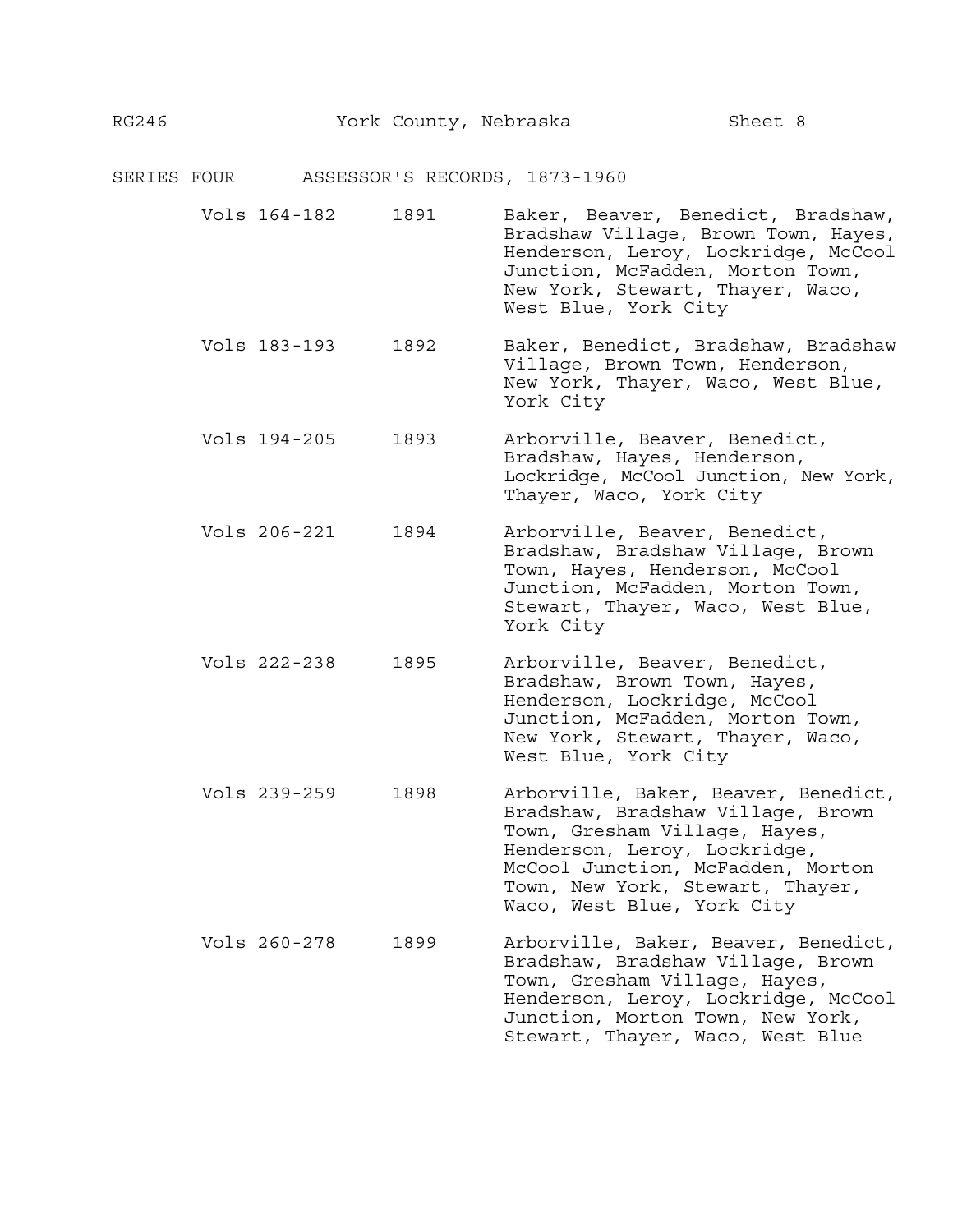# SERIES FOUR ASSESSOR'S RECORDS, 1873-1960

| Vols 279-298 | 1900 | Arborville, Baker, Beaver, Benedict,<br>Bradshaw, Bradshaw Village, Brown<br>Town, Hayes, Henderson, Henderson<br>Village, Leroy, Lockridge, McCool<br>Junction, McFadden, Morton Town,<br>New York, Thayer, Waco, West Blue,<br>York City                                                                                    |
|--------------|------|-------------------------------------------------------------------------------------------------------------------------------------------------------------------------------------------------------------------------------------------------------------------------------------------------------------------------------|
| Vols 299-310 | 1904 | Arborville, Benedict, Bradshaw,<br>Bradshaw Village, Leroy, Lockridge,<br>Morton Town, New York, Stewart,<br>Thayer, Waco, York City                                                                                                                                                                                          |
| Vol 311      | 1905 | Stewart                                                                                                                                                                                                                                                                                                                       |
| Vols 312-315 | 1906 | Bradshaw Village, McCool Junction,<br>Waco, West Blue                                                                                                                                                                                                                                                                         |
| Vols 316-317 | 1907 | Bradshaw Village, Henderson Village                                                                                                                                                                                                                                                                                           |
| Vol 318      | 1908 | One volume for entire county                                                                                                                                                                                                                                                                                                  |
| Vol 319      | 1909 | York City                                                                                                                                                                                                                                                                                                                     |
| Vols 320-322 | 1910 | Three volumes for entire county                                                                                                                                                                                                                                                                                               |
| Vol 323      | 1912 | Morton Town                                                                                                                                                                                                                                                                                                                   |
| Vols 324-330 | 1913 | Arborville, Gresham Village,<br>Henderson, Stewart, Thayer,<br>West Blue, York City                                                                                                                                                                                                                                           |
| Vols 331-355 | 1914 | Arborville, Baker, Beaver, Benedict<br>Village, Bradshaw<br>Town, Bradshaw<br>Village, Brown, Gresham Village,<br>Hayes, Henderson, Henderson Village,<br>Leroy, Lockridge, Lushton, McCool in<br>Hayes, McCool in McFadden, McFadden,<br>Morton, New York, Stewart, Thayer,<br>Thayer Village, Waco, West Blue,<br>York City |
| Vol 356      | 1915 | Henderson                                                                                                                                                                                                                                                                                                                     |
| Vol 357      | 1916 | Personal for entire county                                                                                                                                                                                                                                                                                                    |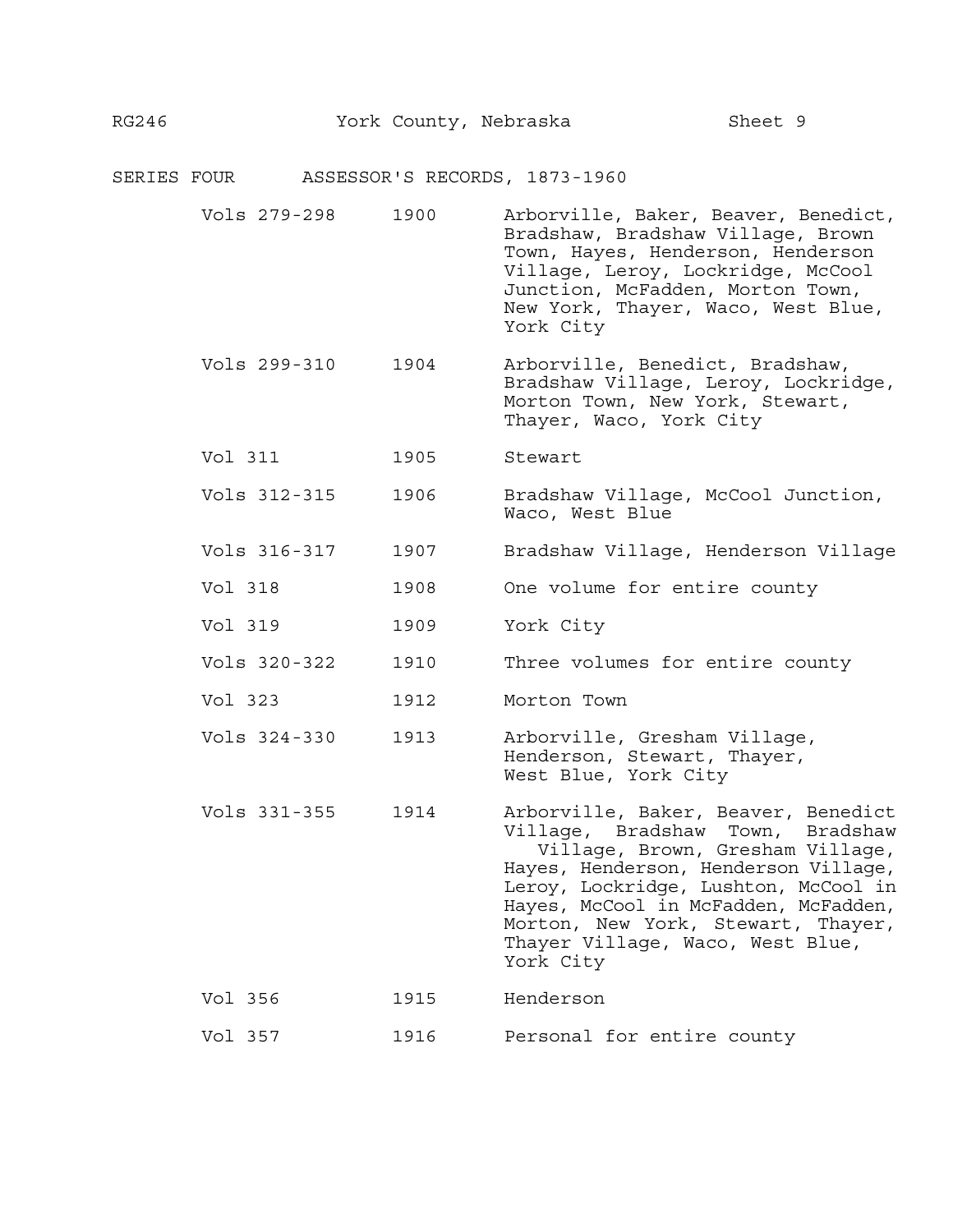| SERIES FOUR |                     |      | ASSESSOR'S RECORDS, 1873-1960                                                                                                                                                                                                                                     |
|-------------|---------------------|------|-------------------------------------------------------------------------------------------------------------------------------------------------------------------------------------------------------------------------------------------------------------------|
|             | Vols 358-377        | 1916 | Baker, Beaver, Benedict Village,<br>Bradshaw Town, Bradshaw Village,<br>Brown, Gresham Village, Hayes,<br>Henderson, Henderson Village, Leroy,<br>Lockridge, Lushton, McCool in Hayes,<br>McCool in McFadden, McCool Junction,<br>Morton, Thayer, Waco, York City |
|             | Vol 378             | 1917 | Personal for entire county                                                                                                                                                                                                                                        |
|             | Vols 379-394        | 1917 | Arborville, Baker, Beaver, Bradshaw<br>Town, Brown, Hayes, Henderson, Leroy,<br>Lockridge, McFadden, Morton, Stewart,<br>Thayer, Waco, West Blue, York City                                                                                                       |
|             | Vols 395-411        | 1918 | Arborville, Baker, Beaver, Bradshaw<br>Town, Brown, Hayes, Henderson, Leroy,<br>Lockridge, McFadden, Morton, New<br>York, Stewart, Thayer, Waco,<br>West Blue, York City                                                                                          |
|             | Vols 412-435        | 1919 | Arborville, Baker, Beaver, Benedict<br>Village, Bradshaw<br>Town, Bradshaw<br>Village, Brown, Gresham Village,<br>Hayes, Henderson, Henderson Village,<br>Leroy, Lockridge, Lushton, McCool in<br>Hayes, McCool in McFadden, McFadden,                            |
|             | Vols. 412-435 cont. |      | Morton, New York, Stewart, Thayer,<br>Waco, West Blue, York City                                                                                                                                                                                                  |
|             | Vols 436-460        | 1920 | Arborville, Baker, Beaver, Benedict<br>Village, Bradshaw<br>Town, Bradshaw<br>Village, Brown, Gresham Village,<br>Hayes, Henderson, Henderson Village,<br>Leroy,                                                                                                  |
|             | Vols 436-460        | 1920 | Lockridge, Lushton, McCool in Hayes,<br>McCool in McFadden, McFadden, Morton,<br>New York, Stewart, Thayer, Thayer<br>Village, Waco, West Blue, York City                                                                                                         |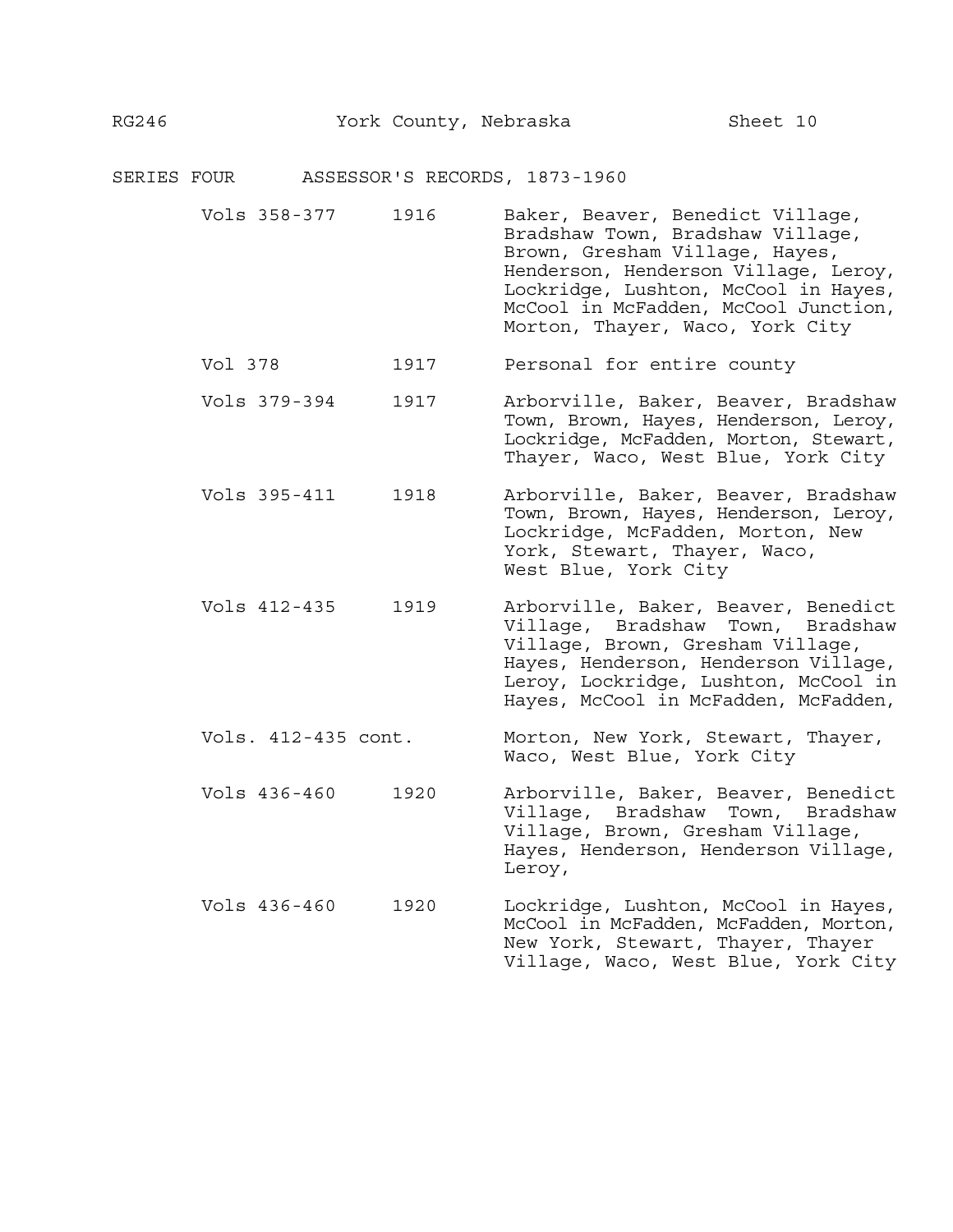| SERIES FOUR |                     |           | ASSESSOR'S RECORDS, 1873-1960                                                                                                                                                                                                                                                                                                 |
|-------------|---------------------|-----------|-------------------------------------------------------------------------------------------------------------------------------------------------------------------------------------------------------------------------------------------------------------------------------------------------------------------------------|
|             | Vols 461-484        | 1921      | Personal- Arborville, Baker, Beaver,<br>Benedict Village, Bradshaw Town,<br>Bradshaw Village, Brown, Gresham<br>Village, Hayes, Henderson, Henderson<br>Village, Leroy, Lockridge, Lushton,<br>McCool in Hayes, McCool in McFadden,<br>McFadden, Morton, New York, Thayer,<br>Thayer Village, Waco, West Blue, York           |
|             | Vols 485-507        | 1921-1923 | Arborville, Baker, Beaver,<br>Benedict Village, Bradshaw Town,<br>Bradshaw Village, Brown, Hayes,<br>Henderson, Henderson Village,<br>Leroy, Lockridge, Lushton,<br>McCool in Hayes, McCool in<br>McFadden, McFadden, New York,<br>Stewart, Thayer, Thayer Village,<br>Waco, West Blue, York City                             |
|             | Vols 508-532        | 1924-1927 | Arborville, Baker, Beaver,<br>Benedict Village, Bradshaw Town,<br>Bradshaw Village, Brown, Gresham<br>Village, Hayes, Henderson,<br>Henderson Village, Leroy,<br>Lockridge, Lushton, McCool in<br>Hayes, McCool in McFadden,<br>McFadden, Morton, New York,<br>Stewart, Thayer, Thayer Village,<br>Waco, West Blue, York City |
|             | Vols 533-534        | 1928-1931 | Henderson, Leroy                                                                                                                                                                                                                                                                                                              |
|             | Vols 535-557        | 1939-1945 | Arborville, Baker, Beaver,<br>Benedict Village, Bradshaw Town,<br>Bradshaw Village, Brown, Gresham<br>Village, Hayes, Henderson,<br>Henderson Village, Leroy,                                                                                                                                                                 |
|             | Vols. 535-557 cont. |           | Lockridge, Lushton, McCool in<br>McFadden, McFadden, Morton,<br>New York, Stewart, Thayer,<br>Thayer Village, Waco, West Blue                                                                                                                                                                                                 |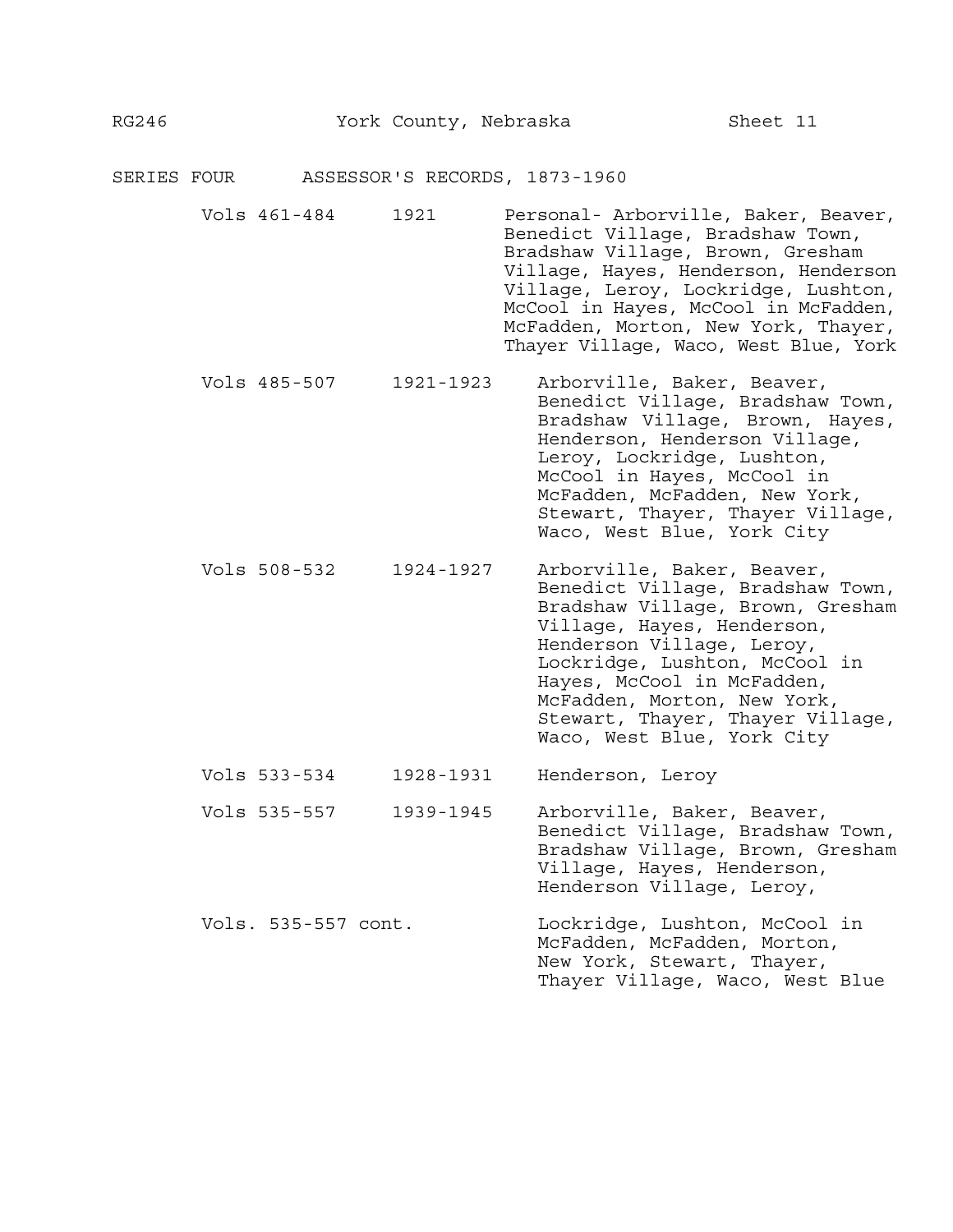| RG246 | York County, Nebraska |  | Sheet 12 |  |
|-------|-----------------------|--|----------|--|
|-------|-----------------------|--|----------|--|

SERIES FOUR ASSESSOR'S RECORDS, 1873-1960

| Vols 558-561 | 1955 | Arborville, Baker, Beaver,<br>Bradshaw Town, Brown, Leroy,<br>Lockinridge, Morton, New York,<br>Stewart, Thayer, Waco,<br>West Blue, York City           |
|--------------|------|----------------------------------------------------------------------------------------------------------------------------------------------------------|
| Vols 562-575 | 1960 | Arborville, Bradshaw Town, Brown,<br>Hayes, Henderson, Leroy, McCool in<br>McFadden, Morton, New York,<br>Stewart, Thayer, Waco, West Blue,<br>York City |

Vol 576 1920 Recapitulation

| SERIES FIVE | TREASURER, 1869-1956 |  |
|-------------|----------------------|--|
|-------------|----------------------|--|

|  | SUBSERIES ONE |  |  |  | TAX LISTS, 1869-1956 |  |
|--|---------------|--|--|--|----------------------|--|
|--|---------------|--|--|--|----------------------|--|

| v.1-157 |                     | Tax Lists, Real Estate | 1869-1945 |
|---------|---------------------|------------------------|-----------|
|         | Tax Lists, Personal |                        | 1969-1956 |

SUBSERIES TWO DELINQUENT TAX LISTS, 1869-

(unprocessed) still a part of Subseries One

SUBSERIES THREE TAX SALE & REDEMPTION RECORDS, 1872-1931

| v.1-2 | Tax Sale & Redemption Records, 1872-1903 |  |
|-------|------------------------------------------|--|
| v.3-4 | Tax Sale Records, 1887-1931              |  |
| v.5   | Tax Sale Book, 1903-1904                 |  |

SUBSERIES FOUR MOTOR VEHICLE TAX LISTS, 1941-1952

v.1-12 Tax Lists, Motor Vehicle 1941-1952

SUBSERIES FIVE SCHOOL LAND RECORDS, 1871-1876

| v.1 | School Land Sales |                    | 1871-1877 |
|-----|-------------------|--------------------|-----------|
| v.2 |                   | School Land Ledger | 1873-1889 |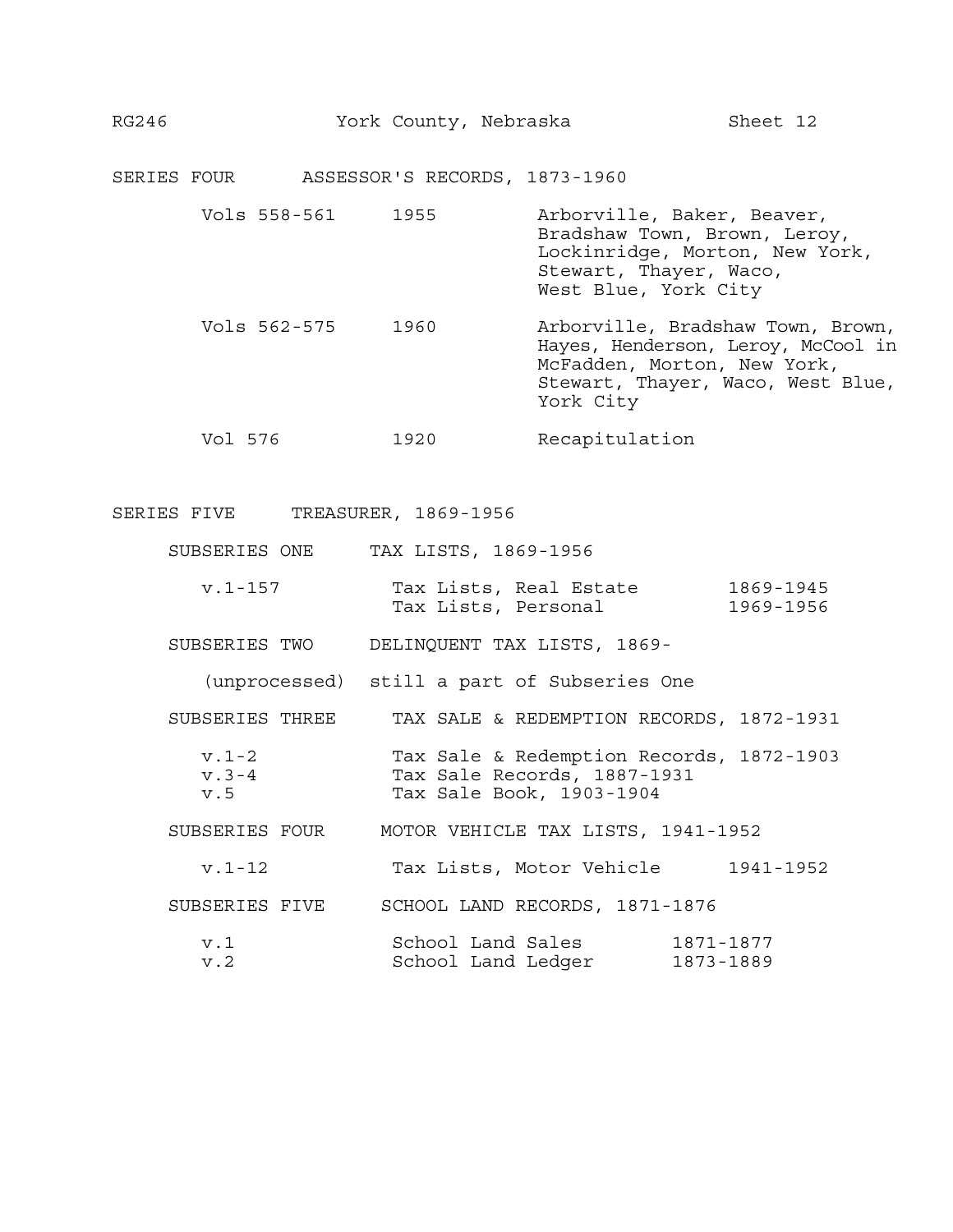SERIES SIX COUNTY CLERK, 1870-1938 v.1 Bond Record 1890 v.2 Officials Bond Record 1871 v.3 Officials Bond Record 1892 v.4 Officials Bond Record 1911 v.5 Officials Bond Record 1927 v.6-20 Labor Statistics 1898 v.21 Physicians Register 1887-1891 v.22 Embalmers Register 1899-1920 v.23 General Index of Land Owners v.24 Field Notes of Irregular Tracts 1885-1924 Box 1- Misc. Files, 1874-1965 f. 1 York County Census, 1879 f. 2 Paupers List, under the care of Melissa Campbell, 1880 f. 3 Paupers/County Poor Farm, Correspondence, 1879-1883 f. 4 County Poor Farm, Record of Inmates, 1899-1907 f. 5 County Poor Farm, Reports, 1903-1929 f. 6 County Poor Farm, Financial Report, Dec. 1917 f. 7 Aid (County), List of Names by Township, Drought Relief "Relief Potatoes," April 1895 f. 8 Probate Estate Files, 1882-1885 -Graves, E. Ella 29 October 1883 -William McWhirter, 3 August 1882, certificate by New Hampshire Sec. of State—name change on 7/31/1872 from David McWhirter of Hampton Falls to David McWhittier or David M. Whittier -French, George 3 April 1885 -Sporer, John & Mary 19 August 1885 f. 9 Nebraska Guard, List of Officers and Men, Co. A, 1st Regiment, 189? f. 10 Soldiers Relief Commission Reports, 1890-1912 f. 11 Soldiers Relief Commission Reports, 1913-1918 f. 12 Soliders Relief Commission, Tax Levy Request, 1937-1938 f. 13 Ordinances, 1905-1933 f. 14 Petition, Appointment of George S. Newman, Justice of the Peace, no date f. 15 Petition, Voting for Elections, York Prec., 29 July 1871 f. 16 Petition, Change of Voting Prec. Boundary Lines, 21 Sept. 1871 f. 17 Petition, Township as Voting Prec., Sec. 11, Range 1, 1872 f. 18 Petition, Name Change from Kingston Prec. To North Blue Prec., 22 June 1872 SERIES SIX COUNTY CLERK, 1870-1965 Box 1- Misc. Files, 1874-1917, Continued f. 19 Petition, Name Change from Baker Prec. To Grant Prec., 12 Nov. 1873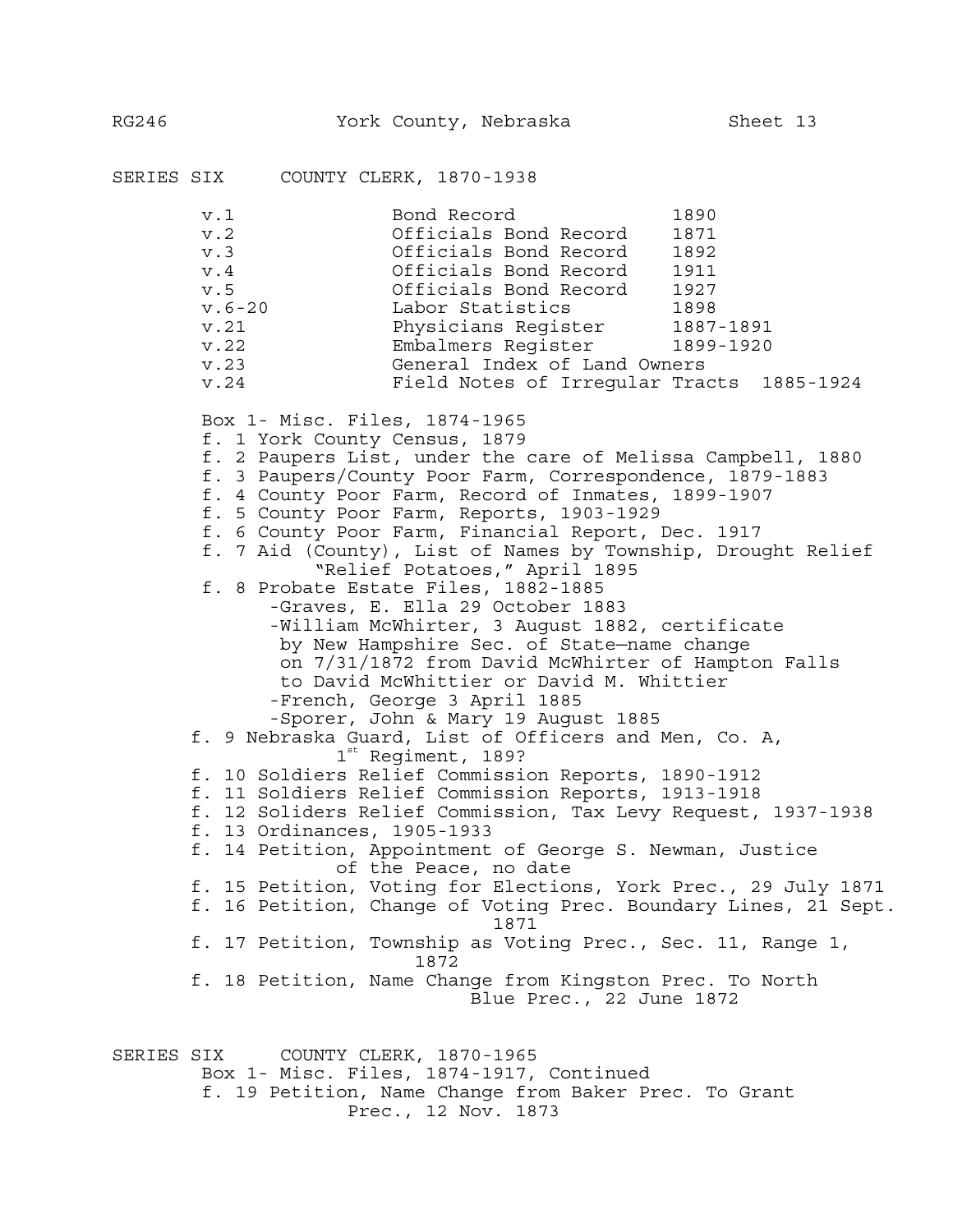|  | f. 20 Petition, Change Voting Place from Residence of<br>William Keckley to Joseph McCoughey, Honston Prec.,          |
|--|-----------------------------------------------------------------------------------------------------------------------|
|  | 2 Feb. 1874<br>f. 21 Petition, North Blue Prec., Erect Flour Mill, Lincoln                                            |
|  | Creek, 4 Jan. 1875<br>f. 22 Petition, West Blue Prec., Elections, Schoolhouse,<br>March 1875                          |
|  | f. 23 Petition, Removal of Voting Place from residence of<br>J.W. Mcahghy to resid. of S. H. Castle,<br>15 March 1875 |
|  | f. 24 Petition, Change Boundary Lines, Beaver Creek Prec.<br>& West Blue Prec., 4 March 1875                          |
|  | f. 25 Petition, Regulate Tolls, Water Mills, 4 March 1875                                                             |
|  | f. 26 Petition, Retain Post Office in Courthouse, 1876                                                                |
|  | f. 27 Petition Bounty of Killing/Destroying                                                                           |
|  | Grasshoppers/Locusts, 28 April 1877                                                                                   |
|  | f. 28 Petition, Change Voting Place from Residence of                                                                 |
|  | Emerson Austin to Schoolhouse (Dist. #34), 1878                                                                       |
|  | f. 29 Petition, Enclose Public Square, 13 March 1879                                                                  |
|  | f. 30 Petition, Cancellation of Taxes, George Wildish,                                                                |
|  | 28 June 1879                                                                                                          |
|  | f. 31 Petition, Farmers-Funds for Hail Damage, 1879                                                                   |
|  | f. 32 Petition, County Officers Attend Business Meetings                                                              |
|  | in Public Square, 28 May 1881                                                                                         |
|  | f. 33 Petition, Voting Place, Change for Stewart Prec.,<br>Thayer Mills, 12 Sept. 1881                                |
|  | f. 34 Petition, Voting Location Change to Schoolhouse<br>Dist. #10, 9 Nov. 1881                                       |
|  | f. 35 Petition, Surplus Credit, School Dist. #5, 15 Nov. 1881                                                         |
|  | f. 36 Petition, Constable Appointment, W. W. Schufelt,<br>Beaver Creek Prec., 2 January 1882                          |
|  | f. 37 Petition, Constable Appointment, Joseph Fountain,<br>Bradshaw, Baker Prec., 4 January 1882                      |
|  | f. 38 Petition, Constable Appointment, John A. Mercer,                                                                |
|  | Stewart Prec., 13 Feb. 1882                                                                                           |
|  | f. 39 Petition, Appointment, Tobias Spiek, Henderson Prec.,                                                           |
|  | Supervisor of Roads, 15 March 1882                                                                                    |
|  |                                                                                                                       |
|  |                                                                                                                       |

SERIES SIX COUNTY CLERK, 1870-1965 Box 1- Misc. Files, 1874-1917, Continued f. 40 Petition, Remonstrance to Incorporate Bradshaw, 19 Feb. 1883 f. 41 Petition, Appointment of J. Fleorway, Stewart Prec., 17 March 1883 f. 42 Petition, A. J. Newman, County Clerk Position,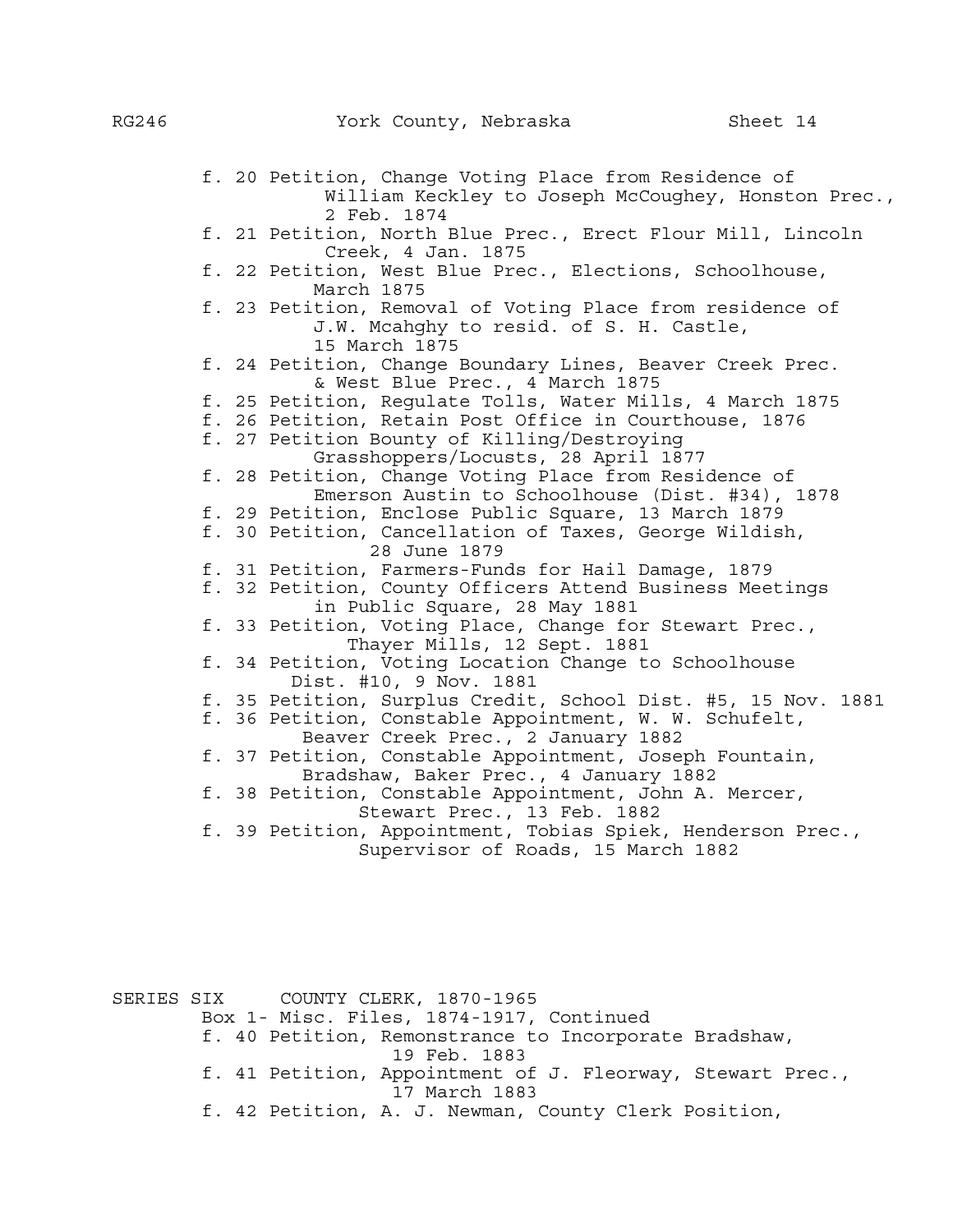May 1883 f. 43 Petition, Constable Appointment, George E. Logan, Beaver Creek Township, 31 Jan. 1884 f. 44 Petition, Assessor Appointment, J. F. Conway, Stewart Prec., 17 Feb. 1884 f. 45 Petition, Courthouse Square, Restrictions on Parking/Construction, etc., 5 June 1884 f. 46 Petition, Building of Townhall, 12 Nov. 1884 f. 47 Petition, Funds for Annual County Fair, 3 March 1885 f. 48 Petition, Relief/Cancellation of Bond for J. A. Eatherly, 1885-1886 f. 49 Petition, Permit, R. S. Weir and Bros, Sell Liquor, 1888 f. 50 Petition, Bank of Waco, Tax Assessment of Property, 17 Feb. 1888 f. 51 Petition, Special Meeting of County Board of Supervisors, Appointment of Sheriff for York County, 22 May 1888 f. 52 Petition, Permit to Edward Moore (Druggist), Sell Liquor, 24 May 1888 f. 53 Petitions, Misc., Construction and Repairs of Bridges, 1888 f. 54 Petitions, Misc., Construction and Repairs of Bridges, 1889 f. 55 Petition, Appointment of H. A. Fording or Fordwig, Constable, 22 Jan. 1889 f. 56 Petition, Appointment of M. M. Wildman, Justice of the Peace, 26 Feb. 1889 f. 57 Petition, Permit to Robert T. Maloney, Sell Liquor 12 April 1889 f. 58 Petition, Ditch to Drain Road, O. G. Prewitts Residence, August 1889 f. 59 Petition, Incorporation of Benedict, 6 Aug. 1889 f. 60 Petition, Incorporation of Village of Benedict, 27 Jan. 1890 SERIES SIX COUNTY CLERK, 1870-1965

Box 1- Misc. Files, 1874-1917, Continued f. 61 Petitions, Misc. Construction and Repairs to Brigdes, 1890 f. 62 Petition, Protest by Village of Bradshaw, Taxable Property, June 1901 f. 63 Petition, Appointment of Henry A. Murphy as Police Judge, York, NE, 1916 f. 64 Resolution, Dog License Tax (Leash Law), 1880 and 1888 f. 65 Resolution, Duties of County Officials, 1881-1889 f. 66 Resolution, Standing Water declared as Nuisance,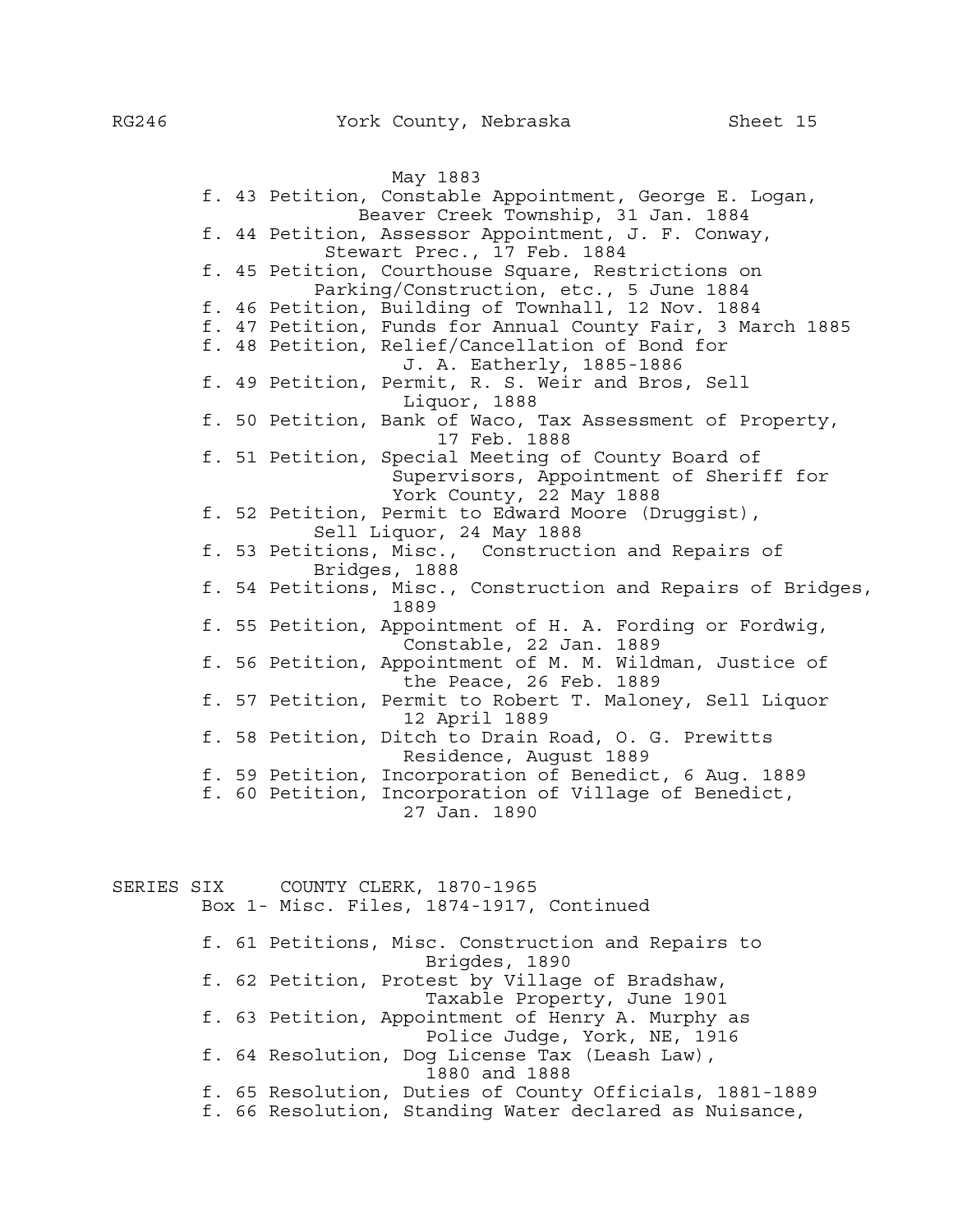17 Sept. 1884 f. 67 Resolution, Hitching Posts around Public Square, 1888 f. 68 Resolution, Number of Seats, County Board Supervisors, no date f. 69 Resolution, Special Assessments for Improvements, City of York, 1925 f. 70 Resolution, City of Bradshaw, Road and Street Improvements, 1926 f. 71 Resolution, Special Assessment for Improvements, Bessie Mathews Lots, Waco, NE, 1927 f. 72 Courthouse, Construction Agreement and Contract, 9 June 1881 f. 73 Courthouse, Courthouse Floor Plan, ca. 1887-1888? Note: Fragile Condition f. 74 Courthouse, Vaults and Safes, 1876-1890 f. 75 Courthouse, Construction Contracts, 1881-1889 f. 76 Courthouse, Supplies Contracts, County Officials, 1882-1889 f. 76 Courthouse, Space Leases, County Officials, 1881-1883 f. 77 Courthouse, Lease for Office Space, 1884-1885 f. 78 Courthouse, Lease, Charles J. Nobes, 1882-1885 (courtroom and judges chambers) f. 79 Courthouse, Office Furnishings and Supplies, 1887-1889 f. 80 Courthouse (Grounds), Hitching Posts & Pavement, 1889 f. 81 Courthouse, Petitions for Janitors, 1881, 1887, 1890 J.H. Woodly, Elton Granger, and John Walsh f. 82 Courthouse, Steam Boiler Inspection Report, 1908 f. 83 Courthouse, Slate Roof Proposal, 1910-1911 f. 84 Courthouse, Improvement and Repairs, 1920-1924 SERIES SIX COUNTY CLERK, 1870-1965 Box 1- Misc. Files, 1874-1917, Continued f. 85 Jail (Building of), 1880-1889 f. 86 Affidavit of Katherine Smith taken by York County Sheriff, 23 Dec. 1884 Smith v. William H. Martin (Holt County) f. 87 Sheriff, J. G. Miller, Report of Fees for Warrants and Summons, 1917 f. 88 Jail Reports, County Sheriff, 1910 \*\*\*Includes names of prisoners, charges, and Discharge information Folders 89-91 County Sheriff, Reports of Fees for Warrants and Summons, 1911-1924 f. 92 List of Members, York Fire Department, 1892, 1894, and 1898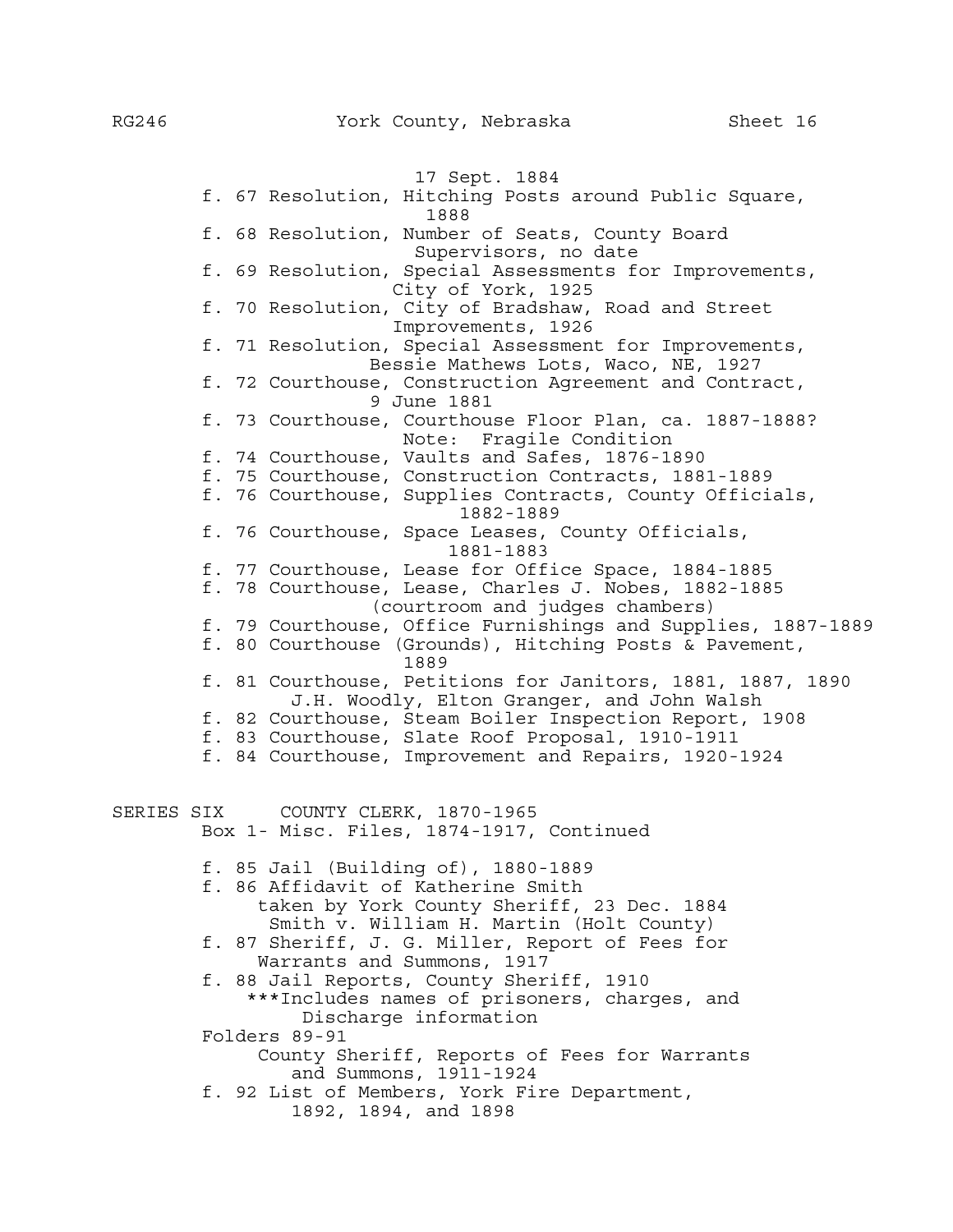Box 2-Misc. Files, 1872-1889 f. 1 Bounties, Wolves, August 1898 f. 2 Coroners Fee Report (Witness and Body Recovery), 3 March 1882 f. 3 Dentist Statements, 1887-1888 -McMay, J.D. 14 November 1887 -Sawyer, H.H. 12 August 1888 f. 4 York Cemetery Association, Election of Trustees, 27 Nov. 1886 f. 5 Churches/Organization/Trustee Elections 1883-1888 -Ebenezer Church 18 March 1884 -First ME Church Exeter 26 March 1884 -Christian Church 10 March 1884 -Church of Christ 26 March 1884 -J.Gillam Trustee of Palo Church 9 May 1885 -United Brethern in Christ 31 March 1886 -Christian Church 17 February 1888 -Methodist Episcopal Church, Benedict, 1892 f. 6 York Lodge #35/Appointment of Trustees -W.R. Knapp/D.H. Bishop/Chas Bliet 30 November 1887 -A.J. William/J.L. Ingray/N. Gregory 11 January 1884 f. 7 County Clerk's Office, Reports, J. A. Eastherly, 1880-1881 (to County Board of Supervisors)

SERIES SIX COUNTY CLERK, 1870-1965

Box 2-Misc. Files, 1872-1889

- f. 8 County Court, Cost Bill Statement, Insanity Hearing of Eliza McCabe, 1883
- f. 9 County Court, Insanity Hearing for Richard Mariwalk or Mariwach, 1888 (ruled "not insane" for treatment in hospital)
- f. 10 County Court, Power of Attorney, Mary C. Thomason to J. P. Thomason, 1889
- f. 11 County Court, Transcript Caption, John W. Miller v. Eddy, Philly, and Anderson Chambers, Nov. 1887
- f. 12 Estray Notices, 1882-1895
- f. 13 Lease Assignments, 1883-1885
	- -Sarah S. Shufelt/Matthew E. Richmond 19 Feb. 1883 -Francis M. Bruner/C.W. Wagner 14 July 1885 -Martha A. Tift to Iva W. Blair, 1 March 1888
- f. 14 County Treasurer, Correspondence and Reports, L. J. Gandy and Lee Love, 1880-1886
- f. 15 Quit Claim Deed, Laura S. Eastman to Hezekiah Whittier (Illinois), August 1872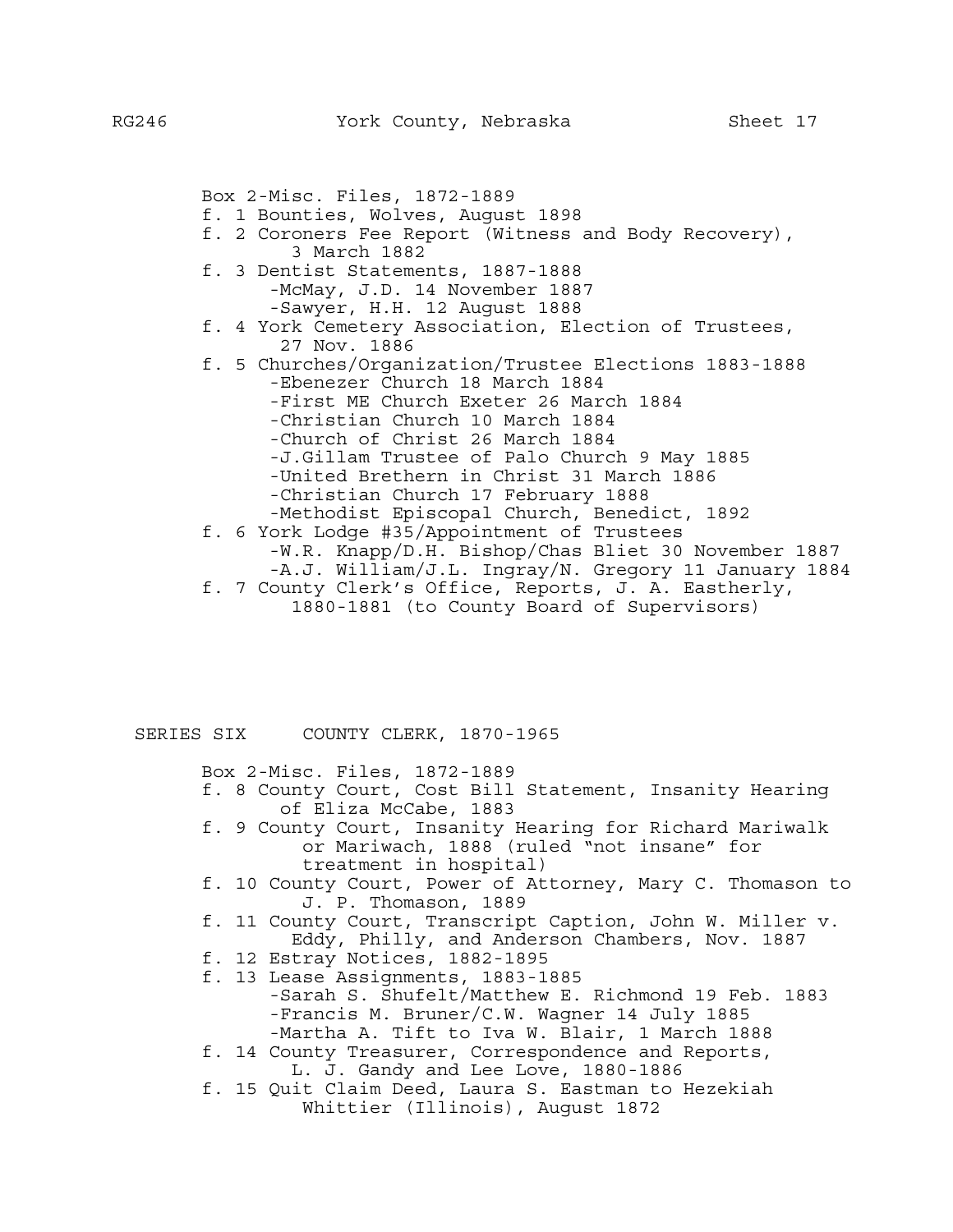f. 16 Release of Mechanics Liens/National Lumber Co. 1888-89 -Pate & Snyder 1 March 1888 -J.H. Rush & J.E. Hunt 3 February 1888 -Clara A. Allen 23 February 1888 -J.M. Nelson & J.M. Green, 1889 -C.J. Thornton & George W. Crook, 1889 -John S. Wood & Gazelle M. Jones, 1888 f. 17 Warrant Application, J. W. Andrews, 10 Oct. 1877 f. 18 Bond, E. E. Armor, 1880 and 1882 f. 19 Bond, A. J. Bell, 1881 f. 20 Bonds, John W. Bennett (notary public), 1881 f. 21 Bond, William A. Sharrar, 1882 f. 23 Bond, Thomas C. Tagg, 1882 f. 24 Bond, William Hohnbaum, 1884 f. 25 Bond, William Paley, 1884 f. 26 Bond, County Board of Supervisors, 1884-1890 f. 27 Bond, J.T. Englehardt, 1885 f. 28 Bond, C. J. Nobes, 1888 f. 29 Bonds, Nebraska Railway Company, 1890 f. 30 Correspondence, Albert E. Finch, Illegal Tax Levied Against Personal Property, Jan. 1882

SERIES SIX COUNTY CLERK, 1870-1965

Box 2-Misc. Files, 1872-1889

- f. 31 Correspondence, County Attorneys, W. T. Scott and M.C. Frank, 1879-1884
- f. 32 Correspondence, County Attorneys, France & Harlan, 1880-1884
- f. 33 Correspondence, J. H. Cleaves, Lawyer, 31 Dec. 1879
- f. 34 Attorney Opinion, "Sinking Fund" Tax Levies, John H. Auers? 11 June 1881
- f. 35 County Attorney Opinion, Road Law of 1889, Howard & Ames, 1 Aug. 1881
- f. 36 County Attorney Opinion, Outstanding Warrant Collections, W. T. Scott, 10 Jan. 1883
- f. 37 County Attorney Opinion, Taxation Credits, W. T. Scott, (Albert E. Finch issue regarding taxation of property)9 June 1887
- f. 38 County Attorney Opinion, Tax Levies, 7 July 1879
- f. 39 County Attorney Opinion, Vouchers and Credits
- to School Districts by County Treasurer, no date f. 40 County Attorney Opinion, Treasurer Fees for
	- Collecting Delinquent Taxes, France & Harlan, 25 March 1886
- f. 41 Opinion, Special County Committee to Examine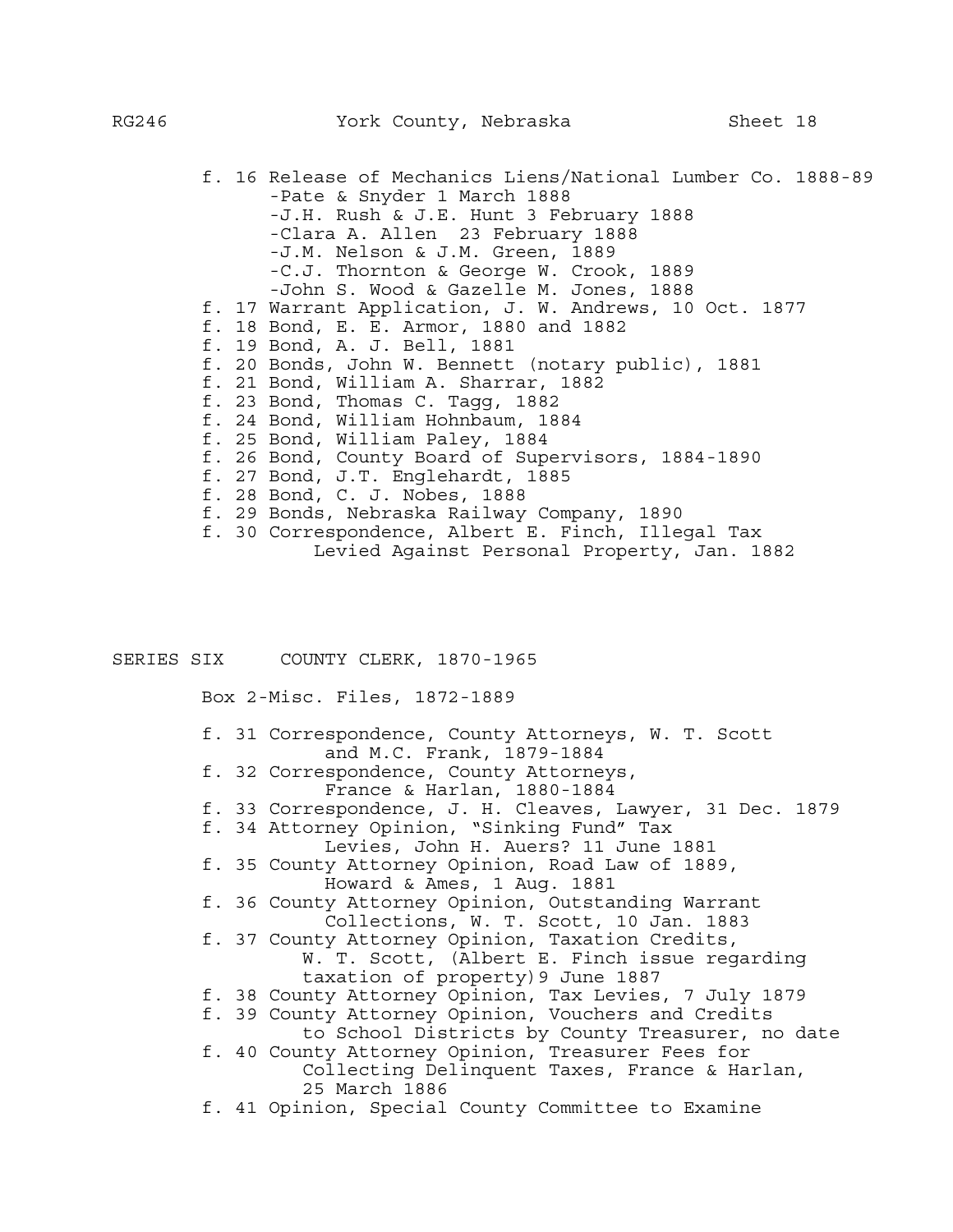Tax Assessments, 22 June 1888 f. 42 County Attorney Opinion, Assessment of Lot 5 Brewers Subdivision, S. F. Hall, 1889 f. 43 County Judge Opinion, Fees and Sheriffs Office, 19 March 1889

 Box 3-Misc. Files, 1870-1938 f. 1 Articles of Incorporation, Firms and Partnerships, 1886-1895 -National Heat and Water Gas Fuel Company, 30 May 1887 -R. E. Byus Hardware, 30 January 1888 -Burns and Spears (sand dealers), 23 April 1888 -Panter and Bishop to Firm of John Matthews, 12 June 1888 -Harris Bros & Co. 2 September 1889 -Metcalf & Wood 24 September 1888 -Brubaker & Reed 24 September 1888 -Linn Harrison & Co. 10 October 1889 -Hyltoic Cleun & Co. 12 November 1889 -The Nebraska Portrait Co. 26 November 1889 -Veak & Lash 9 December 1889 -Codding & Weaver 7 May 1890 -Friend Medicine Company 7 October 1890 -Mitchell & Powers 6 April 1888 -Reed & Co. 11 June 1890 -Fuller Anderson & Co 24 November 1890 -Diers Brothers 9 March 1891 -Friend Medicine Co. 29 March 1891 -Schneider & Mack 16 May 1891 -J.M. Kingsolver & Co. 9 July 1891 -Whitmak Brothers & Co. 19 August 1891 -Kroeker and Neufeld 16 September 1891

SERIES SIX COUNTY CLERK, 1870-1965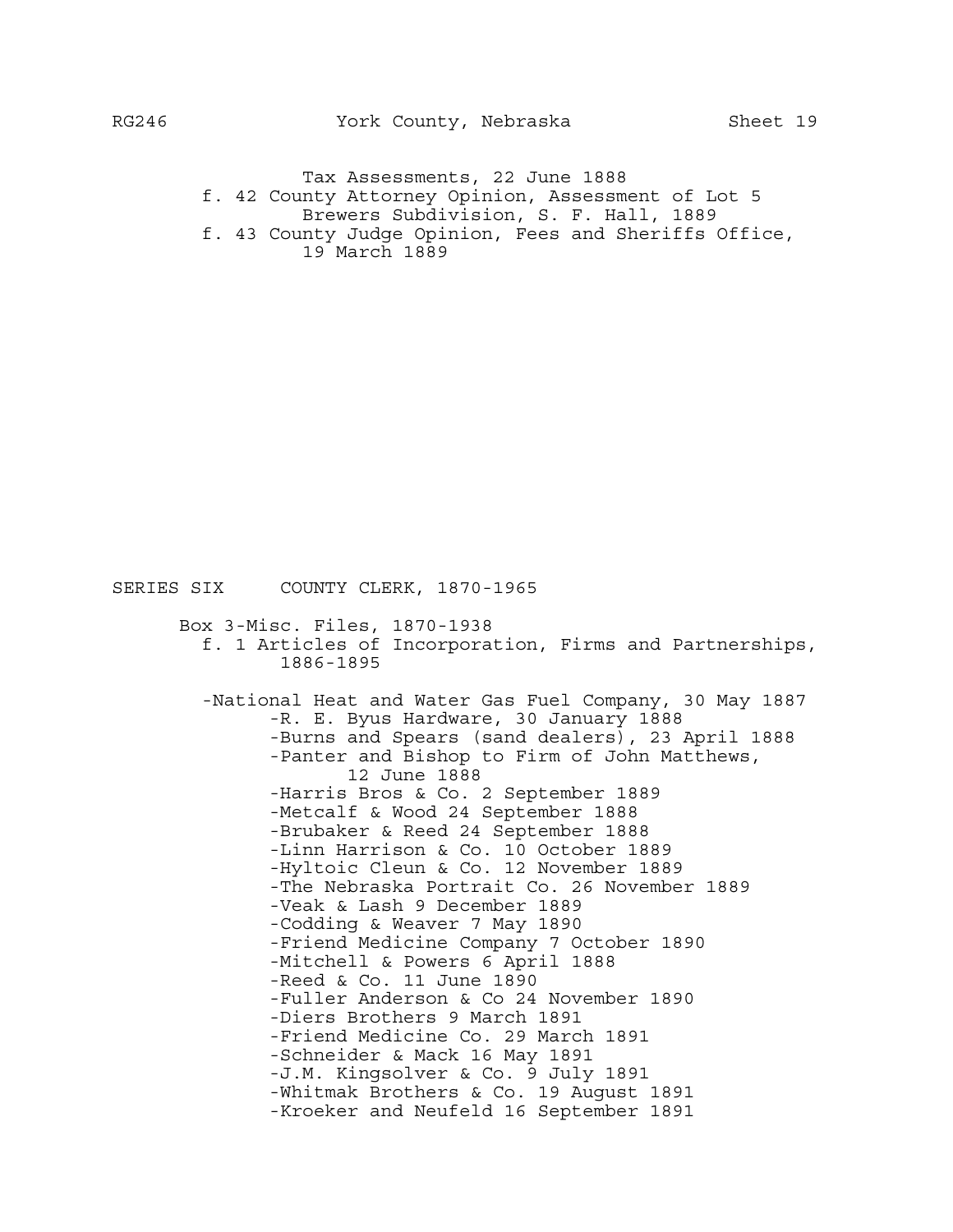-Miles Cannon & Co. 1 October 1891 -J.W. Smith & Co. 21 October 1891 -Leibli Brothers 28 October 1891 -Seng & Kuns 14 November 1891 -Casper & Rawalt 24 December 1891 -King Brothers 27 February 1892 & 8 Jan. 1894 -Smith & Glover 1 March 1892 -The Blue River Nursery Co. 12 March 1892 -Evans & Beckford 23 August 1892 -Seeley & Fountain 10 April 1893 -Charles Buer & Co. 29 October 1892 -Imm Brothers 20 June 1893 -Douney & Jones 18 May 1894

SERIES SIX COUNTY CLERK, 1870-1965 Box 3-Misc. Files, 1870-1938 f. 1 Articles of Incorporation, Firms and Partnerships, 1886-1895 *Continued* -I.M. Kingsolver, R.E. Byers, & A.G. Downey, Kingsolver & Company, 6 Oct. 1894 -Paul Steinberg & John Moeller, Lumber/Grain/Coal Company, 8 Feb. 1895 -Byers & Oberg 9 April 1895 -Reed & Gudgel 5 June 1895 -Anderson & Ryan 26 December 1895 f. 2 Statement of Collections and Accounts, 1870-1877 f. 3 Misc. Bills of Sales, 1885-1895 f. 4 Claims, 1881-1890 f. 5 Coal Contracts/Agreements, 1879-1880; 1888-1889 f. 6 Contract, Burlington and Quincy Railroad Company, Right of Way with Map, March 1892 f. 7 Property Assessment Issue, Railroad property, 10 May 1881 f. 8 Rates and Tolls, Mills, 1889 f. 9 Property Tax, County Treasurer Statement Reports, 1881 f. 10 Benton Brothers Farm, Baker Prec., Personal Property Tax Issue, 17 June 1882 f. 11 Protests, Property Assessments, 1878-1882 f. 12 Protests, Property Assessments, 1887-1890 f. 13 Personal Property Assessment, Mary W. Ford, 1907 f. 14 Personal Property Committee, Assessment Issue, Gresham Grain Company, 1913 f. 15 Protests, Property Assessments, 1902, 1910-1917 f. 16 County Board of Equalization, Property Tax Assessment Protests, 1912 f. 17 Tax Levy Report, 1886 f. 18 Tax Levy Certificates, 1897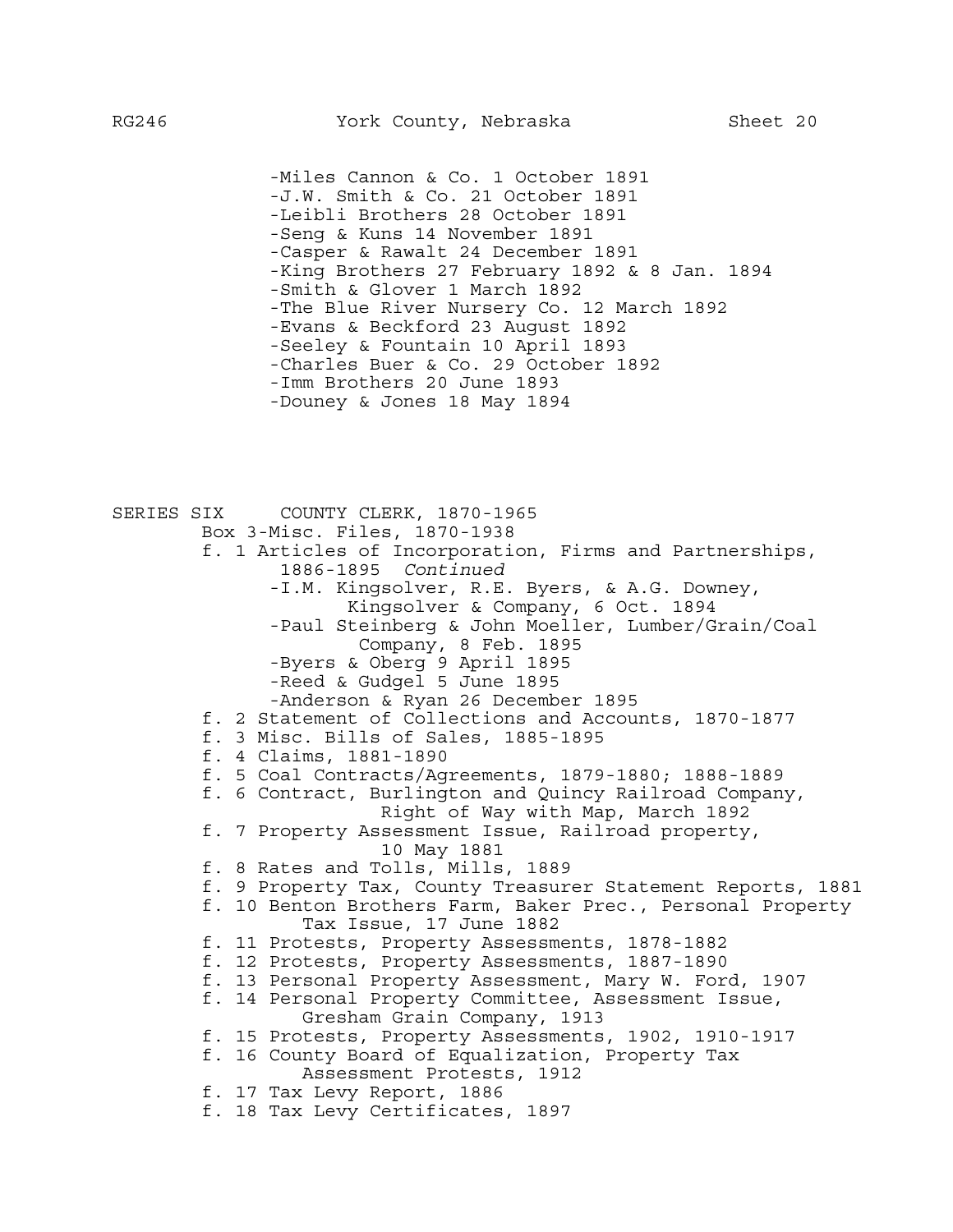f. 19 Special Tax Levy, Listings of Properties, 1890-1907 f. 20 Tax Assessment and Bond Rates, 1891-1908, Auditor of Public Accounts (State Auditor) f. 21 Tax Assessment and Levy Rates, 1904-1927, State Board of Equalization f. 22 Tax Levy, Village of Gresham, 1909 (Gresham Gazette- Letterhead image of the daughters of editors, Ruth and Nellie May McGaffin) f. 23 Tax Levy Reports, 1910-1918 f. 24 Tax Levy Certificates, 1925 f. 25 Tax Levy Certificates, 1927 f. 26 Tax Levies, Misc., 1914-1938 f. 27 Tax Levy Certificate, Gresham and McCool Junction, 1930-1931 SERIES SIX COUNTY CLERK, 1870-1965 Box 4-Misc. Files, 1880-1924 f. 1 Report, Judiciary f. 2 District Court, Fee Statement, State of Nebr. v. Julias Hs'me?, 1880 f. 3 District Court, Fee Statement, State of Nebr. v. Levi L. Richardson, 1880 f. 4 District Court, Fee Statement, State of Nebr. v. Jacob Smith, 1882 f. 5 District Court, Fee Statement, State of Nebr. v. John Ells, 1883 f. 6 District Court, Fee Statement, State of Nebr. v. Rufus L. Davis, 1888 f. 7 District Court, Fee Statement, State of Nebr. v. David T. Phillips, 1888 f. 8 District Court, Fee Statement, State of Nebr. v. Karl Kolb, 1889 f. 9 District Court, Fee Statement, State of Nebr. v. Stuart Richards, 1889 f. 10 District Court, Fee Statement, State of Nebr. v. Charles B. Wilson, 1889 f. 11 District Court, Fee Statement, State of Nebr. v. Myron L. Grant, 1890 f. 12 District Court, Fee Statement, State of Nebr. v. E. Sturner, 1890 f. 13 District Court, Misc. Document, City of York v. Cyrus Hutchins, 1893 f. 14 Reports, Fees, County Judge Harry G. Hopkins, 1915-1917 f. 15 Reports, Fees, County Judge Harry G. Hopkins, 1918-1920 f. 16 Reports, Fees, County Judge Harry G. Hopkins, 1921-1924 f. 17 Reports, Fees, Clerk of the District Court, 1910-1923 f. 18 District Court, List of Jurors/Fees Paid, no date f. 19 District Court, List of Jurors Examined Before Grand Jury, 1889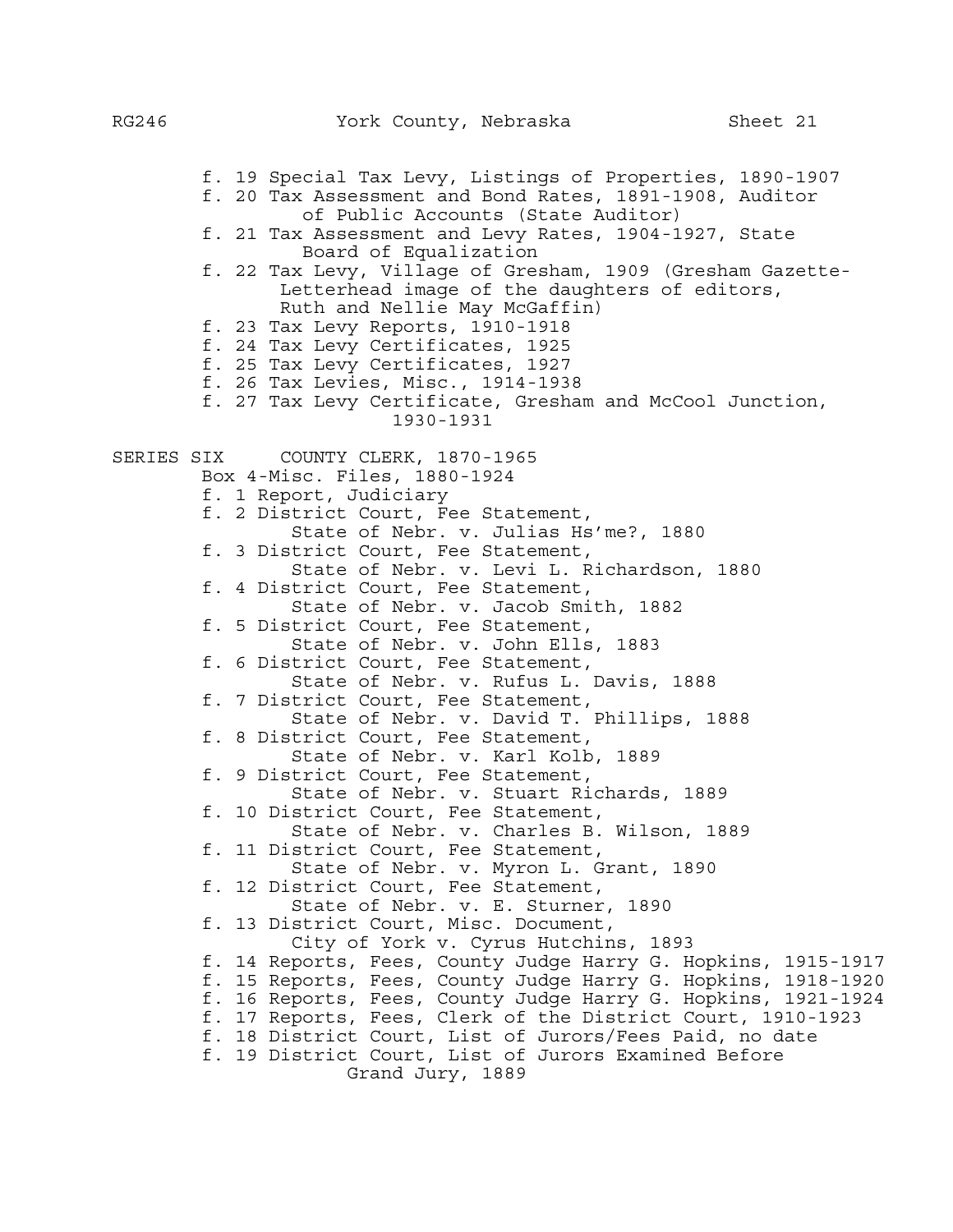SERIES SIX COUNTY CLERK, 1870-1965 Box 5-Misc. Files, 1880-1934 f. 1 Reports of Fees Collected (includes names), Register of Deeds, 1913-1914 f. 2 Reports of Fees Collected (includes names), Register of Deeds, 1915-1916 f. 3 Reports of Fees Collected (includes names), Register of Deeds, 1917-1918 f. 4 Reports of Fees Collected (includes names), Register of Deeds, 1919-1920 f. 5 Listing of County Officials, 1915 f. 6 Report, County Attorney William Wildeman, 1915 f. 7 Surveyor, County Plat Maps (hand drawn), 1880-1890? \*\*not clear as to location or township (municipality of York?) f. 8 Surveyor, Report of Activities, no date and 1934 f. 9 Surveyor, Statement of Surveys, 1932 f. 10 Report, Treasurer, 1913-1915; 1923-1924 f. 11 Report, York County Agricultural Association Schools and Corn Contest/Cooking Club, 1908 f. 12 Report, York County Fair Board, 1926 SERIES SIX COUNTY CLERK, 1870-1965 Box 6-Railroad Company Bond Filings, 1887-1925 f. 1 Railroad and Telegraph Companies, Bond Assessments/Valuations,1887-1889 f. 2 Railroad and Telegraph Companies, Bond Assessments/Valuations,1890-1899 f. 3 Railroad and Telegraph Companies, Bond Assessments/Valuations,1900-1908 f. 4 Railroad and Telegraph Companies, Right of Way and Road Bed Assessments/Valuations, 1907-1918 f. 5 Railroad and Telegraph Companies, Bond Assessments/Valuations, 1912-1917 f. 6 Railroad and Telegraph Companies, Bond Assessments/Valuations,1920-1925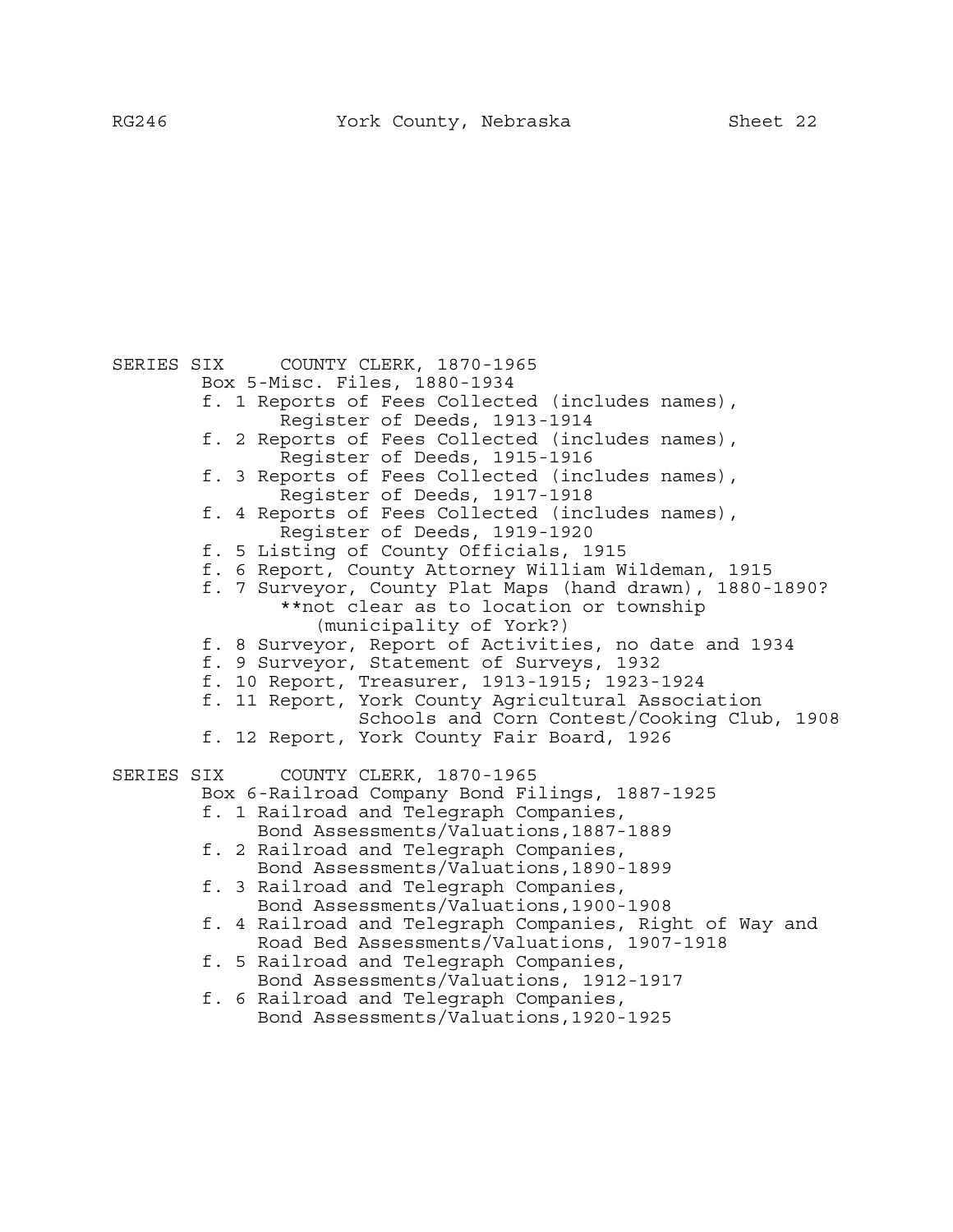SERIES SIX COUNTY CLERK, 1870-1965 Box 7 Construction and Infrastructure Improvements (Roads, Bridges, Ditches, Culverts, Sidewalks 1880-1937) f. 1 Contracts/Bids, Bridge Construction, 1882-1890 f. 2 Road Construction, 1880 and 1888-1890 f. 3 Application of H. Seymour, Overseer of Road District #17, 1877 f. 4 Correspondence, Bridge Construction and Repairs, 1880-1890 f. 5 Reports, Road and Bridges Committee, County Board of Supervisors, 1904-1917 f. 6 Reports, Road and Bridges Committee, County Board of Supervisors, 1919-1924 f. 7 Ditch Digging Contracts, 1880 & 1889 f. 8 Ditch Drainage, York County, 1906-1916 f. 9 Roads, Dragging Fund Vouchers, 1919-1924 f. 10 Village of Benedict, Road and Street Improvements Contract, 1927-1928 f. 11 Paving and Curbs, Bids/Contracts, 1888-1889 f. 12 Contract with F. G. Burnham, Lease of Gravel Pumps and Pits, 1935-1937 f. 13 Sidewalks, Construction of, 1892-1916 f. 14 Culverts Company Advertisement, ca. 1920s Nebraska Culvert and Pipe Co., Armco Culverts

(Wahoo, Nebr. & Lincoln, Nebr.)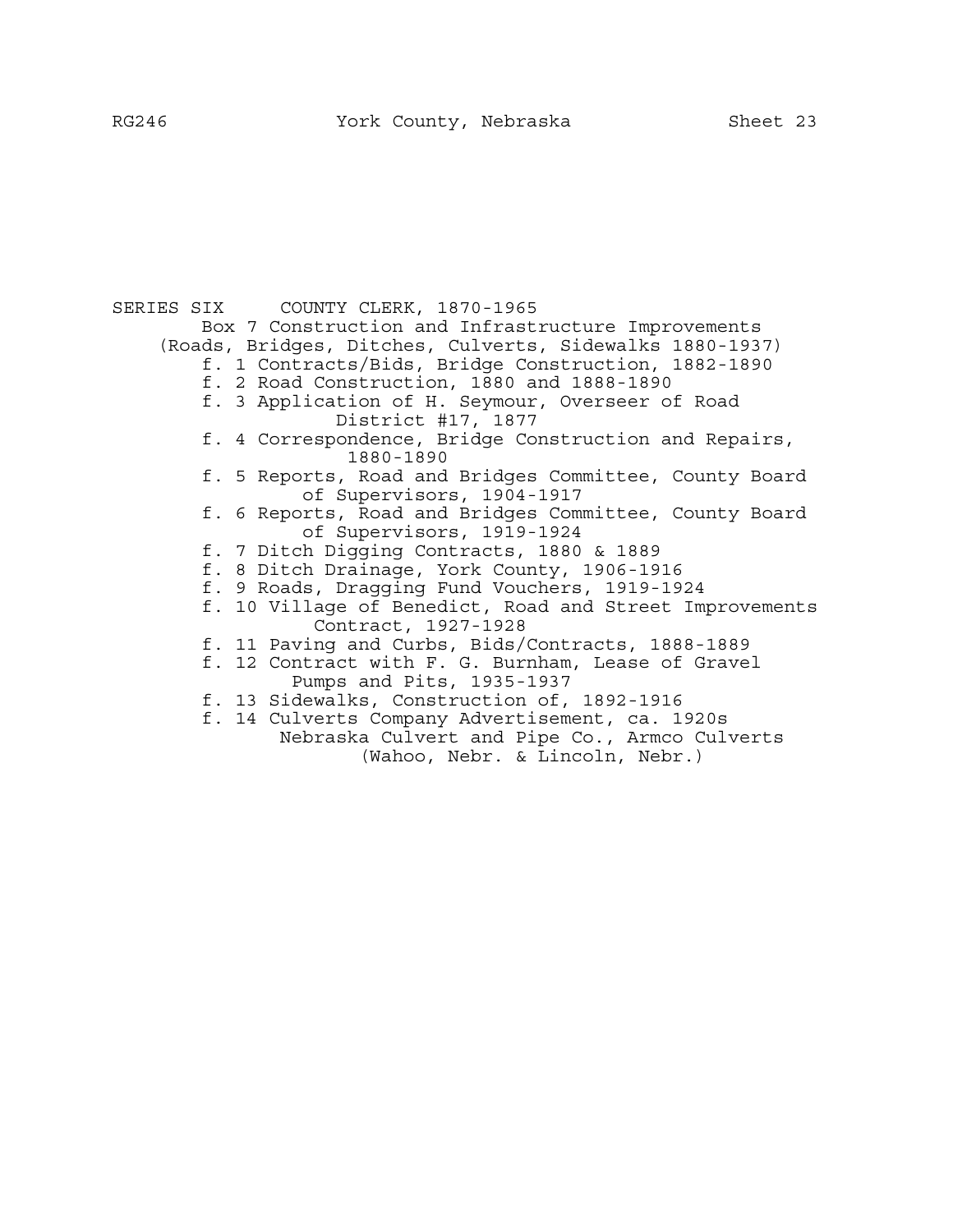SERIES SIX COUNTY CLERK, 1870-1965 Box 8 Misc Materials: Schools and Teacher Training, 1881-1932 f. 1 Normal Institute, 1882 and 1888 f. 2 Applications for Teacher Certificates, 1888 f. 3 Applications for Teacher Certificates, 1895 f. 4 Free High School Tuition Requests, Applicants List, 1925-1926 f. 5 Report, School District #9, Jan. 1881, Supreme Court Case Charles T. Mitchell or Metchell v. School District #9 f. 6 Report, School District #42, Jan. 1881, Supreme Court Case Charles T. Mitchell or Metchell v. School District #9 f. 7 Report, School District #65, Jan. 1881, Supreme Court Case Charles T. Mitchell or Metchell v. School District #9 f. 8 Report, School District #70, Jan. 1881, Supreme Court Case Charles T. Mitchell or Metchell v. School District #9 f. 9 Opinion, School Districts, 1880-1881 Supreme Court Case Charles T. Mitchell or Metchell v. School District #9 f. 10 School Bonds/Lands, Districts #70 and #80, 1884 f. 11 Reports, School District #9 thru #91, 1915-1916 f. 12 Transfer of School Taxes, School Districts #41 and #101, 1919 f. 13 Petition, Special Tax Levy, Build Schoolhouse, School District #74, 1927 f. 14 School Tax Certificates, School Districts #1 thru #103, June 1931 f. 15 School Tax Certificates, School Districts #1 thru #103, June 1932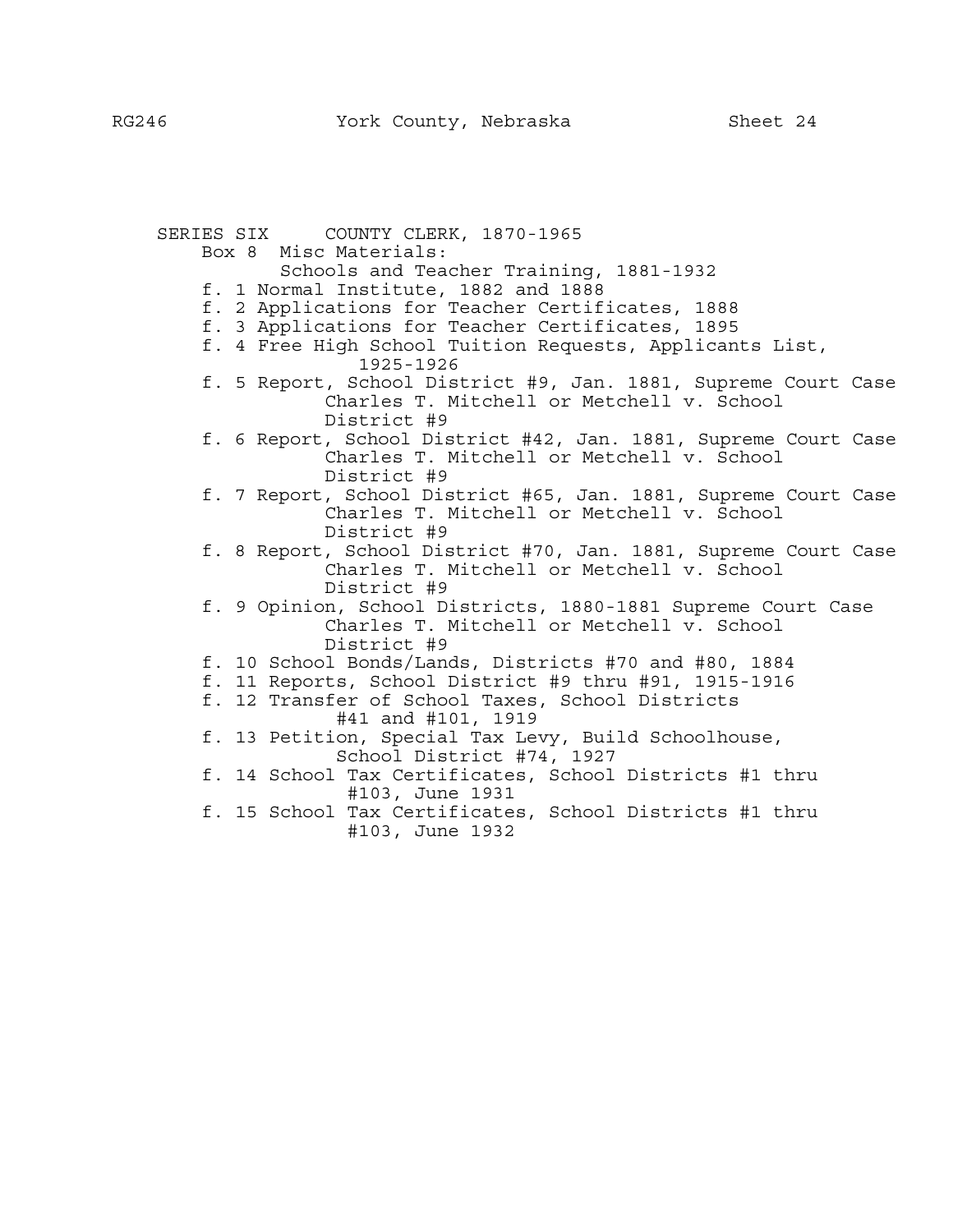SERIES SIX COUNTY CLERK, 1870-1965

- Box 9 Mental Health Institutions, 1936 & 1950-1965
	- *\*\*Listing of patients admitted to institutions from York County and charges paid by county to the institution for maintenance*. f. 1 Nebraska Institute for the Feeble-Minded, Beatrice
		- York County charges for Patients, Dec. 1936 (only list) -Shirley Groves, Rachel O. Hayward, Anna Kath, Bernadine Eloise Miller, Mary Rhoades, Leo Sabotka, Edith Shaw, Roy Simms (deceased), Muriel Snyder, and Elmer Wendell
	- f. 2 Beatrice State Hospital, 1950-1965
	- f. 3 Lincoln State Hospital, 1950-1965
	- f. 4 Hastings State Hospital, 1950-1965
	- f. 5 Nebraska Psychiatric Institute, Omaha, 1952-1965
	- f. 6 Norfolk State Hospital, 1965

SERIES SIX COUNTY CLERK, 1870-1965

 Box 10 Election Records, 1886-1922 f. 1 Election Certificates, County Board of Supervisors, Dec. 1886 and Nov. 1889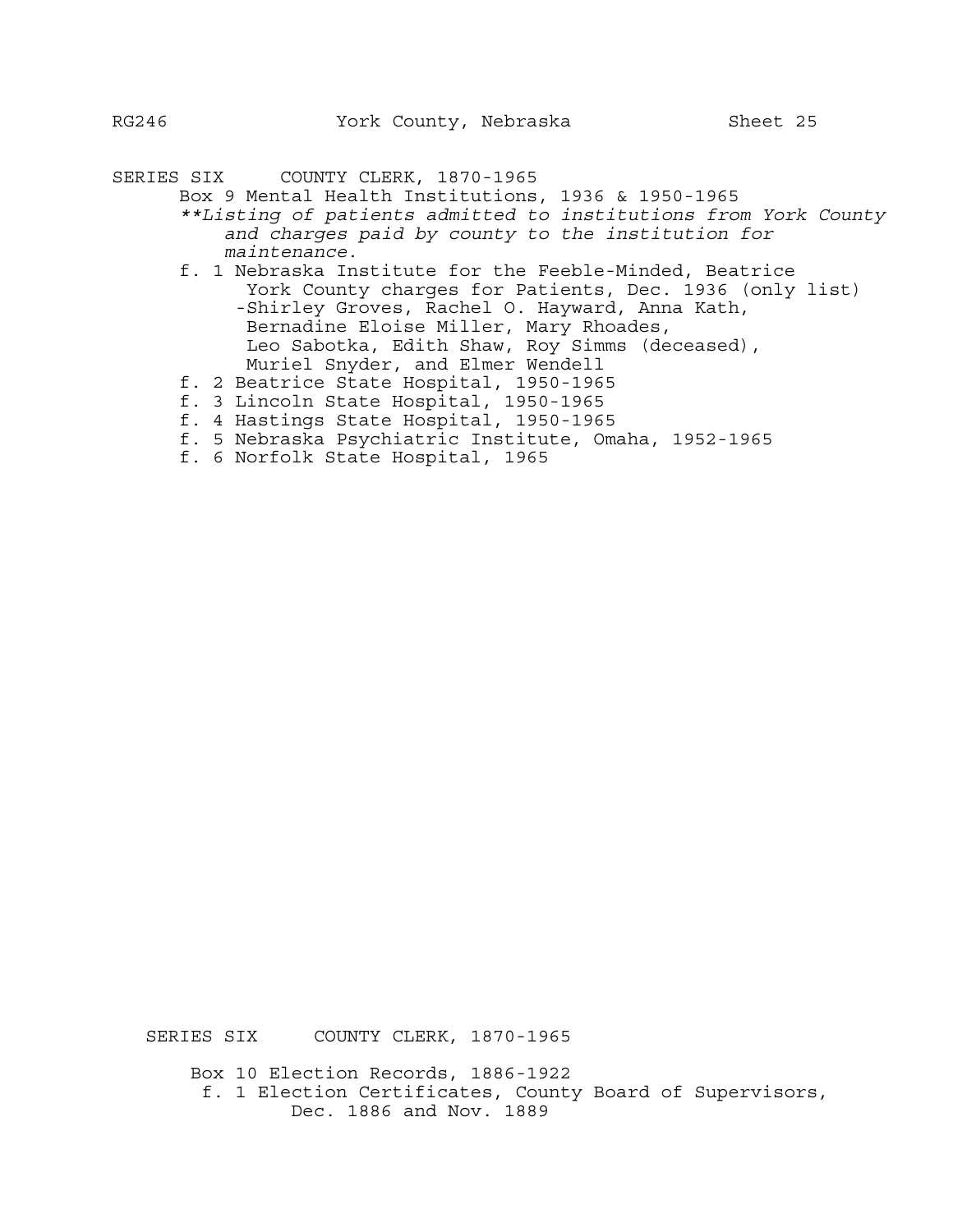|            | f. 2 Election Certificates, County Board of Supervisors<br>Nov. 1891                                           |
|------------|----------------------------------------------------------------------------------------------------------------|
|            | f. 3 Poll Tax Assessment Waived, L. E. McCahn, 1902                                                            |
|            | f. 4 Election Candidates, Republican/Democrat,                                                                 |
|            | County Attorney, 1916 and 1922                                                                                 |
|            | f. 5 Election Candidates, Republican/Democrat/Progressive                                                      |
|            | County Clerk, 1916 and 1922                                                                                    |
|            | f. 6 Election Candidates, Republican/Democrat                                                                  |
|            | County Clerk of the District Court, 1916                                                                       |
|            | f. 7 Election Candidates, Republican/Democrat/Progressive                                                      |
|            | County Sheriff, 1916 and 1922                                                                                  |
|            | f. 8 Election Candidates, Republican/Democrat                                                                  |
|            | County Superintendent of Schools                                                                               |
|            | f. 9 Election Candidates, Republican                                                                           |
|            | County Surveyor, 1922                                                                                          |
|            | f. 10 Election Candidates, Republican/Democrat/Progressive<br>County Treasurer, 1916 and 1922                  |
|            | f. 11 Election Candidates, Republican/Democrat                                                                 |
|            | County Register of Deeds, 1922                                                                                 |
|            | f. 12 Election Candidate, Republican (N A. Dean)                                                               |
|            | Police Magistrate, 1916                                                                                        |
|            | f. 13 Election Candidates, Republican/Democrat/Progressive                                                     |
|            | Townships A thru L, 1914, 1916, 1920, & 1922                                                                   |
|            | f. 14 Election Candidates, Republican/Democrat/Progressive                                                     |
|            | Townships M thru Z, 1914, 1916, 1920, & 1922                                                                   |
|            | f. 15 Delegates List, County Convention, 1920-1922                                                             |
|            | f. 16 Election for Progressive Party, Certificate of                                                           |
|            | Nomination and Agreement to Form Party, 1920-1922                                                              |
|            | f. 17 Election Candidates, Republican/Democrat                                                                 |
|            | 40 <sup>th</sup> District Representative, 1916                                                                 |
|            | f. 18 Election Candidates, Republican/Democrat/Progressive                                                     |
|            | 53 <sup>rd</sup> District Representative, 1922<br>f. 19 Election, Soldier's Official Return Ballots, Nov. 1918 |
|            | f. 20 State Constitutional Convention Petition, H. V. Price                                                    |
|            | Candidate, 40 <sup>th</sup> Representative District, 1919                                                      |
|            | f. 21 State Constitutional Convention Petition, T. E. Sedgwick                                                 |
|            | Candidate, 40 <sup>th</sup> Representative District, 1919                                                      |
|            | f. 22 State Constitutional Convention Petition, T. W. Smith,                                                   |
|            | Candidate, 40 <sup>th</sup> Representative District, 1919                                                      |
|            |                                                                                                                |
|            |                                                                                                                |
|            |                                                                                                                |
| SERIES SIX | COUNTY CLERK, 1870-1965                                                                                        |
|            | Box 11 Election Records: Sample Ballots, 1904-1922                                                             |
|            |                                                                                                                |

(Oversize Box)

 Box 12 County Board of Supervisors: Meeting Minutes & Supplemental Materials, 1879-1891; 1903-1938 (See Series One) f. 1 Rules Governing the Board of County Supervisors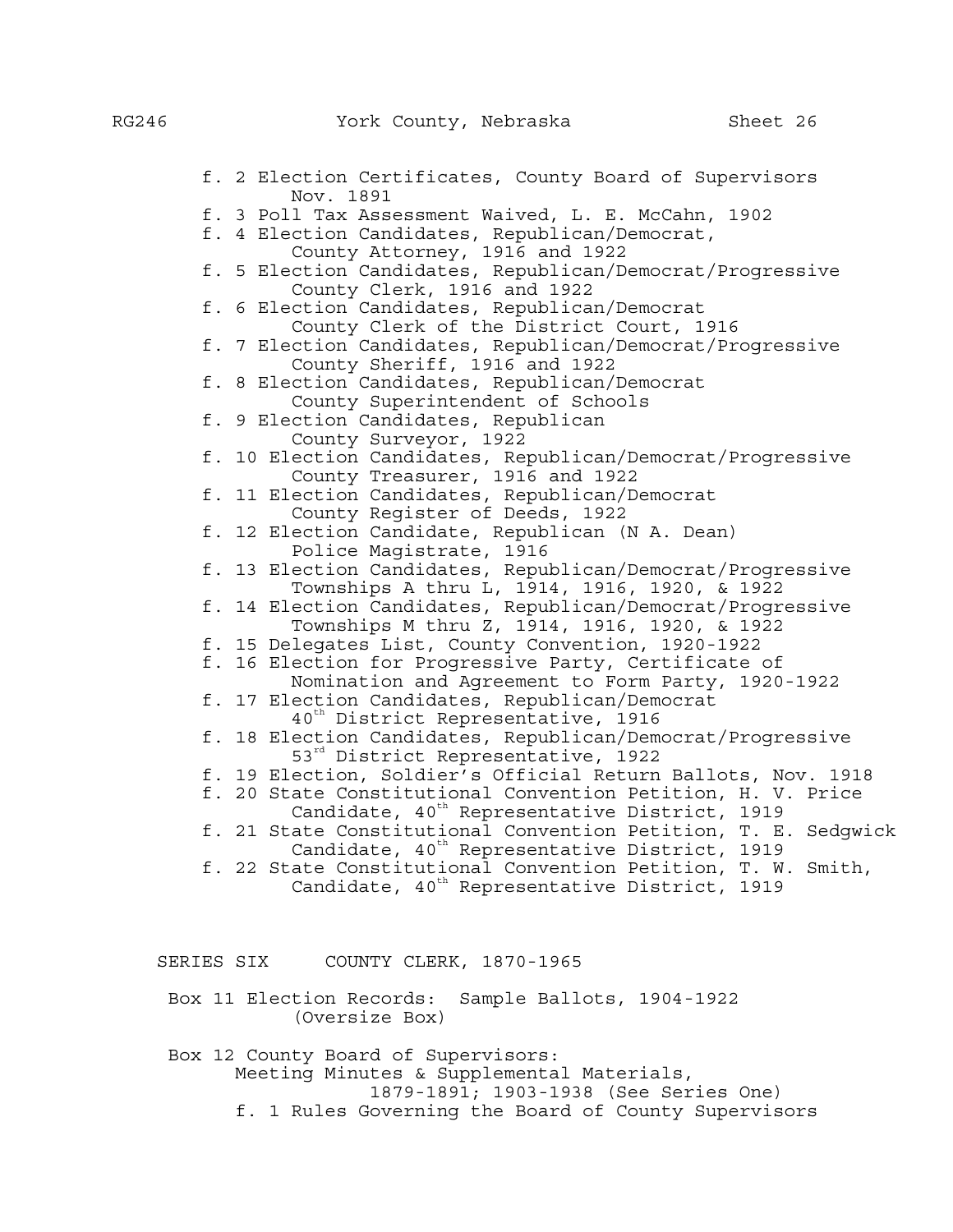and Standing Committees, 1889 f. 2 Rules Governing the Board of County Supervisors and Standing Committees, 1890 f. 3 Rules for Standing Committees, 1914 f. 4 Rules for Standing Committees, 1938 f. 5 Standing Committees, List of Members, 1889 f. 6 Standing Committees, List of Members, 1903-1918 f. 7 Finance Committee Report, Investigation of County Printing and Supplies, 1908 f. 8 Finance Committee, Reports, 1903-1931 f. 9 Meeting Minutes, 1879-1883 f. 10 Meeting Minutes, 1889-1891 f. 11 Meeting Minutes, Supplemental Materials, 1889-1890 Box 13 County Board of Supervisors/Commissioners: Meeting Minutes & Supplemental Materials, 1919-1946 (See Series One) Box 14 County Board of Supervisors/Commissioners: Meeting Minutes & Supplemental Materials, 1949-1955 (See Series One)

 Box 15 County Board of Supervisors/Commissioners: Meeting Minutes & Supplemental Materials, 1955(cont.)-1960 (See Series One)

SERIES SIX COUNTY CLERK, 1870-1965

Box 16 Mothers Pension Records, A thru P, 1914-1938

- f. 1 Anna Adams, 1935-1937
- f. 2 Grace Adams, 1913-1914
- f. 3 Geneva D. Allen, 1916-1917
- f. 4 Anna Barrett, 1937
- f. 5 Lillie Bayles, 1914
- f. 6 Ferne Beaver, 1915-1917
- f. 7 George E. Billington, 1917-1919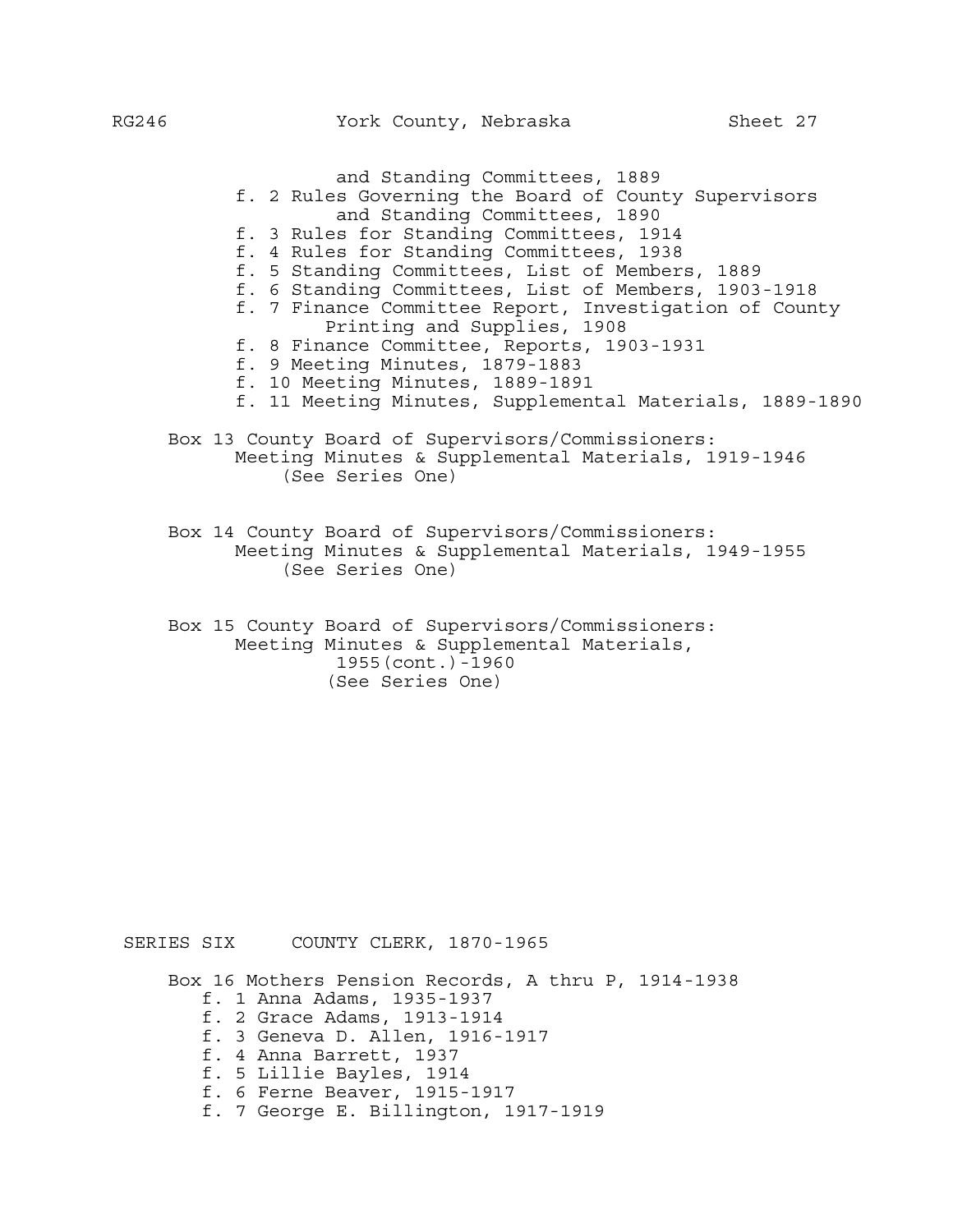f. 8 Imogene Bishop, 1929-1931 f. 9 Irma Boren, 1937 f. 10 Hattie Briggeman, 1934 f. 11 Alma Bristol, 1925-1927 f. 12 Esther Browitt, 1934 f. 13 Laura Brown, 1924-1927 f. 14 Marie Buck, 1927-1935 f. 15 Verna Cannon, 1938 f. 16 Sarelda H. Cooper, 1922 f. 17 Psyche Craig, 1930-1931 f. 18 Vivian May Cross, 1931 f. 19 Blanche Davidson, 1930-1934 f. 20 Mary E. Davidson, 1924-1929 f. 21 Fern Denton, 1936-1938 f. 22 Gladys Dents, 1922-1923 f. 23 Helena Dick, 1935 f. 24 Pearl Dorsey, 1931-1936 f. 25 Elta Eberhart, 1928-1934 f. 26 Mrs. Ray Ellis, 1935 f. 27 Eva Epp, 1935-1938 f. 28 Mabella L. Fiedler, 1920-1921 f. 29 Mae Fleming, 1929-1931 f. 30 Clara Flynn, 1931-1932 f. 31 Lura Funk, 1922-1923 f. 32 Helena Gade, 1926-1931 f. 33 Maryetta Gilmore, 1913-1920 f. 34 Kate E. Gleason, 1930-1931 f. 35 Esther Gordon, 1938 f. 36 Louise M. Gray, 1931-1937 f. 37 Emma Hammond, 1935 f. 38 Luva L. Hanna, 1920-1924 f. 39 Lydia Heiden, 1935-1936 f. 40 Pearl Henderson, 1936 f. 41 Emilie Hoffschneider, 1935 and 1938

SERIES SIX COUNTY CLERK, 1870-1965

 Box 16 Mothers Pension Records, A thru P, 1914-1938 (Continued)

- f. 42 Hilda Hoffschneider, 1934-1935
- f. 43 Hattie E. Hower, 1926-1934
- f. 44 Helen Johns, 1926-1931
- f. 45 Dora May Johnson, 1924-1931
- f. 46 Harriet Jones, 1934
- f. 47 Louise Jones, 1922-1926
- f. 48 Gertrude Kelly, 1921-1923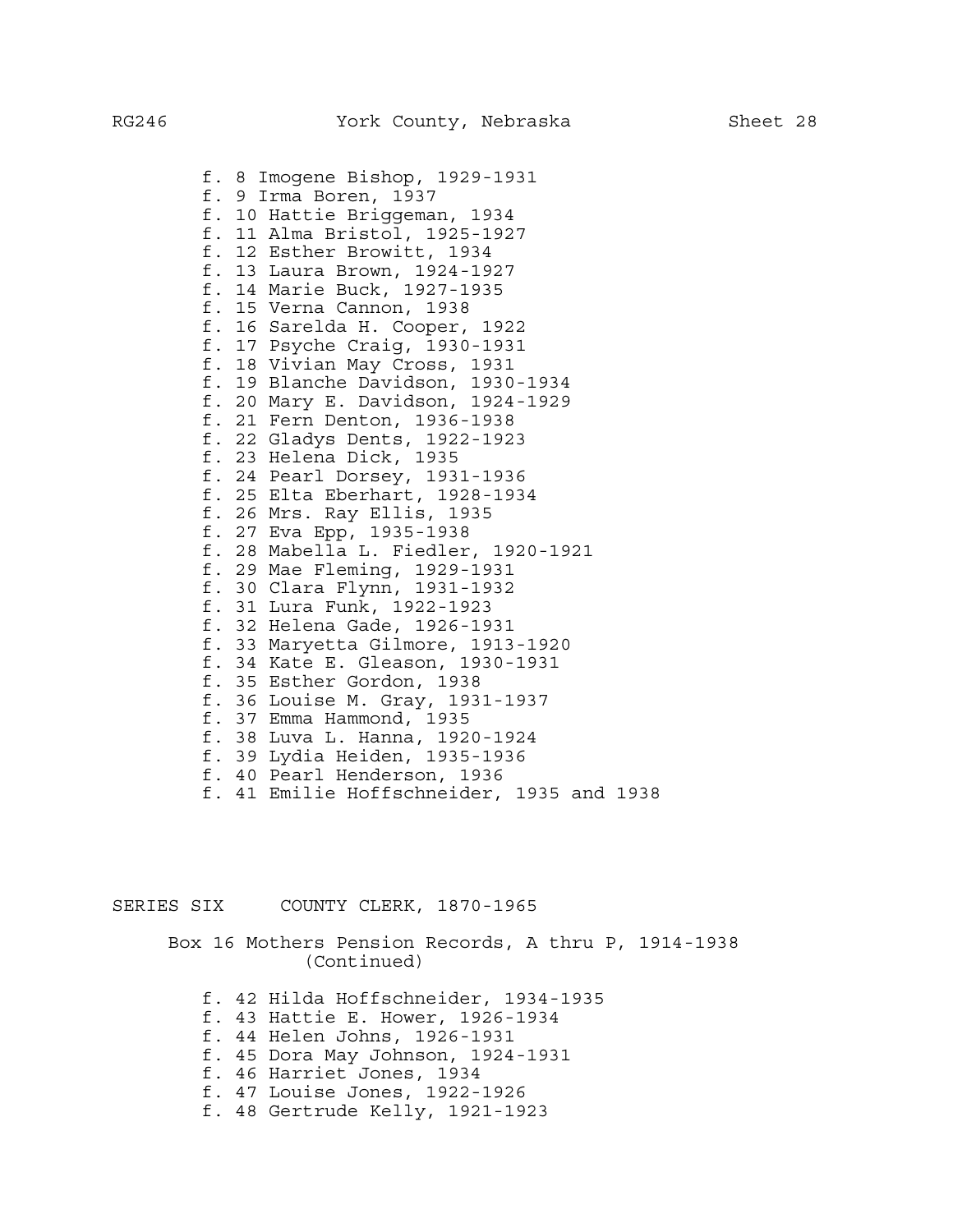f. 49 Lillie Kinney, 1937 f. 50 Eva Klassen, 1935-1937 f. 51 Anna Kroecker, 1934-1937 f. 52 Nellie Lance, 1934-1935 f. 53 Ruth Landenberger, 1936-1937 f. 54 Bessie Leonard, 1938 f. 55 Lillian Lobey, 1933 f. 56 Nellie Lounsbury, 1924-1935 f. 57 Opal B. Lutz, 1925-1927 f. 58 Thelma McConnell, 1937-1938 f. 59 Gertrude McGregor, 1933-1935 f. 60 Elsie Mithcell, 1933-1936 f. 61 Viola E. Miller, 1924-1930 f. 62 Lucy E. Moger, 1932 f. 63 Jessie Mohler, 1934-1935 f. 64 Martha Moos, 1924-1928 f. 65 Sarah Newton, 1922-1926 f. 66 Christine Nine, 1924 & 1929 f. 67 Oliva Noble, 1914-1915 f. 68 Lorena Oberg, 1915-1917 f. 69 Vernie Maude Otte, 1925-1930 f. 70 Ruth A. Page, 1924-1927 f. 71 Lena Pankratz, 1935 f. 72 Nellie Pierce, 1931

f. 73 Verna Pinneo, 1935-1938

## SERIES SIX COUNTY CLERK, 1870-1965

Box 17 Mothers Pension Records, R thru Z, 1914-1938

- f. 1 Lottie Ramsey, 1935-1936
- f. 2 Pearle Rankin, 1930-1932
- f. 3 Bessie M. Reardon, 1916-1928
- f. 4 Rose Rossiter, 1932-1934
- f. 5 Mary Roth, 1922
- f. 6 Sylvia E. Rusler, 1920-1930
- f. 7 Katherine Salchow, 1917-1923
- f. 8 Tessie Sanders, 1934-1935
- f. 9 Christine Schleiger, 1934-1938
- f. 10 Mollie Schneider, 1926-1930
- f. 11 Nona C. Shoemaker, 1916-1919
- f. 12 Lillian Shostrom, 1935
- f. 13 Iva Shroeder, 1928-1931
- f. 14 Etta Smith, 1914-1919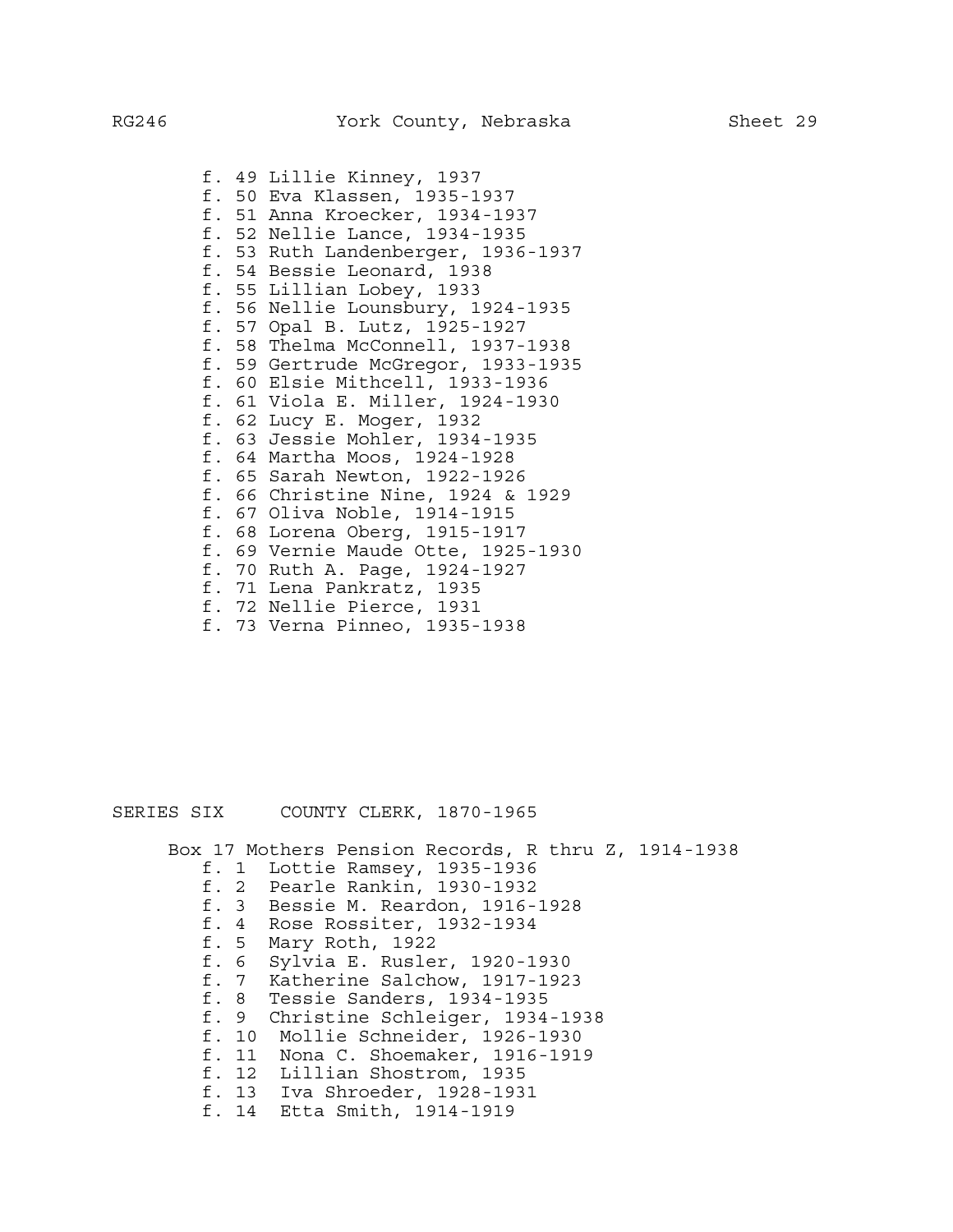f. 15 Isabelle Smith, 1926 f. 16 Lisette Smith, 1935-1936 Mary Smith, 1919-1922 f. 18 Stay Smith, 1934-1935 f. 19 Elaine Stafford, 1932 f. 20 Marie Stever, 1934-1935 f. 21 Anna Steingard, 1935-1936 f. 22 Lorene Stewart, 1934 f. 23 Marie Stone, 1919-1920 f. 24 Josephine Stuchberry, 1930-1931 f. 25 Rosietta Swanson, 1934-1935 f. 26 Lois Taylor, 1931 Lillian Tobey, 1933-1934 f. 28 Mabel Toombs, 1927-1932 f. 29 Anna Trim, 1931-1932 f. 30 Maggie A. Turner, 1924-1934 f. 31 Bessie Uhler, 1930-1938 f. 32 Winnie Underwood, 1926-1930 f. 33 Augusta G. Vance, 1917 f. 34 Bessie VanOstrand, 1926-1928 f. 35 Nellie VanOstrand, 1934-1936 f. 36 Stella VanOstrand, 1921-1926 f. 37 Esther Vernholm, 1926-1930 f. 38 Pearl Vincent, 1934-1935

SERIES SIX COUNTY CLERK, 1870-1965

 Box 17 Mothers Pension Records, R thru Z, 1914-1938 (Continued)

- f. 39 Marie Wallace, 1931-1932
- f. 40 Clara C. Whitham, 1922-1924
- f. 41 Helen Wiedman, 1934-1938
- f. 42 Margaret Williams, 1926-1935
- f. 43 Anna M. Wilson, 1919
- f. 44 Gertie Woolridge, 1921-1923
- f. 45 Celia Woodruff, 1935-1937
- f. 46 Margaret Woods, 1934-1935
- f. 47 Hattie Zeck, 1935-1936
- f. 48 Anna M. Zieg, 1934-1938

| SERIES SEVEN | JUSTICE DOCKETS, 1871-1931 |                             |
|--------------|----------------------------|-----------------------------|
| v. 1         | York Precinct              | Dec. 11, 1871-Mar. 2, 1877  |
|              | S. Pettis                  | Dec. 11, 1871-Oct. 08, 1875 |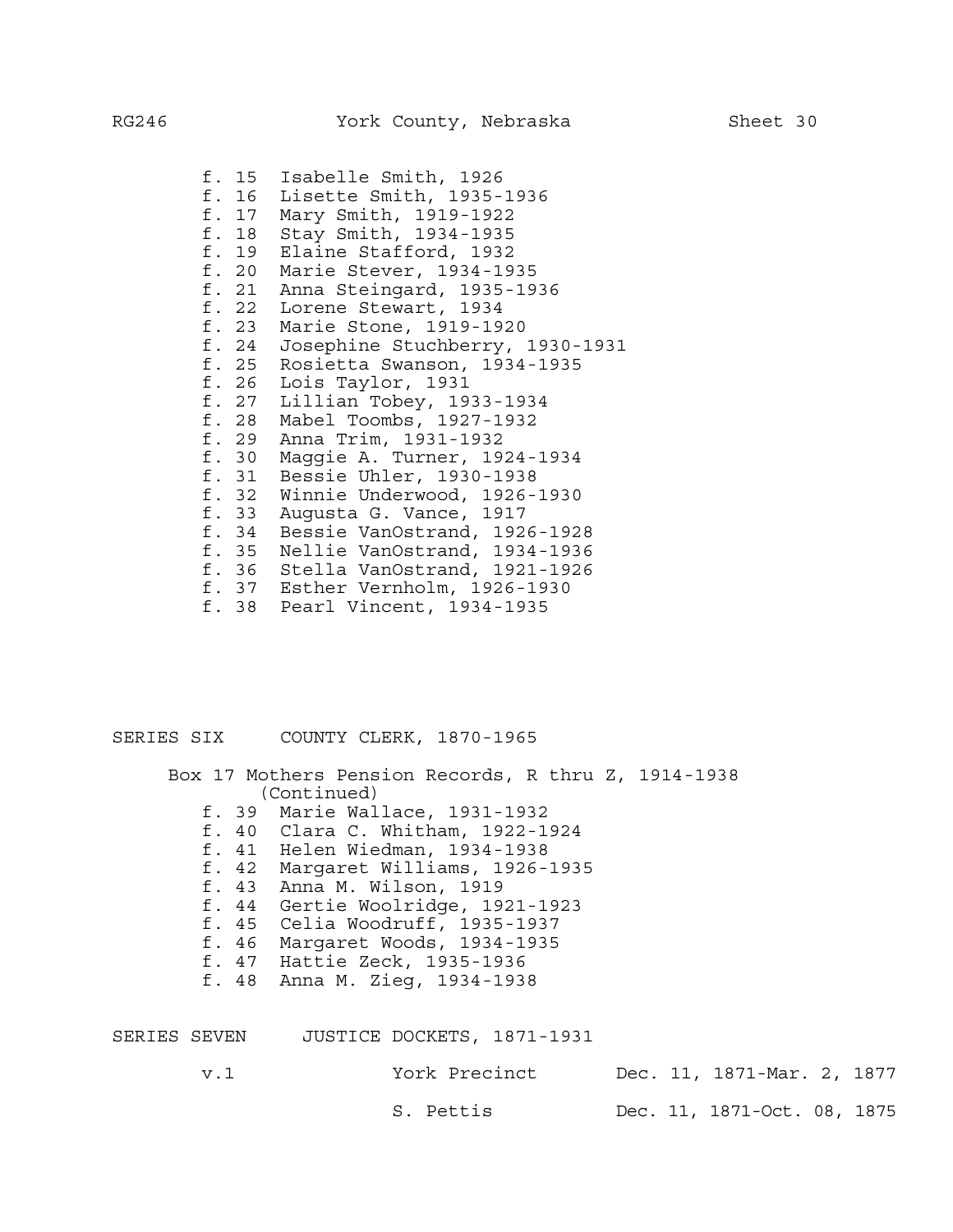| RG246 |     | York County, Nebraska                                                                  | Sheet 31                                                                                                                                                |  |  |  |  |  |
|-------|-----|----------------------------------------------------------------------------------------|---------------------------------------------------------------------------------------------------------------------------------------------------------|--|--|--|--|--|
|       |     | J.E. Cochran 0ct. 29, 1873-May 13, 1874<br>A.C. Montgomery Jan. 07, 1876-Mar. 02, 1877 |                                                                                                                                                         |  |  |  |  |  |
|       | v.2 | Woodruff Precinct Feb. 25, 1874-Feb. 07, 1877<br>William Ong, Justice                  |                                                                                                                                                         |  |  |  |  |  |
|       | v.3 | M.C. Frank                                                                             | Apr. 02, 1886-Nov. 03, 1886                                                                                                                             |  |  |  |  |  |
|       | v.4 | M.C. Frank                                                                             | Nov. 04, 1886-June 09, 1887                                                                                                                             |  |  |  |  |  |
|       | v.5 | Henderson Pct.                                                                         | Mar. 12, 1873-Dec. 12, 1890                                                                                                                             |  |  |  |  |  |
|       |     | R. Fairbanks<br>C.V. Keith<br>W.M. Babcock<br>W.O. Buzzard<br>William Gearch           | Mar. 12, 1873-February 1876<br>Feb. 08, 1876-Mar. 31, 1881<br>Mar. 30, 1882-Dec. 04, 1888<br>Feb. 27, 1888-Dec. 09, 1889<br>Jan. 27, 1890-Dec. 12, 1890 |  |  |  |  |  |
|       | v.6 | H.H. Bowker                                                                            | Sept 04, 1894-Dec. 23, 1895                                                                                                                             |  |  |  |  |  |
|       | v.7 | H.H. Bowker                                                                            | Dec. 24, 1895-July 26, 1898                                                                                                                             |  |  |  |  |  |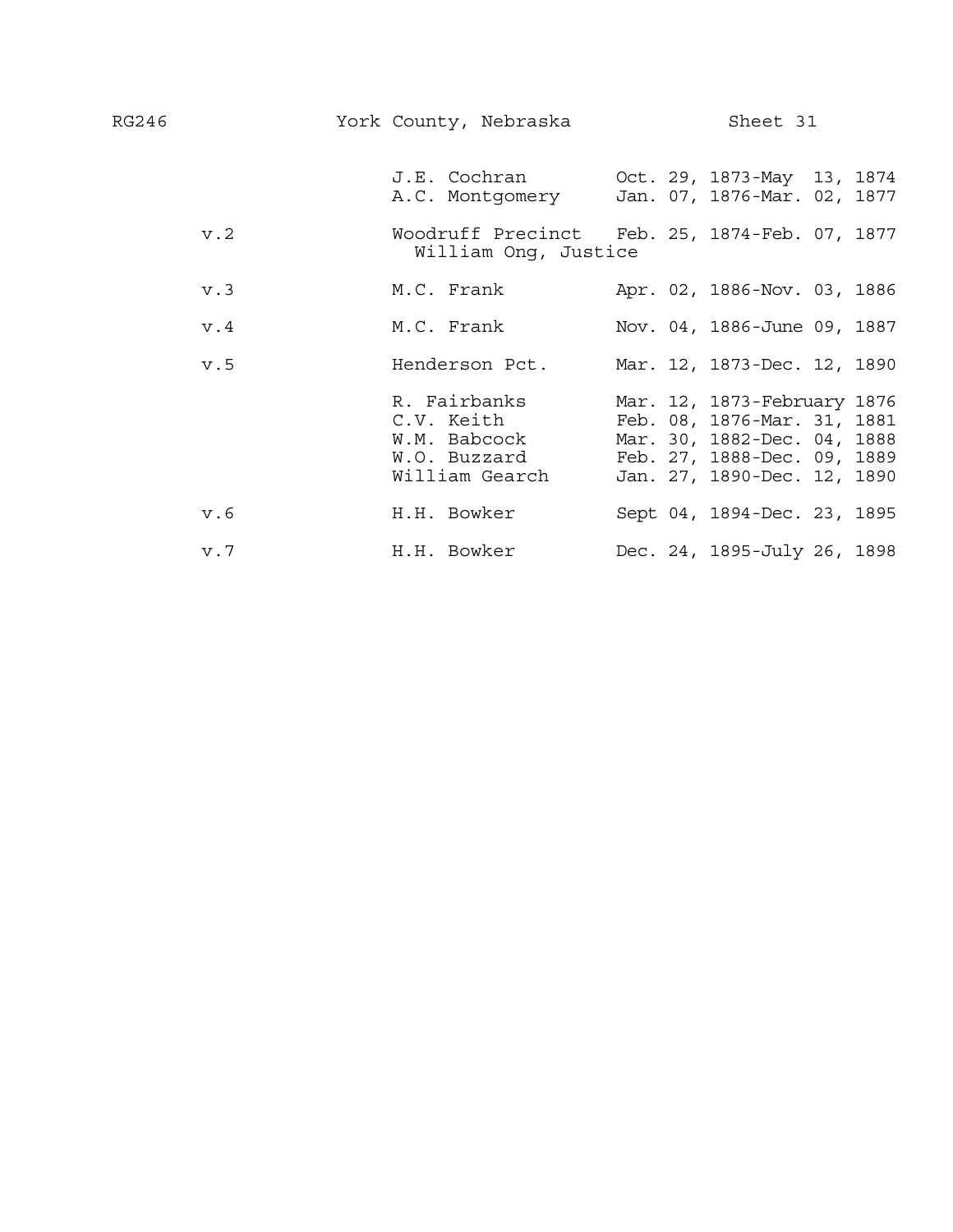| RG246        |      |                                                           | Sheet 32<br>York County, Nebraska |  |  |                                                                                                                          |  |  |
|--------------|------|-----------------------------------------------------------|-----------------------------------|--|--|--------------------------------------------------------------------------------------------------------------------------|--|--|
| SERIES SEVEN |      | JUSTICE DOCKETS (cont)                                    |                                   |  |  |                                                                                                                          |  |  |
|              | v.8  | Justice Docket<br>H.H. Bowker<br>J.O. Oviatt<br>N.A. Dean |                                   |  |  | Aug. 05, 1898-Nov. 10, 1904<br>Aug. 05, 1898-Dec. 19, 1899<br>Dec. 13, 1899-Sept 10, 1900<br>Apr. 30, 1901-Nov. 10, 1904 |  |  |
|              | v.9  | Justice Docket                                            |                                   |  |  | Jan. 03, 1901-May 01, 1905                                                                                               |  |  |
|              |      | R.L. Snodgrass<br>N.A. Dean                               |                                   |  |  | Jan, 03, 1901-May 23, 1904<br>Nov. 10, 1904-May 01, 1905                                                                 |  |  |
|              | v.10 | Herman J. Glock                                           |                                   |  |  | Jan. 10, 1931-May 25, 1931                                                                                               |  |  |

SUBSERIES ONE TRIAL DOCKETS, 1873-1928

| v.1  | November 1873 - December 1880  |
|------|--------------------------------|
| v.2  | May 1881 - April 1886          |
| v.3  | November 1886 - November 1889  |
| v.4  | April 1890 - September 1892    |
| v.5  | March 1893 - May 1895          |
| v.6  | November 1895 - April 1898     |
| v.7  | November 1898 - June 1903      |
| v.8  | November 1904 - November 1909  |
| v.9  | November 1909 - November 1914  |
| v.10 | November 1914 - May 1918       |
| v.11 | May 1918 - February 1921       |
| v.12 | February 1921 - February 1923  |
| v.13 | February 1923 - May 1925       |
| v.14 | November 1925 - September 1928 |

SUBSERIES TWO COURT JOURNALS, 1872-1956

NOTE: Inventoried as Student Project in 1990. Dates may not be completely accurate. Daily Journals should be consequtive by date.

| v.1                  |  | May 29, 1872 - Dec. 12, 1879  |  |  |
|----------------------|--|-------------------------------|--|--|
| v.2                  |  | Dec. 12, 1879 - Feb. 09, 1883 |  |  |
| v.3                  |  | Feb. 10, 1883 - Dec. 17, 1886 |  |  |
| $\,\mathrm{v}$ . $4$ |  | Apr. 12, 1887 - Jan. 17, 1890 |  |  |
| v.5                  |  | Apr. 07, 1890 - Jan. 31, 1893 |  |  |
| v.6                  |  | Mar. 01, 1893 - Mar. 11, 1895 |  |  |
| v.7                  |  | Mar. 12, 1895 - July 02, 1897 |  |  |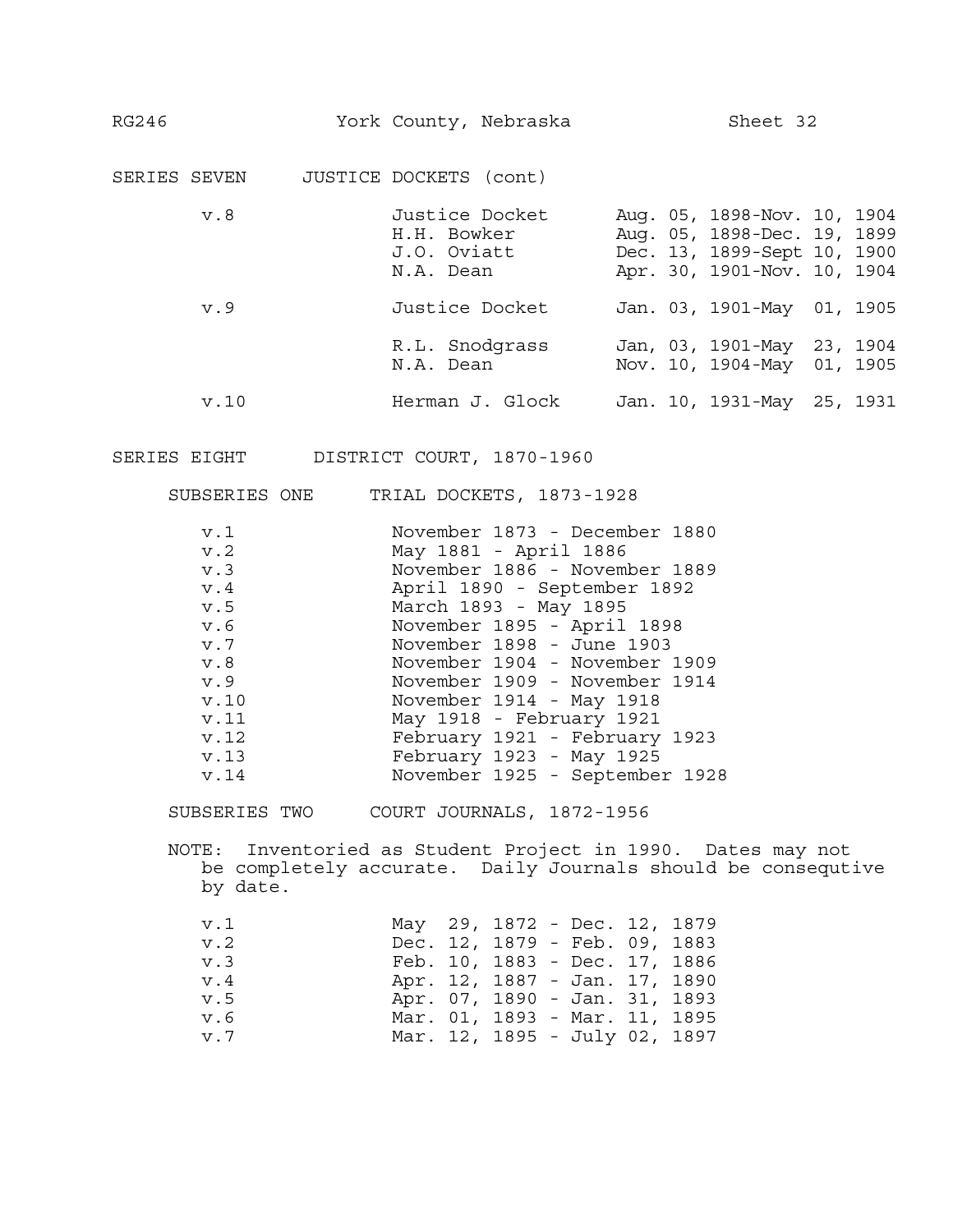SUBSERIES TWO COURT JOURNALS, 1872-1956

NOTE: Inventoried as Student Project in 1990. Dates may not be completely accurate. Daily Journals should be consequtive by date.

| v.8  |  | July 02, 1897 - Jan. 03, 1900 |  |  |
|------|--|-------------------------------|--|--|
| v.9  |  | Mar. 01, 1900 - Feb. 28, 1903 |  |  |
| v.10 |  | Mar. 02, 1903 - Feb. 29, 1908 |  |  |
| v.11 |  | Mar. 02, 1908 - July 30, 1913 |  |  |
| v.12 |  | May 10, 1913 - Dec. 19, 1916  |  |  |
| v.13 |  | Jan. 14, 1917 - Aug. 31, 1920 |  |  |
| v.14 |  | Feb. 16, 1920 - Nov. 13, 1922 |  |  |
| v.15 |  | Nov. 13, 1922 - Sept 01, 1926 |  |  |
| v.16 |  | Sept 04, 1926 - May 14, 1930  |  |  |
| v.17 |  | June 09, 1930 - Apr. 02, 1934 |  |  |
| v.18 |  | Nov. 27, 1933 - Feb. 21, 1939 |  |  |
| v.19 |  | Feb. 21, 1939 - Sept 25, 1945 |  |  |
| v.20 |  | Sept 25, 1945 - Jan. 27, 1956 |  |  |

SUBSERIES THREE COMPLETE RECORD, 1872-1960

NOTE: Inventories as Wesleyan student project in 1990. Dates give you an idea of chronological range of filing dates for each docket. Case numbers were omitted during inventory process

| v.1  |          |  | Feb. 07, 1872 - May 20,       | 1879 |  |
|------|----------|--|-------------------------------|------|--|
| v.2  |          |  | Sept 29, 1879 - Nov. 28,      | 1881 |  |
| v.3  |          |  | Sept 04, 1880 - July 14,      | 1885 |  |
| v.4  |          |  | Mar. 07, 1885 - Dec. 05,      | 1890 |  |
| v.5  |          |  | Sept 17, 1887 - Sept 19,      | 1888 |  |
| v.6  | Feb. 28, |  | $1888 - Nov. 27,$             | 1888 |  |
| v.7  | Feb. 10, |  | 1890 - July 24,               | 1895 |  |
| v.8  | Nov. 19, |  | 1890 - Jan. 13,               | 1893 |  |
| v.?  |          |  | Jan. 21, 1891 - Oct. 22,      | 1891 |  |
| v.9  |          |  | Mar. 07, 1892 - July 12,      | 1893 |  |
| v.10 |          |  | Aug. 13, 1892 - Feb. 15,      | 1893 |  |
| v.11 |          |  | Jan. 18, 1890 - Feb. 23,      | 1894 |  |
| v.12 |          |  | May 17, 1895 - Nov. 14,       | 1896 |  |
| v.13 | Mar. 19, |  | 1892 - May 21,                | 1897 |  |
| v.14 | May 29,  |  | 1897 - Nov. 16,               | 1897 |  |
| v.15 |          |  | Nov. 16, 1897 - April         | 1898 |  |
| v.16 |          |  | Feb. 07, 1891 - Mar. 19,      | 1898 |  |
| v.17 |          |  | July 19, 1897 - June 11, 1901 |      |  |
|      |          |  |                               |      |  |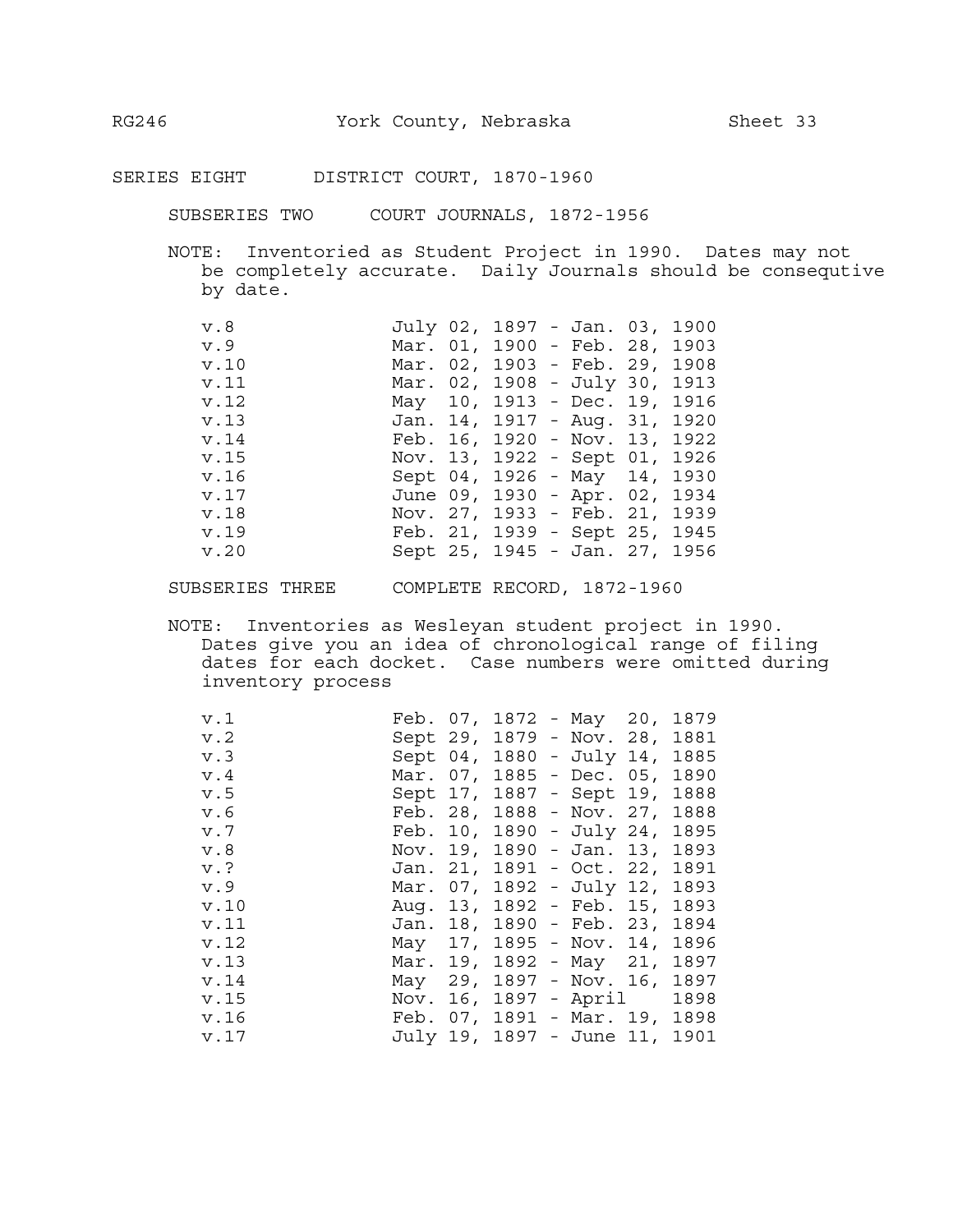SUBSERIES THREE COMPLETE RECORD, 1872-1960

NOTE: Inventories as Wesleyan student project in 1990. Dates give you an idea of chronological range of filing dates for each docket. Case numbers were omitted during inventory process

| v.18 | Sept 12, |                 | 1898   |                      | - Dec. 18,        |     | 1902          |
|------|----------|-----------------|--------|----------------------|-------------------|-----|---------------|
| v.19 | Sept 09, |                 | 1893   |                      | - Feb. 20,        |     | 1906          |
| v.20 | July 30, |                 | 1903   |                      | - Aug. 21,        |     | 1906          |
| v.21 | Feb.     | 15,             | 1908   |                      | - July 26,        |     | 1909          |
| v.22 | Apr.     | 23,             | 1909   |                      | - Dec. $16,$      |     | 1911          |
| v.23 | Nov.     | 29,             | 1909   | $\frac{1}{2}$        | Jan.              | 13, | 1915          |
| v.24 | Jan.     | 13,             | 1915   | $\equiv$             | Feb.              | 04, | 1916          |
| v.25 | Feb.     | 05,             | 1916   | $\frac{1}{2}$        | Jan. 31,          |     | 1917          |
| v.26 | June 25, |                 | 1917 - |                      | Dec. $04,$        |     | 1918          |
| v.27 | Sept     | 18,             | 1914   | $\frac{1}{\sqrt{2}}$ |                   |     | 1920          |
| v.28 | Nov.     | 08,             |        |                      | 1919 - Sept 20,   |     | 1923          |
| v.29 | Jan.     | 07 <sub>1</sub> | 1921   |                      | - July 22,        |     | 1921          |
| v.30 | July 22, |                 | 1921   |                      | - July 31,        |     | 1923          |
| v.31 | July 31, |                 |        |                      | 1923 - Mar. 25,   |     | 1924          |
| v.32 | May      | 26,             | 1923   |                      | - June 02,        |     | 1924          |
| v.33 | Apr.     | 20,             | 1920   | $\frac{1}{2}$        | July 21,          |     | 1926          |
| v.34 | Jan.     | 15,             | 1925   | $\equiv$             | Feb. 21,          |     | 1928          |
| v.35 | Feb.     | 21,             | 1928   | $\equiv$             | Mar. 29,          |     | 1929          |
| v.36 | May      | 10,             | 1929   |                      | - Sept 03,        |     | 1930          |
| v.37 | Nov. 08, |                 | 1929   | $\frac{1}{2}$        | Aug. 26,          |     | 1933          |
| v.38 | Apr. 25, |                 | 1932   |                      | - Dec. 21, 1933   |     |               |
| v.39 | Apr. 08, |                 | 1932   |                      | - June 22,        |     | 1935          |
| v.40 | Apr. 27, |                 |        |                      | $1935 - Oct. 21,$ |     | 1936          |
| v.41 | June 15, |                 |        |                      | $1935 - Oct. 21,$ |     | 1936          |
| v.42 | Oct.     | 20,             | 1936   |                      | - Mar. 23,        |     | 1938          |
| v.43 | Mar.     | 23,             | 1938   | $\pm$                | June 30,          |     | 1939          |
| v.44 | June     | 30 <sub>1</sub> | 1939   | $\pm$                | Dec.              | 16, | 1940          |
| v.45 | Dec.     | 16,             | 1940   | $\pm$                | Aug.              | 12, | 1942          |
| v.46 | Aug.     | 01,             | 1942   | $\equiv$             | Mar. 17,          |     | 1944          |
| v.47 | May      | 12,             | 1944   |                      | - April 8,        |     | 1947          |
| v.48 | Apr.     | 16,             | 1947   | $\equiv$             |                   |     | Dec. 09, 1948 |
| v.49 | Dec.     | 09,             | 1948   |                      | - Aug. 24,        |     | 1953          |
| v.50 | June 11, |                 | 1953   |                      | $-$ Oct. 10,      |     | 1955          |
| v.51 | Oct.     | 10,             | 1955   |                      | - Aug.            | 01, | 1960          |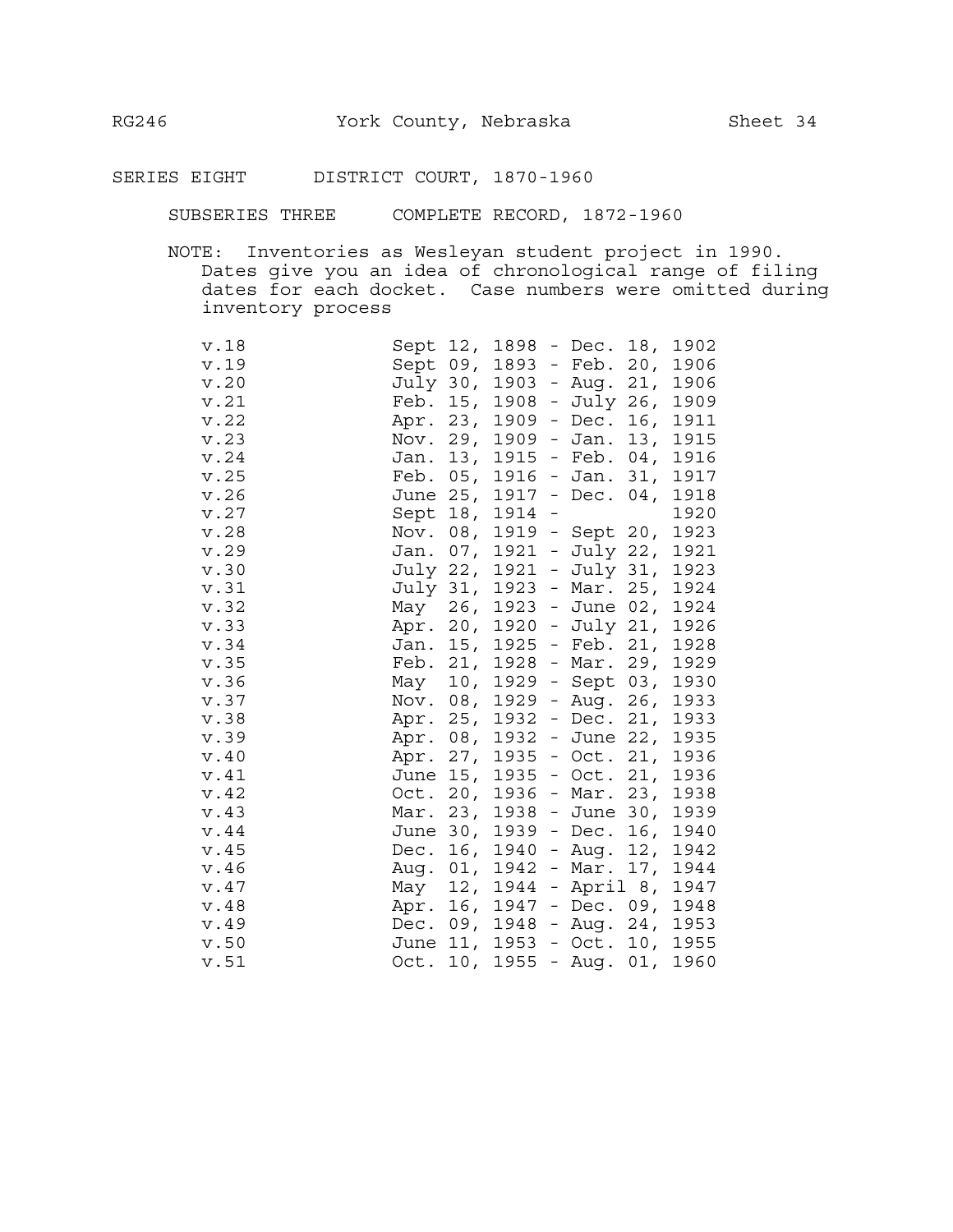film

SUBSERIES FOUR NATURALIZATIONS, 1870-1942

NOTE: The Card Index is divided into two sections. the first section includes entries prior to September 1906. The second section entries after 1906.

Declarations of Intention are referred to as Volumes 1 & 2 prior to September 1906 - Card Index. 1907 and following will begin again with Volume #1.

| v.1 | Declarations of Intention v.1                  |
|-----|------------------------------------------------|
|     | November 1870 thru December 1903               |
|     | (First entries are not in chronological order) |
|     |                                                |

- v.2 Declarations of Intention v.2 March 1904 thru September 1906
- v.3 Declarations of Intention v.1 #1 (June 1907) thru #100 (November 1913)
- v.4 Declarations of Intention v.2 #101 (November 1913) thru #200 (March 1919)
- v.5 Declarations of Intention v.3 #201 (April 1919) thru #293 (January 1929)
- v.6 Declarations of Intention v.4 #294 (February 1930) thru #302 (December 1942)
- v.7 Final Papers v.1, May 5, 1874 June 1903 Volume 1 starts at page 305
- v.8 Final Papers v.2, March 1904 September 1906
- v.9 Petition & Record, vol. 1 #1 (June 1907) thru #50 (August 1913)
	- NOTE: Petition & Record, v.2 & 3 (VOID)
- v.10 Petition & Record, vol. 4 #51 (September 1913) thru #149 (May 1921)
- v.11 Petition & Record, vol. 5 #223 (June 1921) thru #230 (June 1929)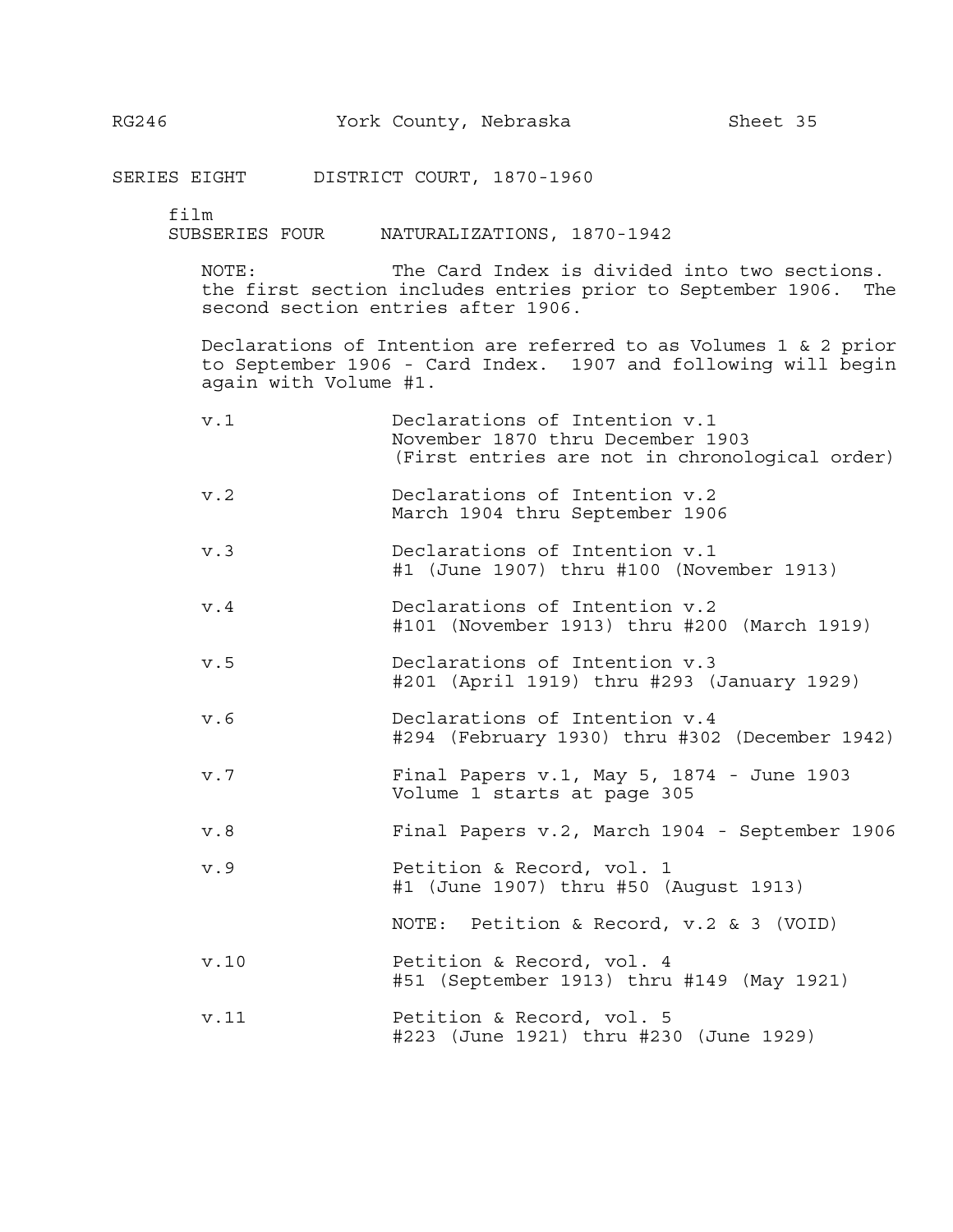film

SUBSERIES FOUR NATURALIZATIONS, 1870-1942

NOTE: The Card Index is divided into two sections. the first section includes entries prior to September 1906. The second section entries after 1906.

MISCELLANY: (Includes some documents which were not entered in the indices, 3 sheets of Petitions Granted, April 1930, 1931, 1932)

N.S.H.S. HAS ON MICROFILM

| Roll A<br>MP4165<br>#25,933                | Card Index to Naturalizations A-Z                                                                                                                                                                                                                                                                                                                                                                                                                                                                                                                                |
|--------------------------------------------|------------------------------------------------------------------------------------------------------------------------------------------------------------------------------------------------------------------------------------------------------------------------------------------------------------------------------------------------------------------------------------------------------------------------------------------------------------------------------------------------------------------------------------------------------------------|
| Roll 1<br>912 shots<br>1824 pp.<br>#18,849 | Declarations of Intention<br>Vol. #1, Index<br>November 1870 - December 1903<br>thru<br>Petition & Record, Vol. #4, p.63<br>Certificate #112, January 31, 1920<br>NOTE:<br>Inserts at beginning of Vol. #1 are not in<br>chronological order - 1st entry is Sept 1875<br>Names listed as they are inserted and which do<br>not appear in the card index are:<br>William Collett<br>J. M. Cornforth<br>Thomas Gray<br>Andrew Houston<br>James Drummond Houston<br>William McCullogh<br>Alfred H. Mellersh<br>Athelstan Mellersh<br>William Paley<br>Robert Powell |
|                                            |                                                                                                                                                                                                                                                                                                                                                                                                                                                                                                                                                                  |

Note: Filming Order begins on next page, Roll 1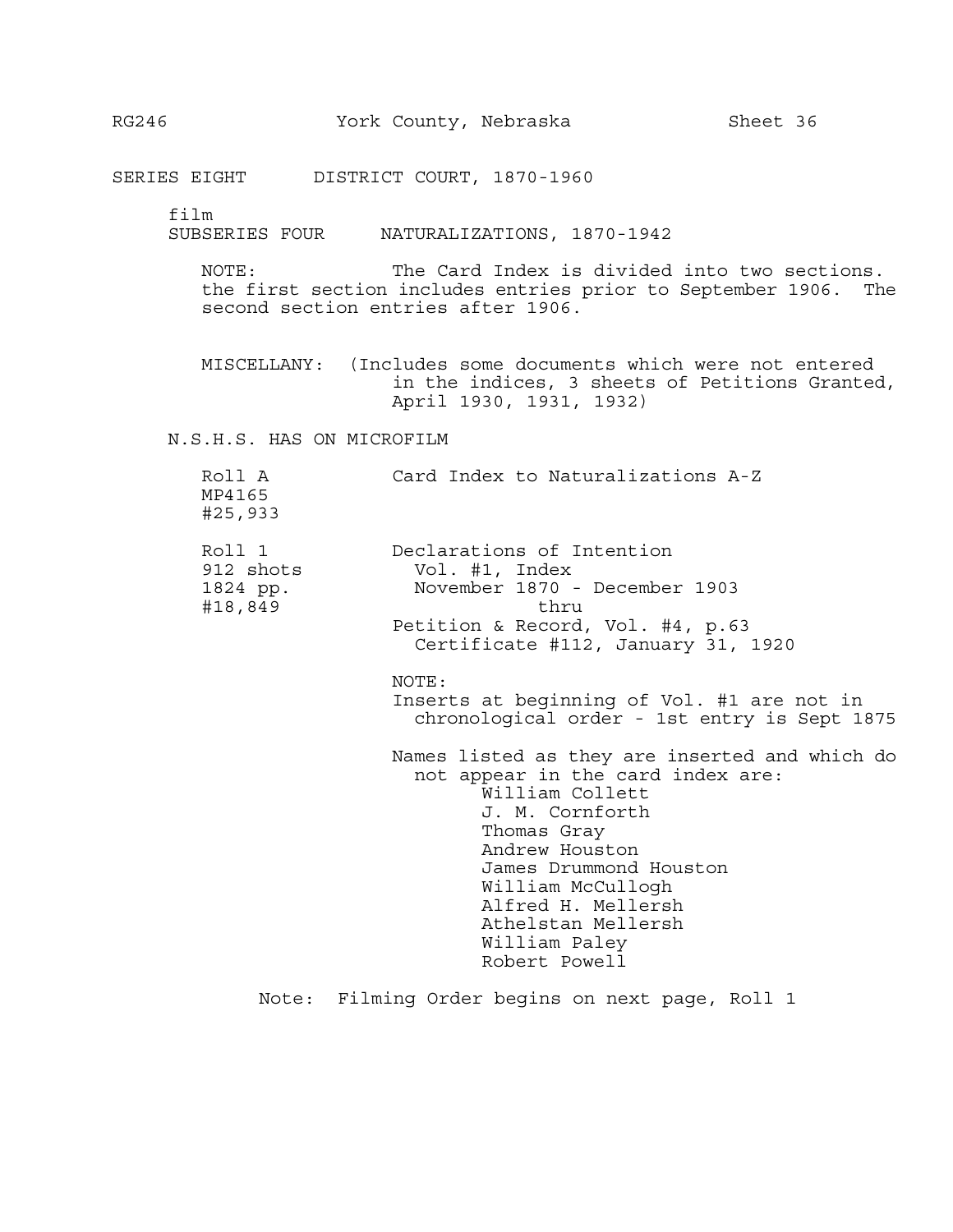film

SUBSERIES FOUR NATURALIZATIONS, 1870-1942

NOTE: The Card Index is divided into two sections. the first section includes entries prior to September 1906. The second section entries after 1906.

Roll #1 **Naturalizations, 1870-1920**<br>FILMING ORDER:

 v.2 Declarations, begins on frame #144 v.1 Declarations (2d Series) begins on frame #173 v.2 Declarations (2d Series) begins on frame #242 v.3 Declarations, begins on frame #312 v.1 Final Papers begins on frame #415 v.2 Final Papers begins on frame #574 v.1 Petition & Record begins on frame #637 v.4 Petitions & Record begins on frame #755 NOTE: v.2 & 3, Petition & Record (VOID) Roll 2 **Petition & Record, v.4, p.64** 311 shots Certificate #113, February 4, 1920 622 pp. thru #18,850 Miscellany FILMING ORDER v.5, Petition & Record begins frame #87 v.6, Petition & Record begins frame #266 Miscellany begins on frame #297 NOTE: Documents for the following persons will appear in miscellany: Francesco Aldano Albert Ernest Julius Gnadt Jens Pederson Holm Aaron C. Neufield Jacob Frank Weins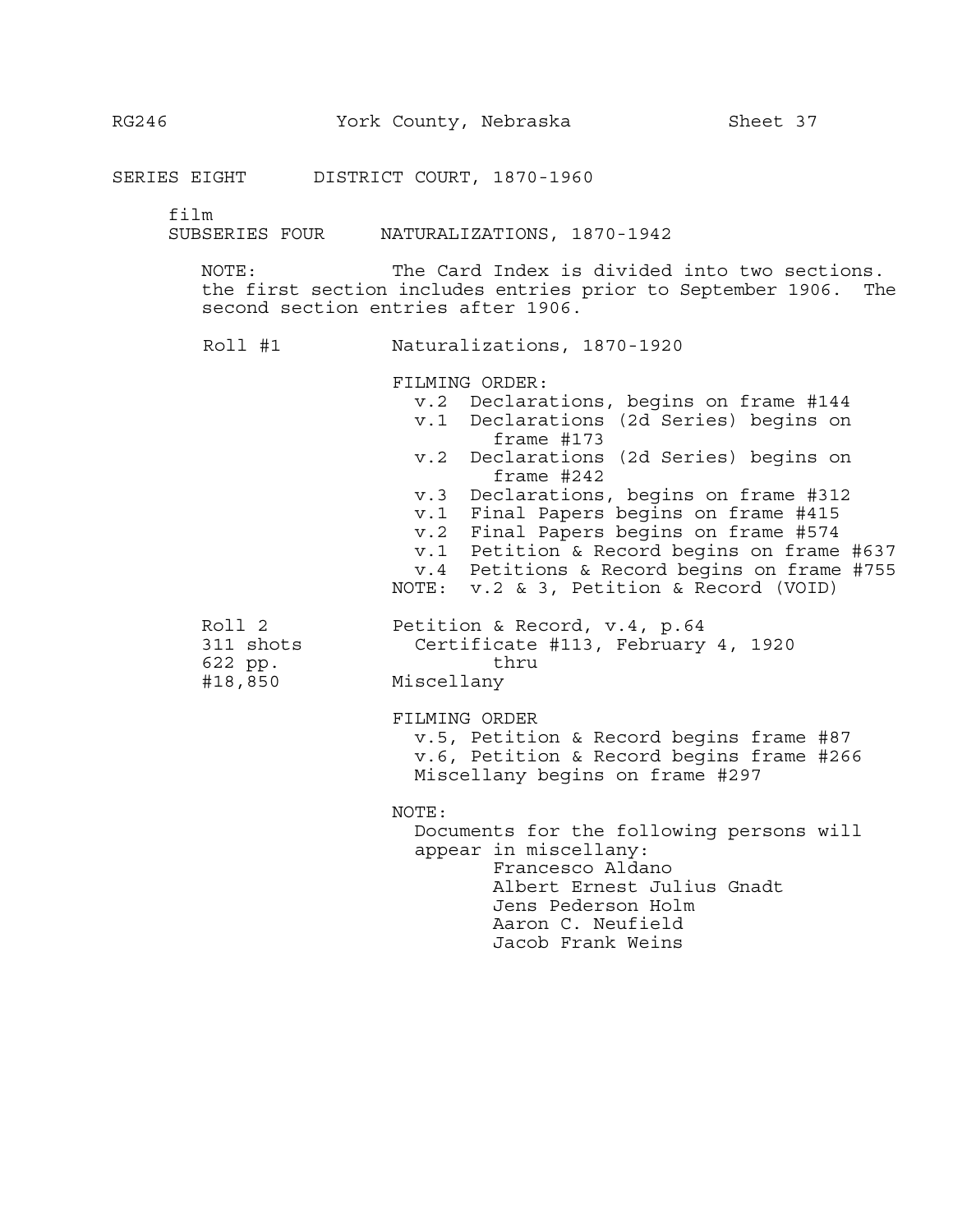film

SUBSERIES FOUR NATURALIZATIONS, 1870-1942

NOTE: The Card Index is divided into two sections. the first section includes entries prior to September 1906. The second section entries after 1906.

Roll #2 (cont)

The following persons appear in lists of petitions granted

NOTE:

The following persons appear in lists of Citizenship Petitions Granted: Gladys Carpenter William George Amer Carpenter Elias Evangelus Margaret E. Hill Christian Hillmer Dietrich Gustan Kruse John Christine Kruse Christine Martens Gustav H. Martens Johann Fred Martens Henry Phillip Priday Ludwig Wilhelm Schroeder Abram A. Sperling Marius Terp Emma Frieda Ziemke

SUBSERIES FIVE BILLS OF EXCEPTION, 1893-1940

B.1 (1893-1899)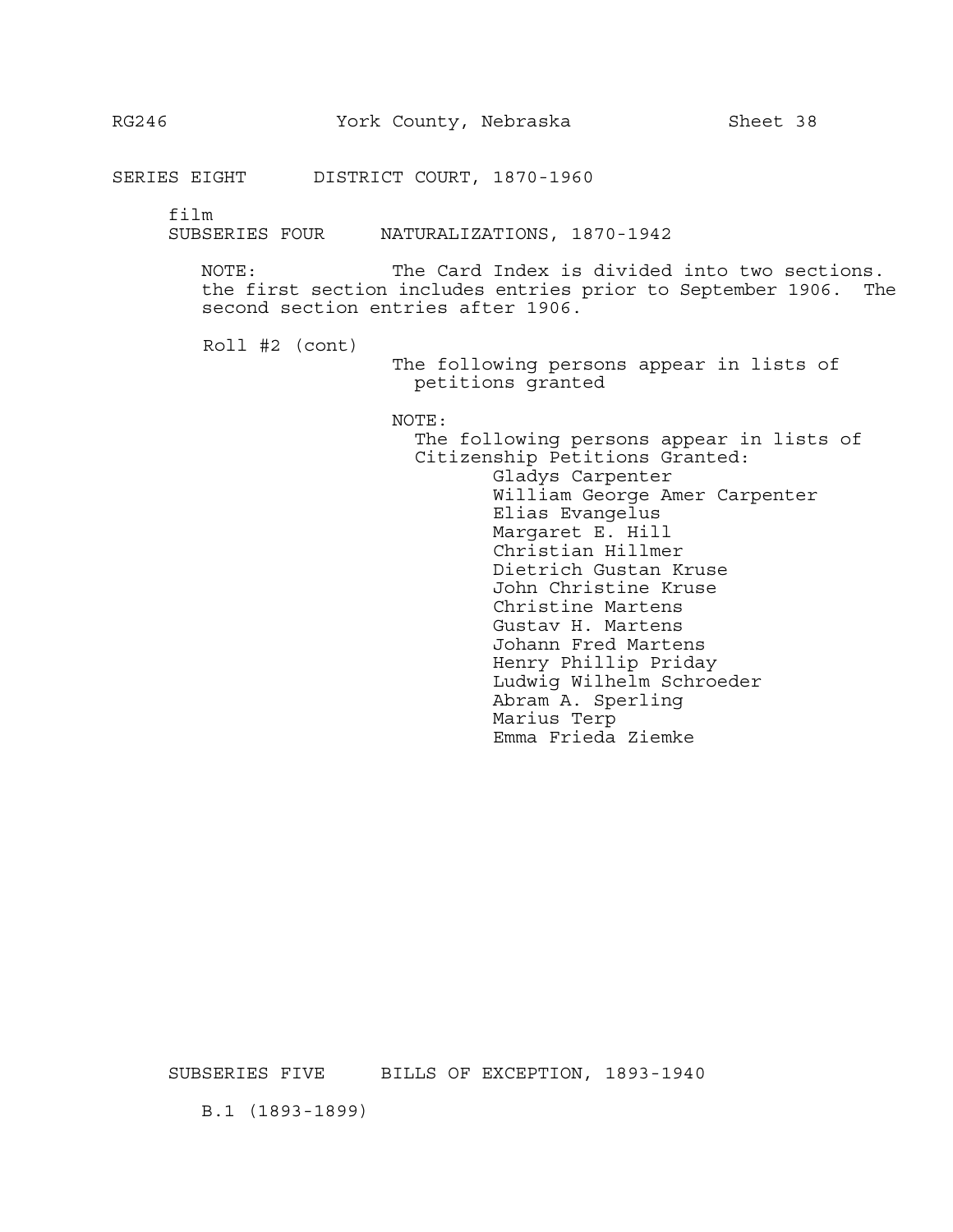f.1 George Shepardson& Emma Harrison v. Fred Harrison, no date f.2 O.C. Newman v. Jasper Huffman, 1893 f.3 M.B. Atkins v. Charles Seeley, 1895 f.4 George F. Burr v. National Masonic Accident Assn., 1896 f.5 Artimus Miller v. Thomas Biggs et. al., 1896 f.6 City National Bank v. H. E. Vandruff, et. al., 1896 f.7 Henry C. Wilson v. Almira Vandruff, et. al, 1896 f.8 David C. Bell v. First National Bank of York, 1897 f.9 I.P. Carlson v. H. E. Vandruff, et. al., 1897 f.10 Cornelius Graham v. George E. & Jennie Fair, 1897 f.11 Orin B. Taft, Trustee v. Frederick H. Hecht, et. al, 1897 f.12 A. Bothwell v. Richard Thesing, et. al., 1899 f.13 Central Loan and Trust Comp. v. Jennie and Frank Wilcox, 1899 B. 2 (1900-1919) f.1 Chicago Burlington & Ohio Railroad Comp. v. Anthony Yost, 1900 f.2 Plano Manufacturing Comp. v. J.B. Frickey, 1900 f.3 State of Nebraska v. Samuel D. Roby, 1900 f.4 State of Nebraska v. John H. Blair, 1904 f.5 Charles D. Morrow v. Alexander Laverty, 1905 f.6 State of Nebraska v. Jesse George, 1905 f.7 Charles J. Johnson v. Margaret Samuelson, et. al., 1906 f.8 John S. Jones v. Village of Benedict, license to sell liquor in Benedict, Nebr., 1908 f.9 John W. Marica v. Lawrence York, license to sell liquor in Benedict, Nebr., 1908 f.10 Horatio VanValenburg v. Charles W. Buckley, et. al., 1913 f.11 Herman H. Otto v. Moritz Otto, 1919 B. 3 (1920-1940) f.1 Emanuel Bittner v. Ellen Bittner, divorce, 1920 f.2 Hartford Fire Insurance Co. v. Chicago and Northwestern Railroad Company, 1921 f.3 Nebraska Wheatgrowers Association v. C. C. Norquest, Paul Norquest, and Albert S. Norquest, 1922-1924 f.4 Elroy Misner, Goldie M. Ratzlaff, & Dorothy Loraine Misner, an infant of Daisy I. Misner v. Inter-state Business Men's Accident Assn. of Des Moines, Iowa, 1923 f.5 State of Nebraska v. Charles Wentz, 1921 SUBSERIES FIVE BILLS OF EXCEPTION, 1893-1940 Box 3 Continued f.6 State of Nebraska v. Farmers State Bank of Benedict, 1923 f.7 Maude A. Koons v. Midwest Life Insurance Comp., 1924 f.8 State of Nebraska v. Paul B. Walker and One Durant Six Automobile, 1924 f.9 Daisy I. Pollard v. John C. Pollard, divorce, 1925 f.10 Maude Colley Slocum v. Burt A. Slocum, divorce, 1927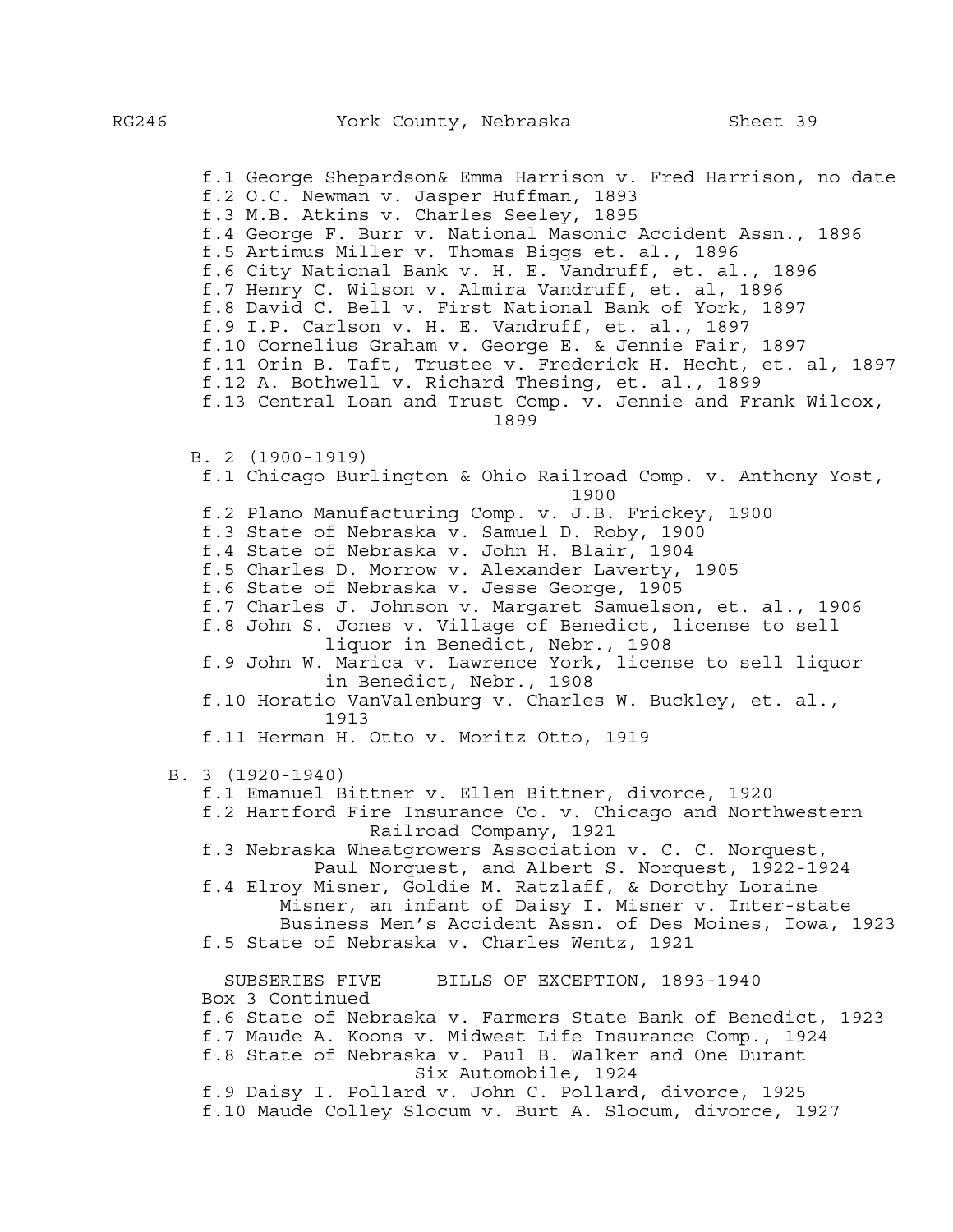f.11 Ethel M. Eklund v. Ardle H. Eklund, divorce, 1929 f.12 Miles N. Lee v. Charles Hildebrand, 1929 f.13 Edith Burgess v. Rystrom Comp. and Paul Tobey, 1930 f.14 State of Nebraska v. Harry Shipman, 1931 f.15 State of Nebraska v. Robert Hunter, One Chevrolet Automobile, 1932 f.16 Frank Zimmer v. E.L. Mohler, 1933 f.17 Fred Guse v. George W. Wessels, et. al., 1936 f.18 Ray Dovenbarger v. Eunice Loreman, 1937 f.19 William P. Wallace v. Edgar Peterson, 1938 f.20 Farmers Grain Assn of Thayer, Nebr. v. A.W. and S.T. Loreman, 1938

 f.21 George L. Liggett, Administrator of Wilhemina Hoffschneider (deceased) v. Emilie Hoffschneider, 1940